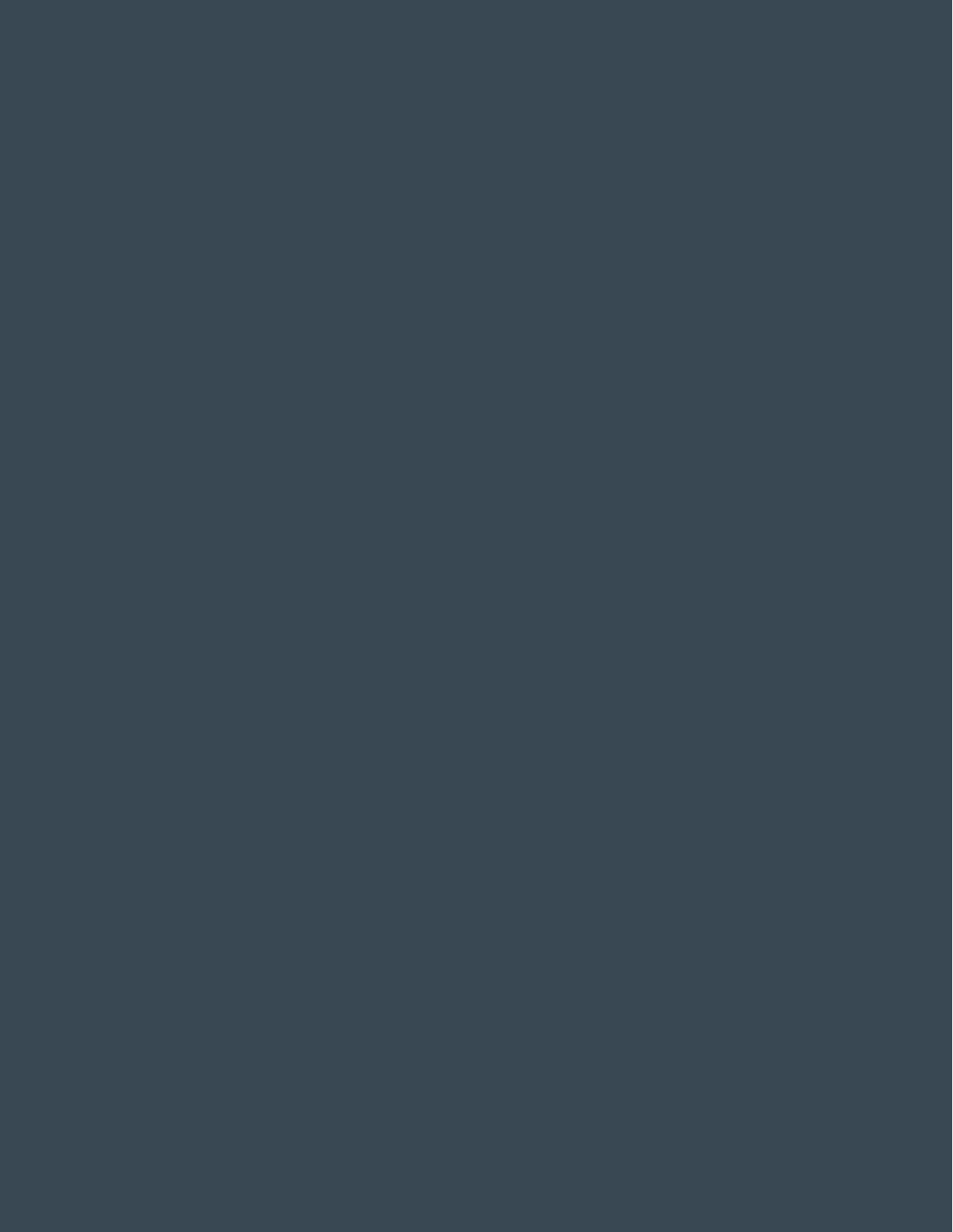# TABLE OF CONTENTS

- Executive Summary
- Domestic Abusers and Guns
- The Laws of Domestic Violence and Guns
- Recommendations
- Appendix: State Domestic Violence Laws
- Endnotes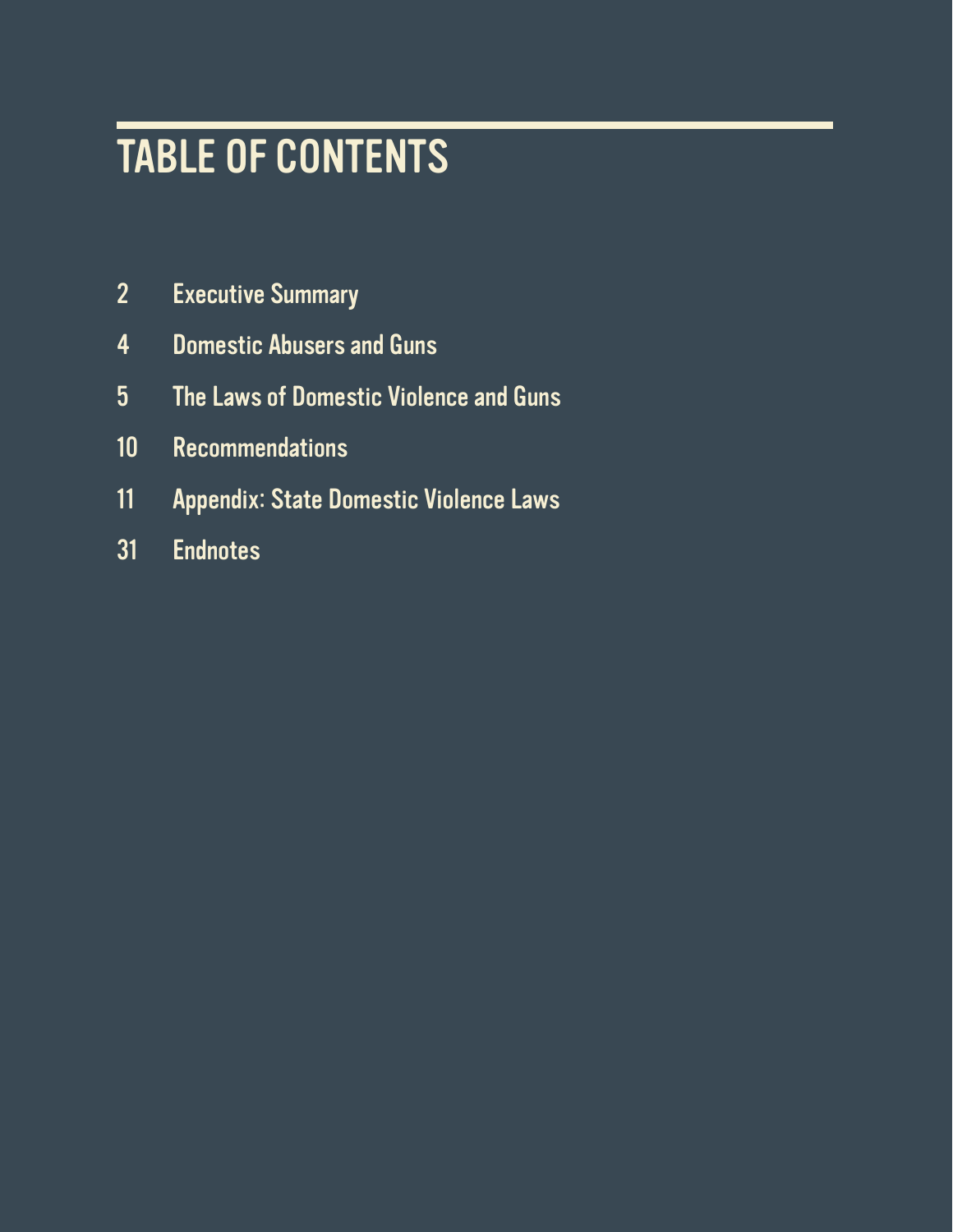# EXECUTIVE **SUMMARY**

LIKE MANY WOMEN WHO SUFFER DOMESTIC ABUSE, Zina Daniel had endured years of escalating attacks by her husband and finally sought a restraining order. Under federal law, this prohibited her husband from buying or possessing firearms, and for good reason. "His threats terrorize my every waking moment," she wrote in her petition. "He said he would kill me if I left him or even contacted the police."1

Zina's fear was justified: two days later her husband exploited a loophole in our nation's laws and bought a gun from an unlicensed seller on the website Armslist.com, evading a background check. Three days later Zina was dead.

America's weak gun laws failed Zina, just as they fail countless other American women each year. In theory, these laws are designed to protect women in Zina's circumstances, by keeping guns out of the hands of domestic abusers. But in practice, the laws are poor-Iy defined and poorly enforced, and the results are as predictable as they are devastating. Women in the United States are eleven times more likely to be murdered with guns than women in other high-income countries.2 When it comes to gun violence, the most dangerous place for a woman in the developed world is America.

Domestic violence in America is to a significant degree a problem of gun violence. Over the past 25 years, more intimate partner homicides in the U.S. have been committed with guns than with all other weapons combined.<sup>3</sup> And people with a history of committing domestic violence are five times more likely to subsequently murder an intimate partner when a firearm is in the house.<sup>4</sup>

At the same time, an astonishing share of gun violence in America is driven by domestic violence. More than half of women murdered with guns in the U.S. in 2011 — at least 53 percent — were killed by intimate partners or family members.<sup>5</sup> And forthcoming research by Everytown for Gun Safety establishes that this is also true for mass shootings: in 57 percent of the mass shootings between January 2009 and June 2014, the perpetrator killed an intimate partner or family member.<sup>6</sup>

Because of the risk that firearms pose when they intersect with domestic violence, a series of federal and state laws aim to keep guns out of the hands of the most dangerous domestic violence offenders. The strongest laws prohibit domestic abusers and stalkers from buying or possessing guns, require background checks for all gun sales, and create processes to ensure that abusers and stalkers surrender the guns already in their possession.

When these laws are on the books and enforced properly, they save lives. In the past sixteen years, the background check system has kept hundreds of thousands of guns out of abusers' hands and prevented countless crimes.<sup>7</sup> And in states that require background checks for all handgun sales, there are 38 percent fewer women shot to death by intimate partners.<sup>8</sup>

But because of loopholes in these laws and failures to enforce them, they do too little to curb the uniquely lethal American problem of guns and violence against women. Four gaps in the law are particularly harmful: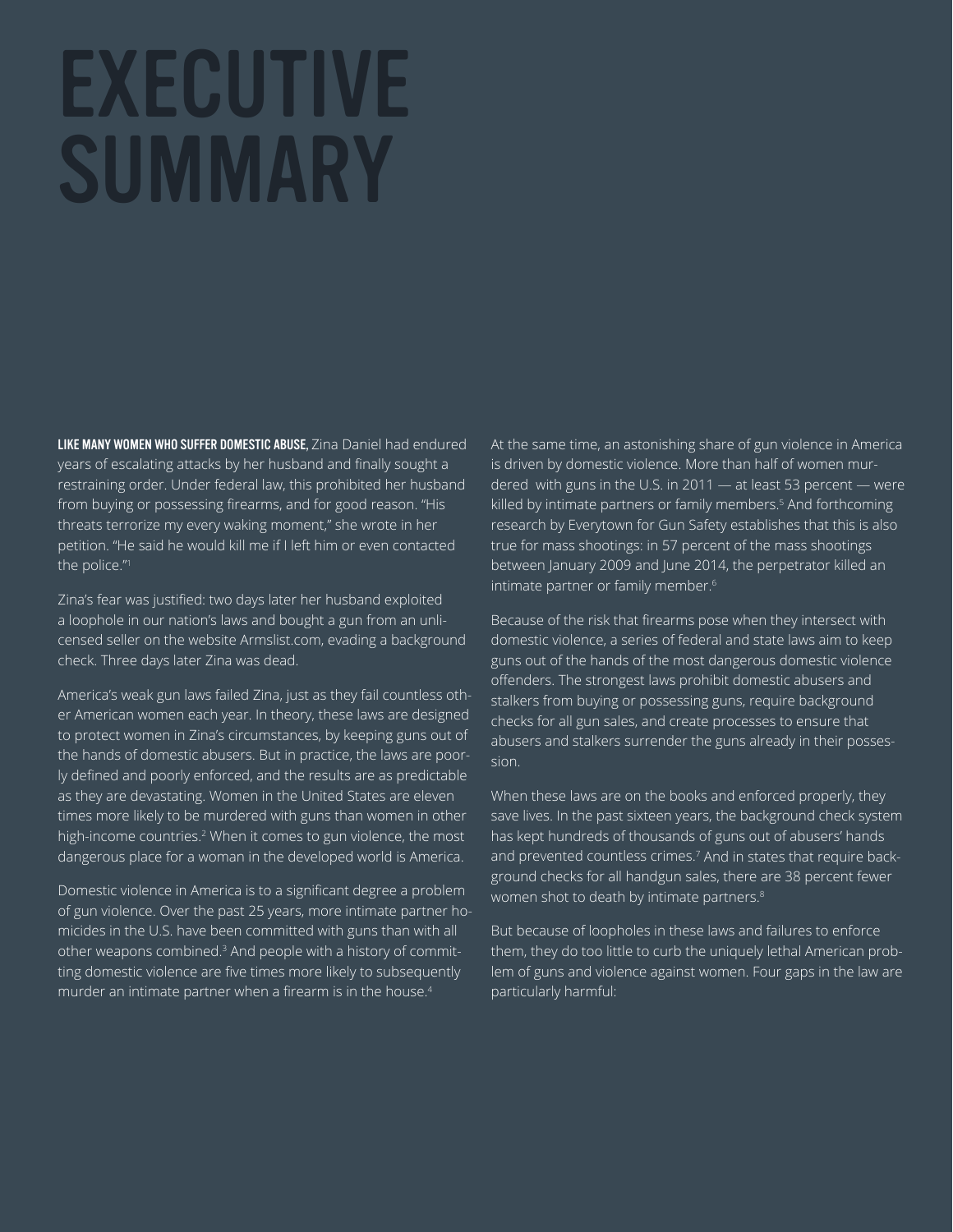- **First, federal law does nothing to keep guns out of the hands of abusive dating partners or convicted stalkers.** The federal laws prohibiting domestic abusers from buying or owning guns do not apply to dangerous people convicted of misdemeanor stalking offenses or to dating partners-even though more women in the U.S. are killed by their dating partners than by their spouses.<sup>9</sup> In Everytown's analysis of mass shootings, 25 percent of perpetrators that targeted an intimate partner had never married them nor had a child together, and thus would not likely qualify as intimate partners under current law.
- **Second, in 35 states, state law does not prohibit all people convicted of misdemeanor domestic violence crimes and all people subject to restraining orders**  from buying or using guns.<sup>10</sup> So while domestic abusers in those states cannot possess guns under federal law, local law enforcement and prosecutors do not have the tools they need to enforce those restrictions.
- **Third, federal law (and the law in most states) allows domestic abusers and stalkers to easily evade gun prohibitions by purchasing guns from unlicensed, private**  sellers. Federal law only requires background checks for gun sales at licensed dealers. Sixteen states require checks on all handgun sales, but in the remaining states, prohibited abusers seeking to avoid a background check have little trouble purchasing a gun from an unlicensed seller they meet online or at a gun show. Prohibited domestic abusers are well aware

of this loophole—and have taken advantage of it to deadly effect. In a first-of-its-kind investigation of illegal online gun sales, Mayors Against Illegal Guns found that 1 of 4 prohibited purchasers seeking guns online had a domestic violence arrest.

• **Finally, forty-one states do not require all prohibited domestic abusers to relinquish guns they already own.** Without a clear law on the books that provides an enforceable process by which offenders relinquish their firearms, it is too easy for dangerous abusers to keep their guns even after they commit offenses that prohibit them from having them. The strongest state laws establish a clear process that courts and law enforcement can use to make sure prohibited batterers turn in their guns, but far too many states lack these laws or do not enforce them adequately.

This report examines the prevalence and lethality of domestic violence incidents involving guns in America, and documents how the patchwork of federal and state laws aimed at keeping guns out of the hands of domestic abusers often fails. It offers policy recommendations that state and federal lawmakers should enact to protect women's lives and spare our communities from the devastating toll of domestic abuse.

Domestic violence and gun violence are intimately connected and directly related to our porous gun laws. Closing gaps in federal and state domestic violence laws will save women's lives.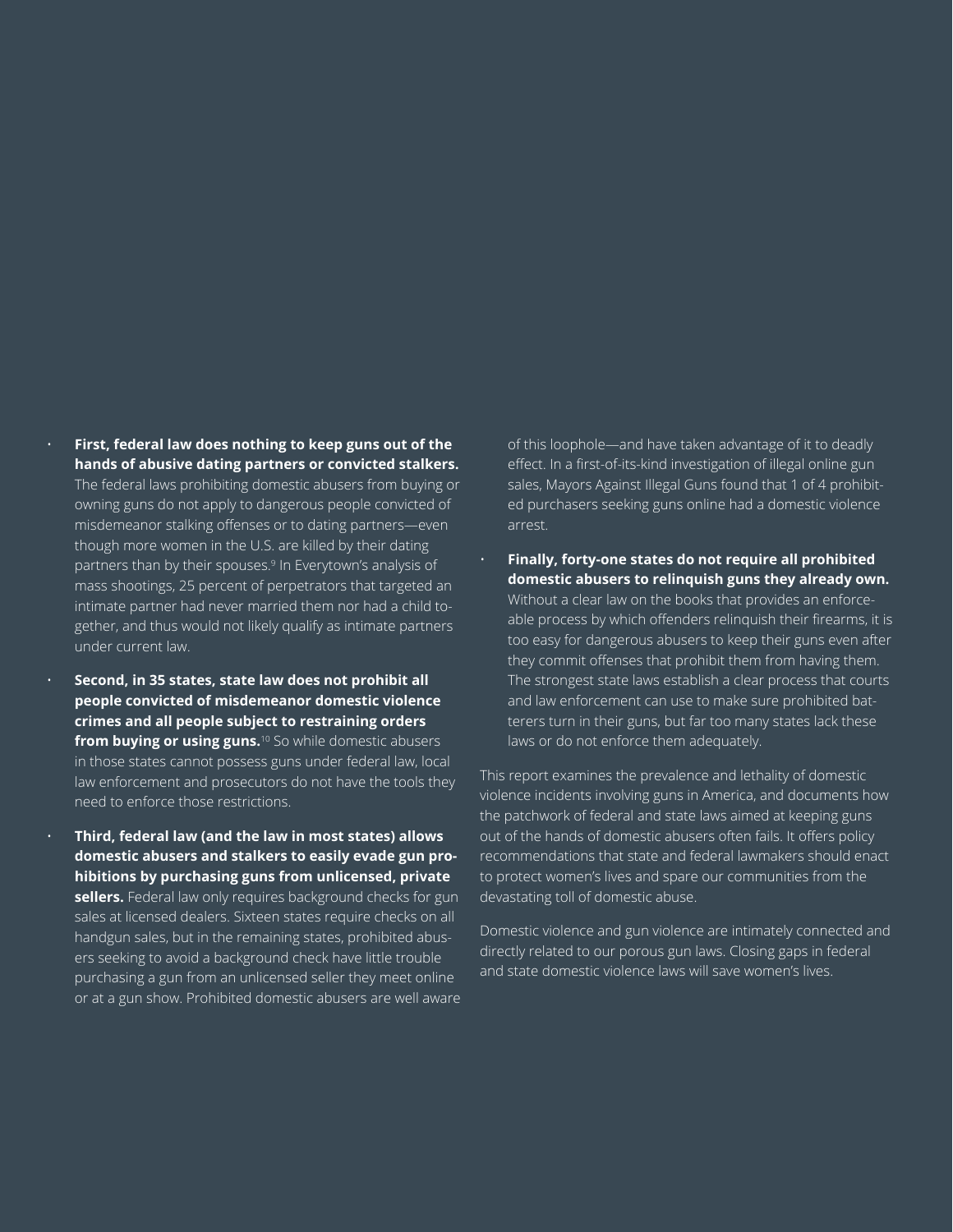# DOMESTIC ABUSERS AND GUNS: A DEADLY COMBINATION

GUNS & VIOLENCE AGAINST WOMEN 4

Domestic violence is a major threat to American women. More than one in three American women will experience some domestic abuse in her lifetime,<sup>11</sup> and more than a million American women are physically assaulted by an intimate partner every year.<sup>12</sup>

Guns are a prevalent and particularly dangerous component of domestic violence in America. A survey of women living in California domestic violence shelters found that more than one in three (36.7 percent) had been threatened or harmed with a gun wielded by their abuser. About two-thirds of the women who lived in households with guns reported that their partner had used the gun against them, most often by threatening to shoot or kill the woman.<sup>13</sup>

And guns make it more likely that domestic abuse will turn into murder: When a gun is present in a domestic violence situation, it increases the risk of homicide for women by 500 percent.<sup>14</sup> Over the past 25 years in the U.S., more intimate partner homicides have been committed with guns than with all other weapons combined.<sup>15</sup> And in 2011, more than half (53 percent) of all American women who were murdered with guns were killed by intimate partners or family members.<sup>16</sup>

Domestic violence also drives the majority of mass shootings in America.<sup>17</sup> In a forthcoming analysis of every mass shooting that occurred between January 2009 and June 2014, Everytown for Gun Safety has determined that in 57 percent of mass shootings (61 of 107 incidents), the shooter killed a current or former spouse or intimate partner or other family member.<sup>18</sup> In 18 percent of the mass shootings, the perpetrator had been previously charged with domestic violence. Whereas women make up only 13 percent of victims of gun homicide nationwide, they made up 51 percent of victims of mass shootings between 2009 and 2014.19

Keeping domestic violence offenders from obtaining firearms is an evidence-based way to protect women. Over the past 20 years, the federal government and many states have enacted laws and policies to reflect this reality, but gaps in the current laws still make it too easy for domestic abuser to access guns. Women pay the cost with their lives.



#### Female gun homicide victims per 100,000 female residents

Source: Hemenway D. Shinoda-Tagawa T. Miller. Firearm availability and female homicide victimization rates among 25 populous high-income countries. J Am Med Womens Assoc. 2002; 57(2):100-4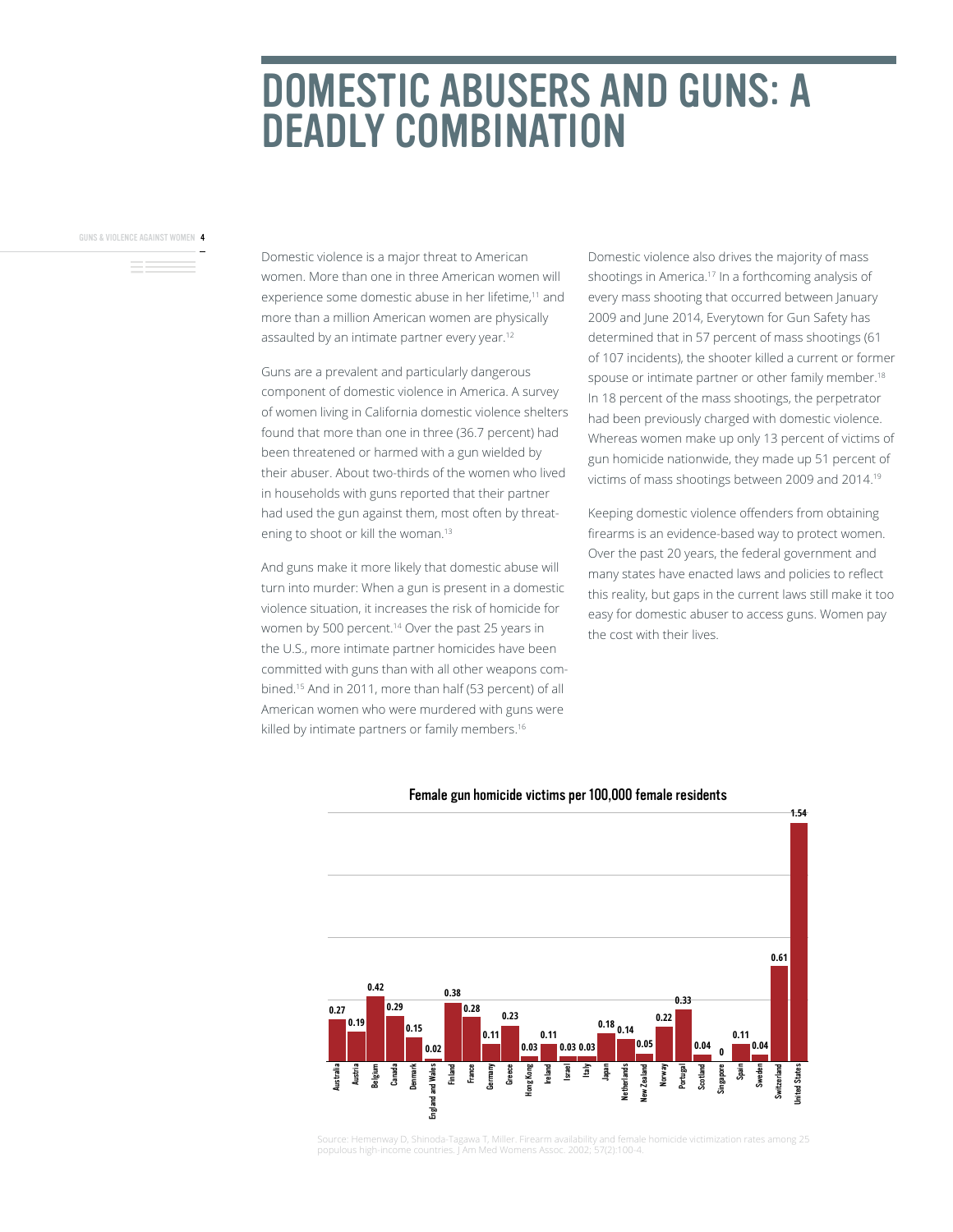# THE LAW OF DOMESTIC VIOLENCE AND GUNS

A patchwork of federal and state laws is in place to keep guns out of the hands of the most dangerous domestic violence offenders. The strongest laws prohibit domestic abusers and stalkers from buying or possessing guns, require background checks on all gun sales to enforce those prohibitions, and create processes to ensure that prohibited abusers and stalkers turn in the guns they already own. Over the last two decades, these laws have kept hundreds of thousands of guns out of abusers' hands and prevented countless crimes.

But gaps in the laws and difficulties with enforcement pose lethal threats to the victims of domestic and family violence who are most at risk. Loopholes in laws prohibiting gun possession by domestic violence offenders allow abusers and stalkers to legally buy and possess guns. Gaps in our background check laws let prohibited domestic violence offenders easily evade background checks and buy guns from unlicensed sellers in most states. And many states lack adequate mechanisms to ensure domestic abusers who own guns turn them in when they become prohibited.

#### PROHIBITIONS ON GUN POSSESSION BY DOMESTIC ABUSERS AND STALKERS

Various federal and state laws currently seek to prohibit domestic violence offenders from buying or possessing guns. Federal law prohibits domestic abusers from buying or possessing guns if they have been convicted of a felony;20 if they have been convicted of a "misdemeanor crime of domestic violence;"<sup>21</sup> or if they are subject to certain domestic violence restraining orders.22 Nineteen states and the District of Columbia also have state laws prohibiting non-felony domestic violence offenders from having guns,<sup>23</sup> and 22 states and the District of Columbia prohibit subjects of domestic violence restraining orders from buying or owning guns. <sup>24</sup> (Another nine states expressly authorize-but do not require—courts to include firearm prohibitions in restraining orders.<sup>25</sup>) A complete survey of state domestic violence gun laws is included in the Appendix.

#### MISDEMEANOR CRIMES OF DOMESTIC VIOLENCE

Since the federal Gun Control Act was passed in 1968 following a series of high-profile political assassinations, it has been illegal for individuals convicted of a felony to buy or own firearms. But many dangerous abusers do not have felony convictions, and as of 1968 the law did not prohibit them from possessing guns. Indeed, abusers arrested for domestic violence felonies that pled guilty to lesser charges were able to continue legally buying and owning guns. By pleading their felony charges down to misdemeanors, these batterers could legally keep their guns despite their criminal convictions—and despite the risk they posed to their intimate partners.

In 1996, Senator Frank Lautenberg (D-NJ) introduced an amendment to the federal appropriations bill to extend the prohibition against gun ownership to those convicted of a domestic abuse misdemeanor. Lautenberg explained the need for the amendment by telling his colleagues that, in far too many cases, "the difference between a murdered wife and a battered wife is often the presence of a gun."26

Passed as part of the Omnibus Consolidated Appropriations Act of 1997, the Lautenberg Amendment made it a federal crime for anyone convicted of a "misdemeanor crime of domestic violence" to "ship, transport, possess or receive" guns or ammunition.<sup>27</sup> A parallel provision of the law criminalized knowingly selling a gun or ammunition to anyone whom the seller knows or has reason to believe has been convicted of a misdemeanor crime of domestic violence-or "MCDV".<sup>28</sup>

MCDVs are misdemeanors that have, as an element, "the use or attempted use of physical force, or the threatened use of a deadly weapon" and that are committed by a current or former spouse, parent or guardian, someone who lives with the victim, or someone who is "similarly situated" to a spouse, parent, or guardian.<sup>29</sup> For a conviction to qualify as an MCDV, the offender must have been either represented by counsel or knowingly and intelligently waived the right to counsel.30 The U.S. Supreme Court has recognized

**5** LAW OF DOMESTIC VIOLENCE AND GUNS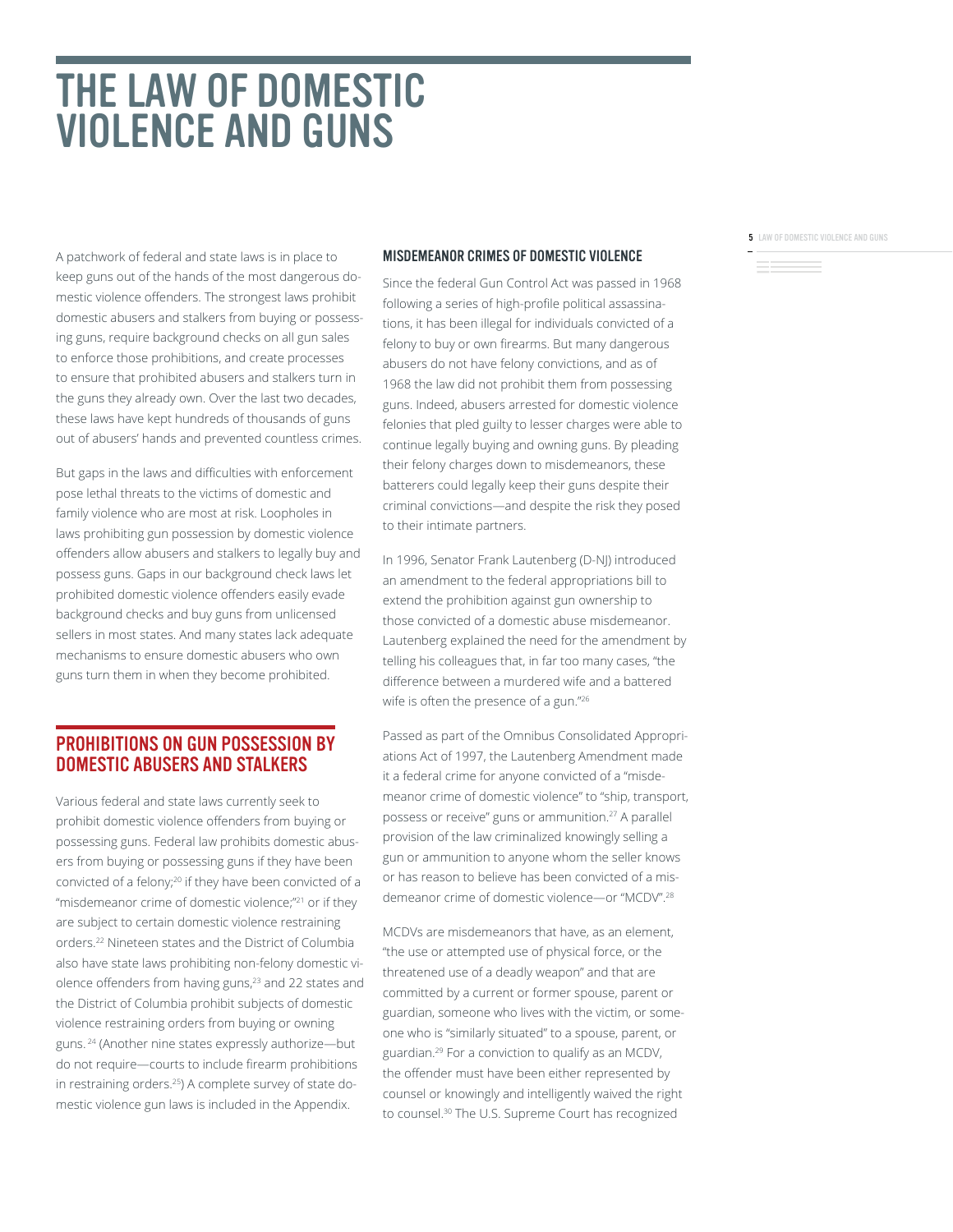that so long as the victim is one of the family members listed in the federal statute, a general assault conviction counts as a MCDV even if the underlying assault and battery law does not specify that it is limited to domestic abuse situations.31 And in 2014, the Court recognized that a misdemeanor conviction for domestic abuse that involves physical force against the victim qualifies as an MCDV even if the crime in question did not involve especially "strong" or "violent" force.<sup>32</sup>

GUNS & VIOLENCE AGAINST WOMEN 6

Nineteen states and the District of Columbia also have state laws prohibiting gun possession by domestic violence misdemeanants. The remaining states do not prohibit gun ownership by all abusers who are barred under federal law, which can create serious enforcement challenges. Even if a domestic abuser is barred by federal law from owning a gun, if state law does not include a similar prohibition, state or local prosecutors cannot bring state gun charges against the abuser.

Fortunately, legislative momentum for stronger state domestic violence laws is growing—among policy makers from both major parties. In just the first half of 2014, for example, bipartisan coalitions of legislators passed bills in Louisiana, Minnesota, New Hampshire, and Washington State that prohibit domestic abusers from purchasing guns.<sup>33</sup> Governors of both parties signed these bills into law.

#### DOMESTIC VIOLENCE RESTRAINING ORDERS

Because the most dangerous time for a victim of domestic violence is the period immediately after she leaves her abuser—and because many women take out protective orders against their batterers when they leave an abusive relationship—federal law protects women by prohibiting abusers subject to restraining orders from buying or owning guns. Congress added this provision when it first passed the Violence Against Women Act ("VAWA") in 1994.<sup>34</sup>

Federal law now prohibits a person from buying or owning a gun or ammunition if the person is subject to a qualifying domestic violence restraining order.<sup>35</sup> For a restraining order to prohibit gun possession, it must: (a) have been issued after a hearing that the restrained abuser had notice of and an opportunity to participate in;<sup>36</sup> (b) restrain the abuser from harassing, stalking, threatening, or placing in fear of bodily injury an intimate partner or the child of the abuser or the abuser's intimate partner; $37$  and (c) either include a finding that the abuser represents a credible threat to the physical safety of the intimate partner or child, or explicitly prohibit the use, attempted use, or threatened use

of force that would reasonably be expected to cause bodily injury to the intimate partner or child.<sup>38</sup>

Twenty-two states and the District of Columbia also have laws prohibiting people subject to domestic violence restraining orders from buying or possessing guns, as shown in the Appendix. Another nine states expressly authorize-but do not require-courts to include firearm prohibitions in restraining orders.<sup>39</sup>

#### ENFORCING PROHIBITORS: BACKGROUND CHECKS

The domestic violence prohibitors on gun sales are enforced through the National Instant Criminal Background Check System ("NICS"). Before completing a gun sale, a federally licensed gun dealer must ask the gun buyer to show a photo ID and complete a simple form with basic identifying information; then the dealer must run a background check through NICS. If NICS reports that the potential purchaser is prohibited, the sale is denied; if no prohibition is reported, the sale is completed. Most NICS checks are resolved within 90 seconds.<sup>40</sup>

Since its inception in 1998, NICS has stopped over 2.2 million gun sales to prohibited purchasers, including hundreds of thousands of domestic abusers. Convictions for domestic violence misdemeanors are the third leading basis for dealers to deny gun sales after running a NICS check-trailing only felony convictions and arrest warrants<sup>41</sup>—and overall, it is estimated that approximately 300,000 gun sales have been blocked because the would-be purchaser had an MCDV conviction or was subject to a prohibiting domestic violence restraining order.<sup>42</sup> In all, nearly 16 percent of the total firearm transfer denials made by the FBI are based on domestic violence.43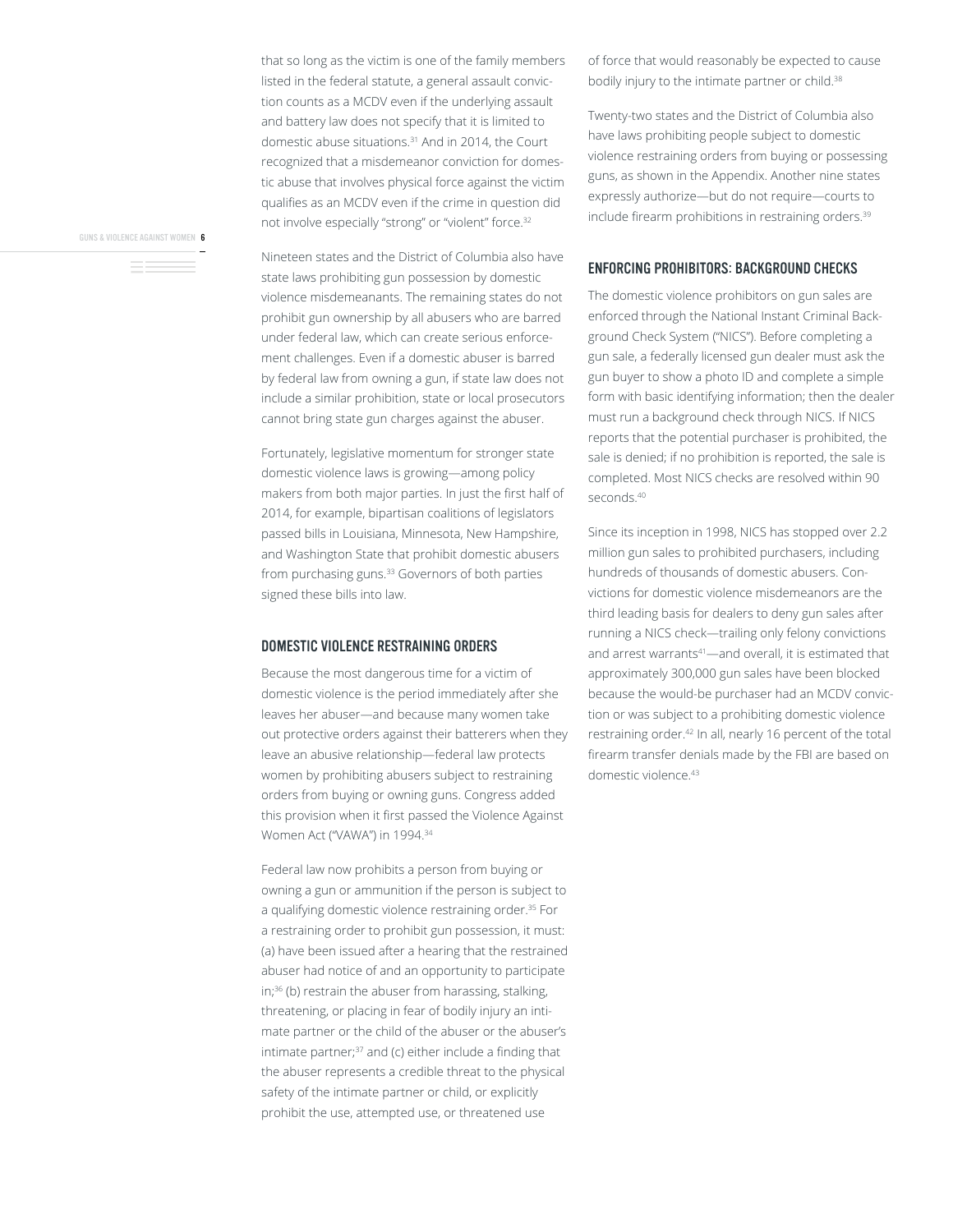#### LOOPHOLES IN DOMESTIC VIOLENCE PROHIBITORS PUT WOMEN AND FAMILIES AT RISK

Despite their proven record of keeping guns out of domestic abusers' hands, our laws designed to keep guns out of the hands of domestic violence offenders have several dangerous gaps. The categories of prohibited abusers under federal law are too narrowly drawn and do not reach stalkers or dating partners, even though dating partners are responsible for more domestic violence gun murders than spouses. While some state prohibitors go beyond federal law to reach dating partners, other states lack *any* domestic violence gun prohibitions. And guns offered by unlicensed sellers are exempt from the federal background check requirement, leaving a gaping loophole through which domestic abusers can easily buy guns in most states.

#### LOOPHOLES IN THE PROHIBITORS

The federal MCDV and restraining order prohibitors apply to abusers who are currently or formerly married to their victims, who live with or formerly lived with their victims, or who are parents of children with their victims. But federal law does *not* prohibit either dating partners or misdemeanant stalkers from buying or possessing guns.44

This gap in federal law means that it is still legal for a sizable number of domestic violence offenders likely to perpetrate violence against women to buy and possess guns—and that a law designed to prevent lethal violence against women no longer reflects the realities of American life.

The proportion of intimate partner homicides committed by dating partners has risen steadily for decades, and dating partners now kill more women each year than husbands do.<sup>45</sup> Dating partners are also responsible for a sizable number of mass shootings. In one of four mass shootings between 2009 and 2014 in which the shooter killed a current or former intimate partner, the shooter and victim had never been married or had a child—a group that likely involved many dating partners who never lived together, and therefore would not be prohibited by the federal gun laws.46

Armed stalkers also pose a significant threat to women; one study of incidents in ten major U.S. cities found that nearly 9 in 10 attempted murders of women involved at least one incident of stalking in the year before the attempted murder.<sup>47</sup>

As a result, even if a boyfriend is convicted of a misdemeanor for assaulting his girlfriend, as long as the two dating partners did not live together and were not "similarly situated" to spouses, the abuser's conviction will not count as a prohibiting MCDV; the boyfriend will be able to pass a background check and legally buy a gun. Similarly, even if a woman takes out a restraining order against her boyfriend, as long as she never lived with him, the order will not count as a prohibiting DVRO-even if the order specifically identifies the man as a threat to his girlfriend's safety and restrains him from harassing, threatening, or stalking her. Because federal law does not apply to dating partners, the restrained boyfriend would still be able to pass a background check and buy a gun from a licensed dealer.

Equally troubling, a stalker convicted of a misdemeanor can walk out of the courtroom and proceed directly

100% 80% **Spouse** 60%  $\frac{1}{2}$ 40% -------**Boyfriend/girlfriend** 20% **Ex-spouse** 1980 1985 1990 1995 2000 2005 2008



U.S. Department of Justice, Homicide Trends in the United Stated 1980-2008, available online at: http://1.usa.gov/1uARYtW. Percentages are based on the 63% of homicides for which victim/offender relationship was knowr

**7** LAW OF DOMESTIC VIOLENCE AND GUNS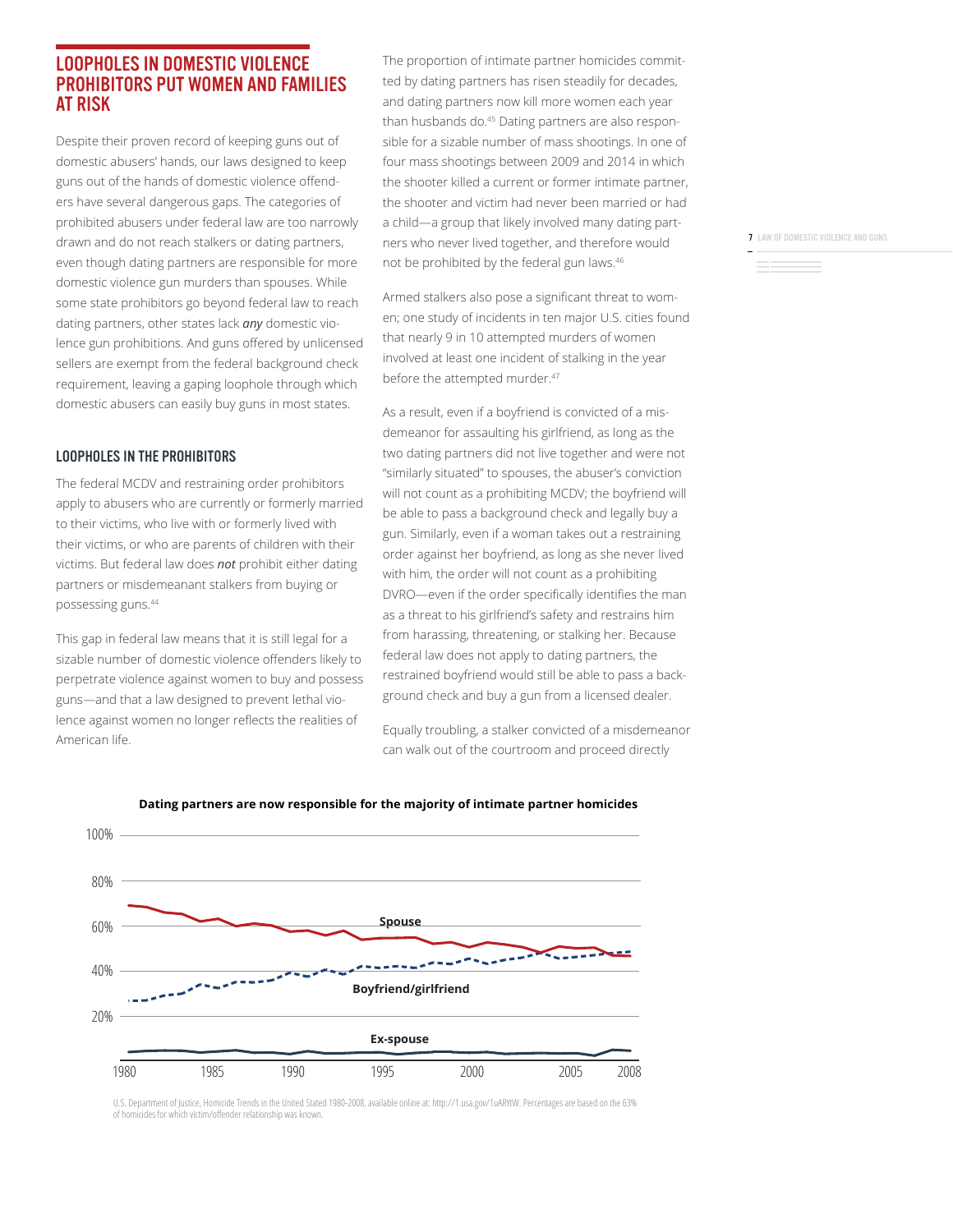to a licensed gun dealer—where he can pass a federal background check and legally buy a gun.

The patchwork of state domestic abuse prohibitors covers some of the gaps in federal law but also includes other dangerous loopholes. Some states do have laws extending the prohibitions to dating partners or to stalkers, but many do not. Other states prohibit some domestic abusers from buying or owning handguns, but do not have similar prohibitions for rifles or shotguns. Minnesota was one of these states until 2014, when it strengthened its law to prevent convicted domestic abusers from possessing all guns, not just handguns.<sup>48</sup> It is imperative that states lacking adequate domestic violence prohibitions adopt them.

#### UNLICENSED SALES WITHOUT BACKGROUND CHECKS

Most dangerously, federal law only requires background checks for gun sales at licensed dealers, so domestic abusers can purchase guns in most states from unlicensed sellers—including strangers met online or at gun shows—without background checks. As long as an unlicensed seller does not know or have reason to believe that a buyer is prohibited from gun ownership, it is perfectly legal for the seller to sell a gun to a complete stranger without conducting any background check. Millions of guns exchange hands each year without background checks or a paper trail of any kind.

Prohibited domestic abusers—as well as felons and other dangerous people—are well aware of this loophole in federal law, and they exploit it to tragic effect:

- A mother of two girls and an employee at a Brookfield, Wisconsin spa, Zina Haughton had taken out a restraining order against her estranged husband, which prohibited him from buying a gun under federal law. He then posted a "want to buy" ad on a website that facilitates gun sales, Armslist.com, and easily found a seller who sold him a .40 caliber FNH in the parking lot of a McDonalds, no background check required. One day after posting his ad on Armslist, Haughton's estranged husband walked into the spa where his wife worked and opened fire, killing her and two co-workers and wounding four more people before killing himself.49
- Dmitry Smirnov had a history of stalking Jitka Vesel, a woman he had dated briefly. Although Smirnov was legally prohibited from buying a gun because he was a foreigner, he found an advertisement on Armslist.com in which an unlicensed seller was

offering a .40 caliber handgun for sale. He bought the gun—without a background check and at a premium—outside a casino in Washington State and tracked Vesel to Oak Brook, Illinois. As she was walking to her car in a parking lot, Smirnov appeared and shot Vesel at least 11 times, killing her.50

• Tyrone Adair had been convicted on two separate occasions of battery and was prohibited from possessing firearms because of a restraining order. But in autumn 2009, he responded to an ad placed in the Wisconsin State Journal by an unlicensed seller offering a 9mm Glock handgun, and they arranged to meet at a Menard's hardware store to complete the deal. When they met, the seller asked him if he was a felon and Adair said he was not. According to police reports, the seller even joked: "You're not going to go out and kill someone, are you?" No background check or paperwork was required, and none was completed. On December 3, 2009, Adair shot to death his two daughters and both their mothers.51

These are not isolated occurrences. An investigation of illegal online gun sales that Mayors Against Illegal Guns conducted in 2013 found that 1 in 30 prospective online gun buyers had a prohibiting criminal record, indicating that an estimated 25,000 guns are transferred to criminals each year on a single website, Armslist. com. And one in four of those prohibited gun buyers had been arrested for a crime of domestic violence.<sup>52</sup>

For example, a 27-year-old male in Fort Collins, Colorado posted an ad on March 30, 2013 seeking an M&P22 handgun. In 2005, the would-be buyer had attacked his ex-girlfriend and was found guilty of domestic violence; he later violated an order of protection. He was barred from purchasing or possessing firearms, and turned to Armslist to find an unlicensed seller who could sell him a gun without a background check that would reveal his prohibition.<sup>53</sup>

Similarly, on April 27, 2013, a man in New Carlisle, Ohio with a criminal history involving domestic violence posted an ad stating that he wanted to buy a .22-caliber handgun. In one incident, the man had gone to his ex-girlfriend's residence, told her she had "three days to live," hit her on the side of the face with a cell phone, and then refused to leave the house. He was charged with assault and theft-for stealing his ex-girlfriend's keys—and convicted of a misdemeanor for the domestic violence episode. But by using Armslist to identify an unlicensed seller, he could exploit the unlicensed

GUNS & VIOLENCE AGAINST WOMEN **8**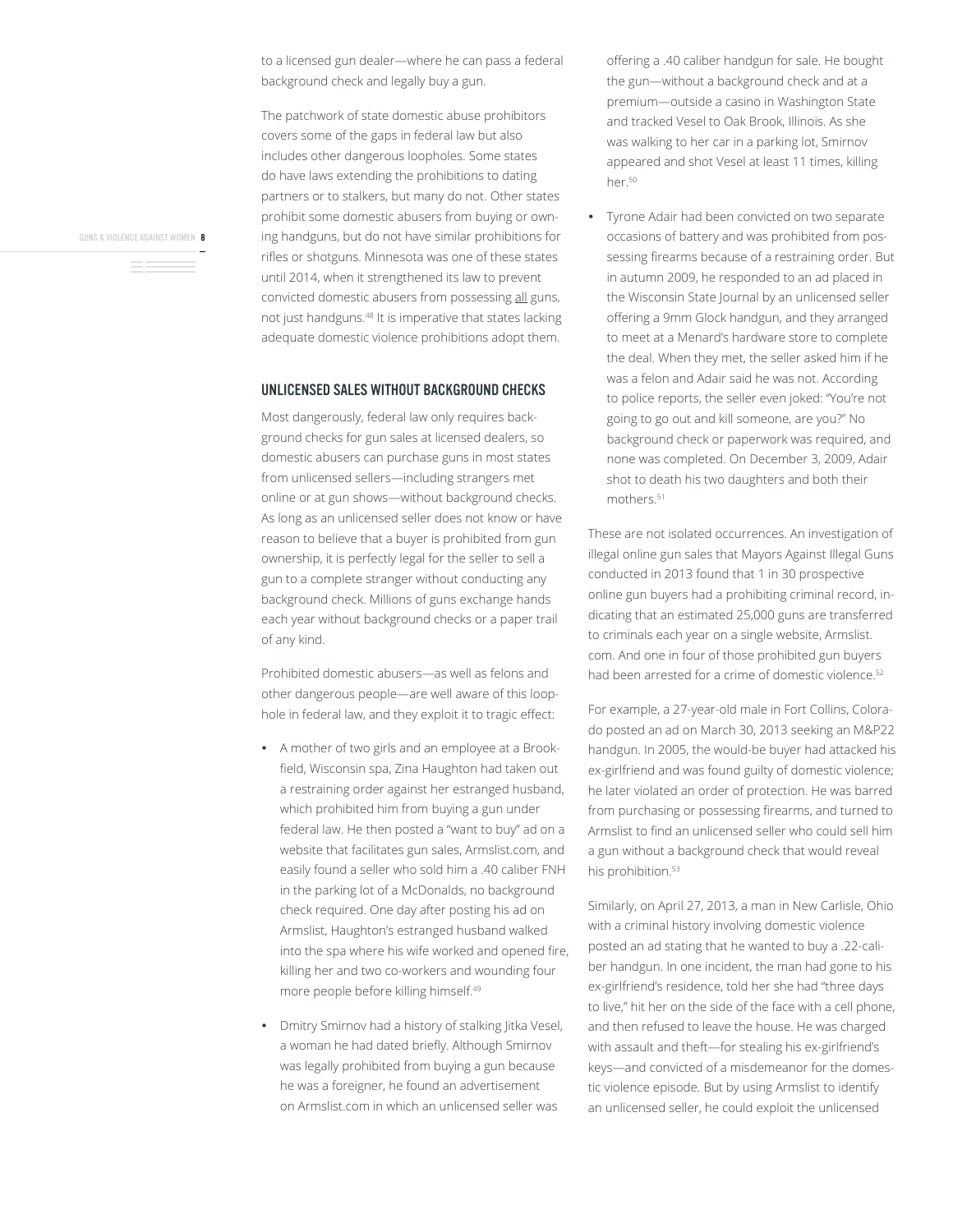seller loophole in federal law and buy a gun without a background check.<sup>54</sup>

In all of these cases, background checks might have prevented the perpetrator from acquiring his weapon. Requiring comprehensive background checks is a common-sense policy that is proven to save lives. Sixteen states go beyond federal law and require background checks for all handgun sales. In those states, 38 percent fewer women are shot to death by intimate partners.<sup>55</sup>

The Public Safety and Second Amendment Rights Protection Act, introduced in 2013 by Senators Pat Toomey (R-Pa.) and Joe Manchin (D-W.Va.), would have amended federal law to require background checks for all commercial gun sales, including those between buyers and sellers who meet online, at gun shows, and through classified ads. But, a minority of Senators blocked the bill in April 2013, and Congress has not yet voted on the measure again. Congress should revisit the issue and ensure that dangerous persons prohibited from buying guns cannot do so by turning to unlicensed sellers. And in the 34 states without comprehensive background checks, lawmakers should not sit idly by waiting for Congress to act: they should require background checks all guns sales, including the 40 percent that are sold by private, unlicensed sellers.

#### DISARMING DOMESTIC ABUSERS WHO ARE PROHIBITED FROM POSSESSING GUNS

Federal and state laws that prohibit abusers from having guns and background checks to enforce those restrictions do not by themselves ensure that gun owners who become prohibited actually relinguish the guns already in their possession. States must take additional steps to ensure that domestic abusers do not keep their guns once they become prohibited from owning them. Several states have done so: 10 states mandate that domestic violence misdemeanants relinguish their guns,<sup>56</sup> and 15 states require subjects of domestic violence restraining orders to do so.<sup>57</sup> (Another 13 states and Washington, D.C. require some, but not all, subjects of restraining orders to turn over guns they own by authorizing-but not requiring-courts issuing restraining orders to include gun surrender provisions in the orders.58

Without a clear law on the books that provides an enforceable process by which offenders relinquish their firearms, it is too easy for dangerous abusers to hold

on to their guns. The strongest state laws establish a clear process by which courts require domestic violence misdemeanants and people subject to domestic violence restraining orders to turn their guns over to law enforcement or a licensed gun dealer.

Many states' laws and policies to disarm abusers could be improved. There is growing support for these laws—among both Republicans and Democrats—and significant momentum for their adoption. Four states-Minnesota, Vermont, Washington, and Wisconsin<sup>59</sup>passed new laws in 2014 alone, all with bipartisan support and signed by governors of both parties. Even the National Rifle Association, which once tenaciously fought proposals to disarm domestic abusers, has "quietly scaled back its scorched-earth campaigns against stricter domestic violence laws," and gave tacit approval to the new laws that passed in 2014.<sup>60</sup>

**9** LAW OF DOMESTIC VIOLENCE AND GUNS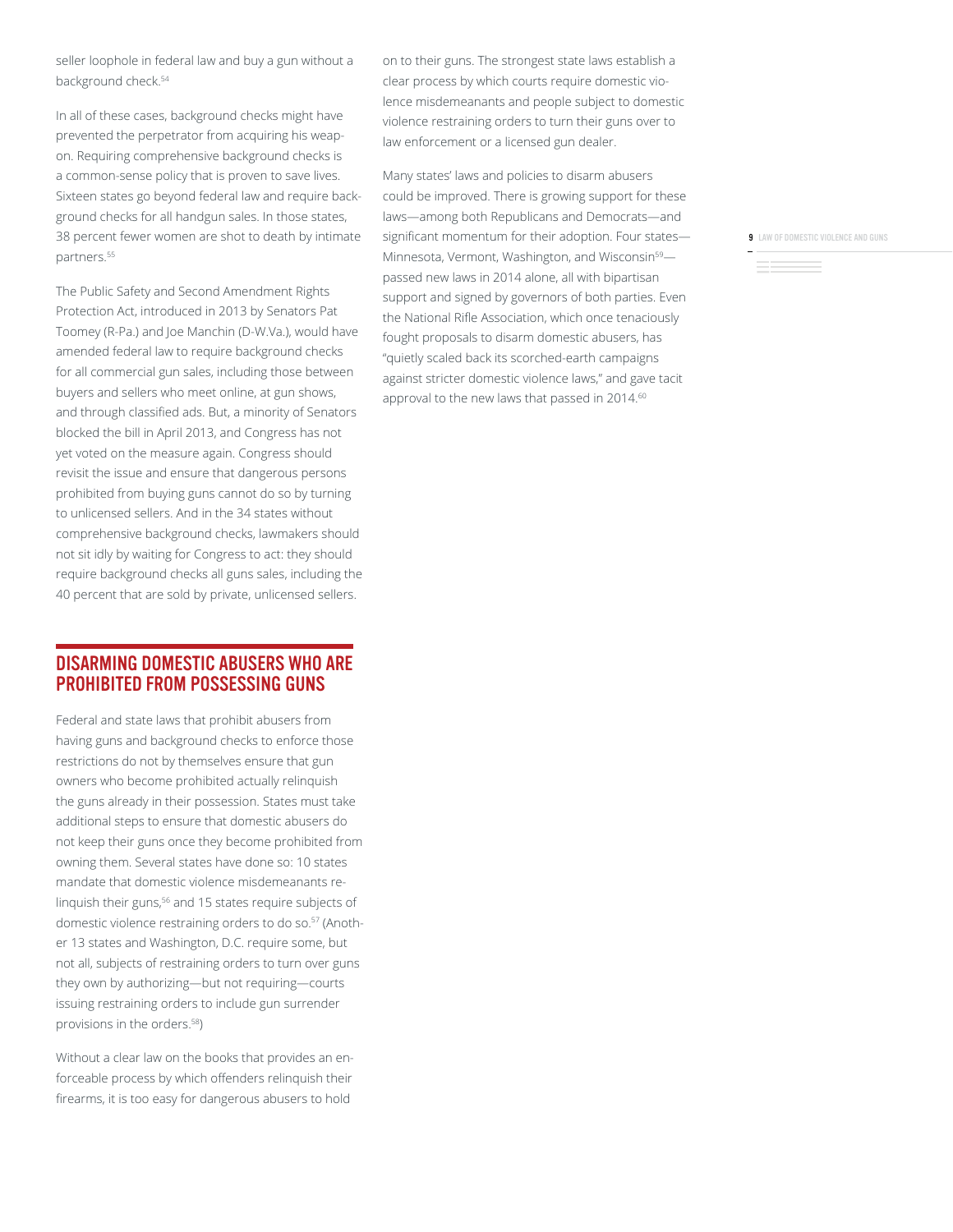# RECOMMENDATIONS

GUNS & VIOLENCE AGAINST WOMEN 10

The patchwork of federal and state laws addresses many of the ways in which domestic abusers obtain and use guns to threaten women and families. But the persistence of lethal domestic violence in America demonstrates that our laws must be strengthened. Fortunately, there are straightforward steps that members of Congress and state lawmakers can take to save women's lives.

- y **Congress should close the loopholes in the federal gun prohibitions to ensure that stalkers and dating partners are barred from gun ownership just like other dangerous abusers.**  Stalkers harass and terrorize millions of American women, and dating partners are responsible for more intimate partner homicides than spouses. Congress should bar convicted stalkers and dating partners convicted of domestic violence crimes or subject to restraining orders from purchasing or possessing guns. The Protecting Domestic Violence and Stalking Victims Act of 2013, introduced by Senator Amy Klobuchar (D-Mn.) would accomplish these goals. Congress should pass it into law.
- **States should adopt or strengthen their domestic violence prohibitions.** Every state in the nation should prohibit possession of firearms by anyone convicted of abusing an intimate partner or family member—including dating partners who do not marry or live together. And every state should prohibit gun possession by anyone subject to a protective order prohibiting them from harassing, threatening, or stalking an intimate partner or family member.
- **Congress should require comprehensive background checks and ensure that prohibited domestic abusers cannot easily evade background checks by buying guns from unlicensed sellers.** Congress should pass the Public Safety and Second Amendment Rights Protection Act, introduced in 2013 by Senators Pat Toomey (R-Pa.) and Joe Manchin (D-W.Va.), which would require background checks for all commercial sales, including online, at gun shows, and through classified ads.
- **States should pass legislation requiring background checks on all gun sales.** Thirty-eight percent fewer women are shot and killed by intimate partners in states that require background checks on all handgun sales. State lawmakers should require private, unlicensed sellers to conduct background checks on gun sales, just as licensed gun dealers do.
- **6** States should create effective and enforce**able laws and policies for prohibited domestic abusers to relinquish their guns.** States should pass laws requiring that domestic abusers turn in their guns to law enforcement or licensed gun dealers when they become prohibited. The strongest legislation provides clear directives to courts, law enforcement, and prohibited domestic abusers to ensure that dangerous abusers relinquish their guns soon after becoming prohibited.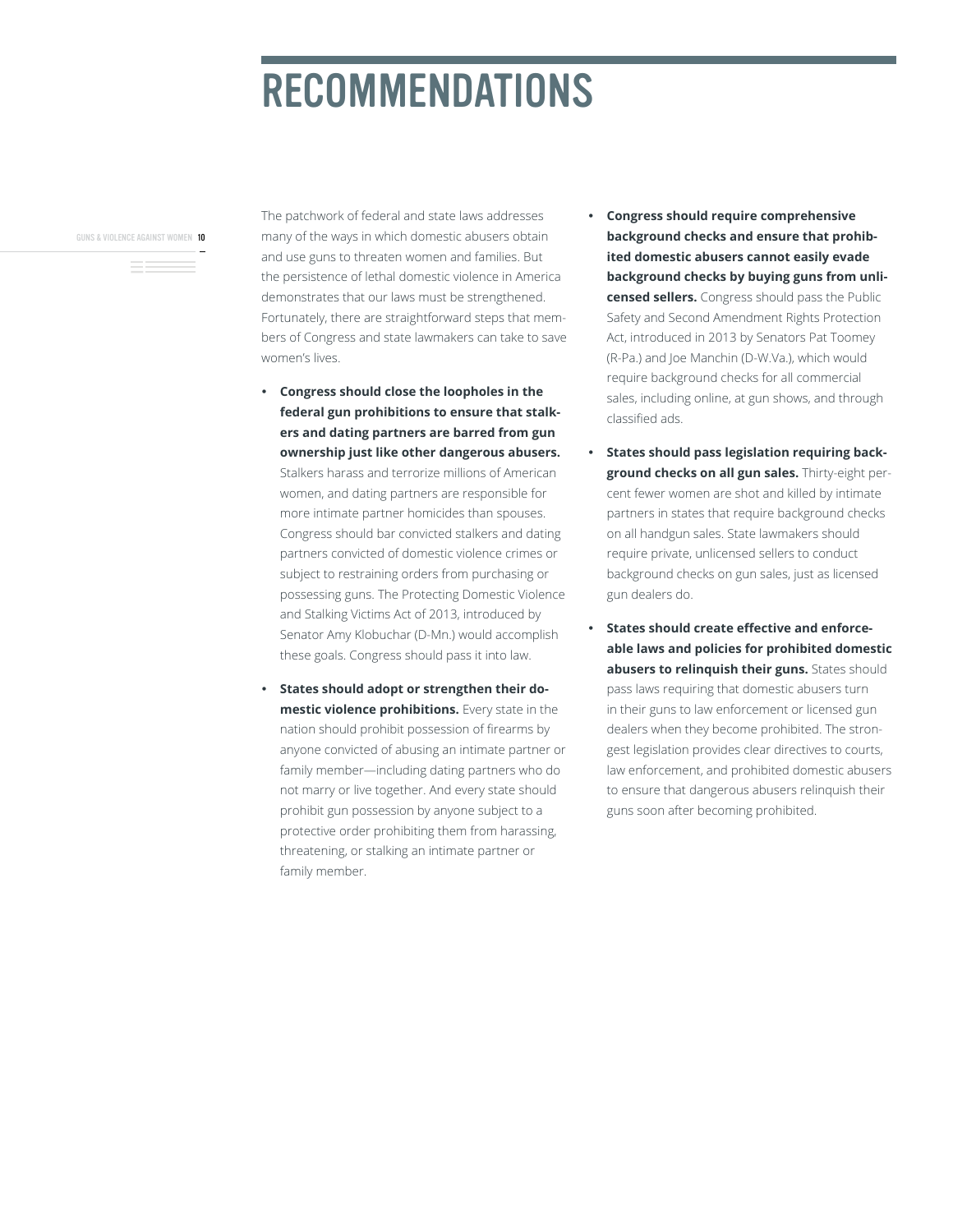# APPENDIX STATE DOMESTIC VIOLENCE LAWS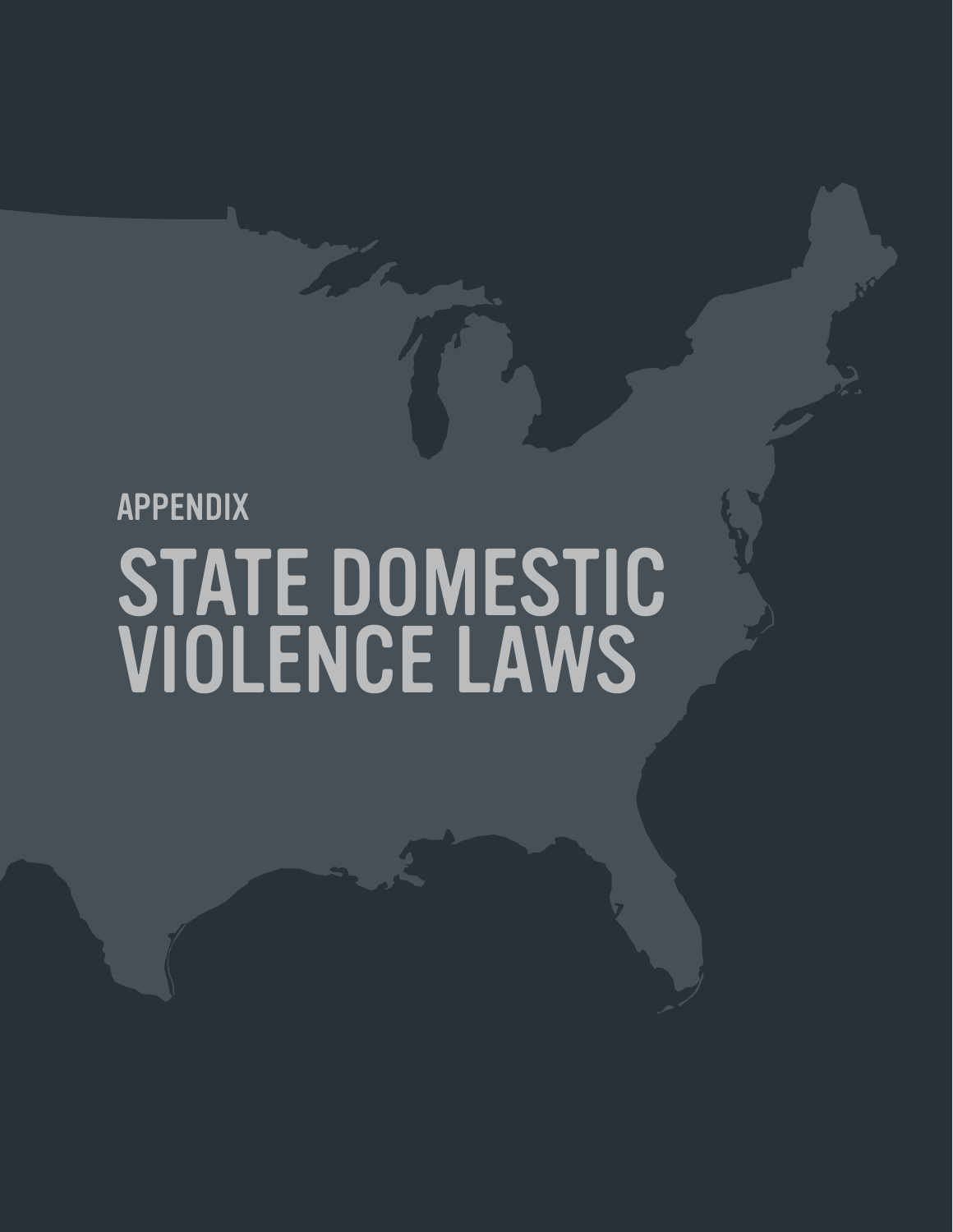# SUMMARY OF STATE DOMESTIC VIOLENCE LAWS

GUNS & VIOLENCE AGAINST WOMEN 12

 $\overline{\phantom{a}}$ 

| <b>State</b>         | <b>Prohibits domestic</b><br>violence misdemeanants<br>from buying or owning<br>firearms | Prohibits subjects<br>of domestic violence<br>restraining orders<br>from buying or owning<br>firearms <sup>*</sup> | Requires domestic<br>violence misdemeanants<br>to dispose of firearms in<br>their possession | Requires subjects of<br>domestic violence<br>restraining orders to<br>dispose of firearms in<br>their possession** |
|----------------------|------------------------------------------------------------------------------------------|--------------------------------------------------------------------------------------------------------------------|----------------------------------------------------------------------------------------------|--------------------------------------------------------------------------------------------------------------------|
| Alabama              | □                                                                                        | $\Box$                                                                                                             | $\Box$                                                                                       | $\Box$                                                                                                             |
| Alaska               | $\mathsf{L}$                                                                             | $\mathsf{L}$                                                                                                       | Ш                                                                                            |                                                                                                                    |
| Arizona              | $\Box$                                                                                   | $\Box$                                                                                                             | П                                                                                            | П                                                                                                                  |
| Arkansas             | П                                                                                        | П                                                                                                                  | П                                                                                            | П                                                                                                                  |
| California           | ☑                                                                                        | $\overline{\vee}$                                                                                                  | ☑                                                                                            | $\boxed{\vee}$                                                                                                     |
| Colorado             | $\boxed{\vee}$                                                                           | $\overline{\vee}$                                                                                                  | $\overline{\vee}$                                                                            | $\boxed{\vee}$                                                                                                     |
| Connecticut          | $\boxed{\vee}$                                                                           | $\overline{\vee}$                                                                                                  | $\boxed{\vee}$                                                                               | $\boxed{\vee}$                                                                                                     |
| Delaware             | $\boxed{\vee}$                                                                           | $\overline{\vee}$                                                                                                  | □                                                                                            | $\Box$                                                                                                             |
| District of Columbia | $\boxtimes$                                                                              | $\overline{\vee}$                                                                                                  | □                                                                                            | $\Box$                                                                                                             |
| Florida              | $\Box$                                                                                   | $\overline{\vee}$                                                                                                  | П                                                                                            | П                                                                                                                  |
| Georgia              | $\Box$                                                                                   | $\Box$                                                                                                             | $\Box$                                                                                       | П                                                                                                                  |
| Hawaii               | ☑                                                                                        | ☑                                                                                                                  | ☑                                                                                            | ☑                                                                                                                  |
| Idaho                | $\Box$                                                                                   | $\Box$                                                                                                             | П                                                                                            | П                                                                                                                  |
| Illinois             | ☑                                                                                        | $\overline{\vee}$                                                                                                  | $\overline{\vee}$                                                                            | $\overline{\vee}$                                                                                                  |
| Indiana              | $\boxed{\vee}$                                                                           | $\Box$                                                                                                             | $\Box$                                                                                       | $\Box$                                                                                                             |
| lowa                 | $\boxed{\vee}$                                                                           | $\overline{\vee}$                                                                                                  | $\overline{\vee}$                                                                            | $\boxed{\vee}$                                                                                                     |
| Kansas               | $\Box$                                                                                   | $\Box$                                                                                                             | $\Box$                                                                                       | $\Box$                                                                                                             |
| Kentucky             | П                                                                                        | $\Box$                                                                                                             | П                                                                                            | П                                                                                                                  |
| Louisiana            | $\triangledown$                                                                          | ☑                                                                                                                  | ш                                                                                            | П                                                                                                                  |
| Maine                | $\Box$                                                                                   | $\triangledown$                                                                                                    | П                                                                                            | П                                                                                                                  |
| Maryland             | $\Box$                                                                                   | $\color{red}\blacktriangledown$                                                                                    |                                                                                              | $\boxed{\vee}$                                                                                                     |
| Massachusetts        | $\Box$                                                                                   | $\overline{\vee}$                                                                                                  | $\Box$                                                                                       | $\boxed{\vee}$                                                                                                     |
| Michigan             | $\Box$                                                                                   | $\boxed{\vee}$                                                                                                     | $\Box$                                                                                       | $\Box$                                                                                                             |
| Minnesota            | $\boxed{\vee}$                                                                           | $\overline{\vee}$                                                                                                  | $\color{red}\blacktriangledown$                                                              | $\boxed{\vee}$                                                                                                     |
| Mississippi          | $\Box$                                                                                   | $\Box$                                                                                                             | $\Box$                                                                                       | $\Box$                                                                                                             |
| Missouri             | $\Box$                                                                                   | $\Box$                                                                                                             | $\Box$                                                                                       | $\Box$                                                                                                             |
| Montana              | $\Box$                                                                                   | $\Box$                                                                                                             | $\Box$                                                                                       | $\Box$                                                                                                             |
| Nebraska             | $\boxed{\vee}$                                                                           | $\Box$                                                                                                             | $\Box$                                                                                       | $\Box$                                                                                                             |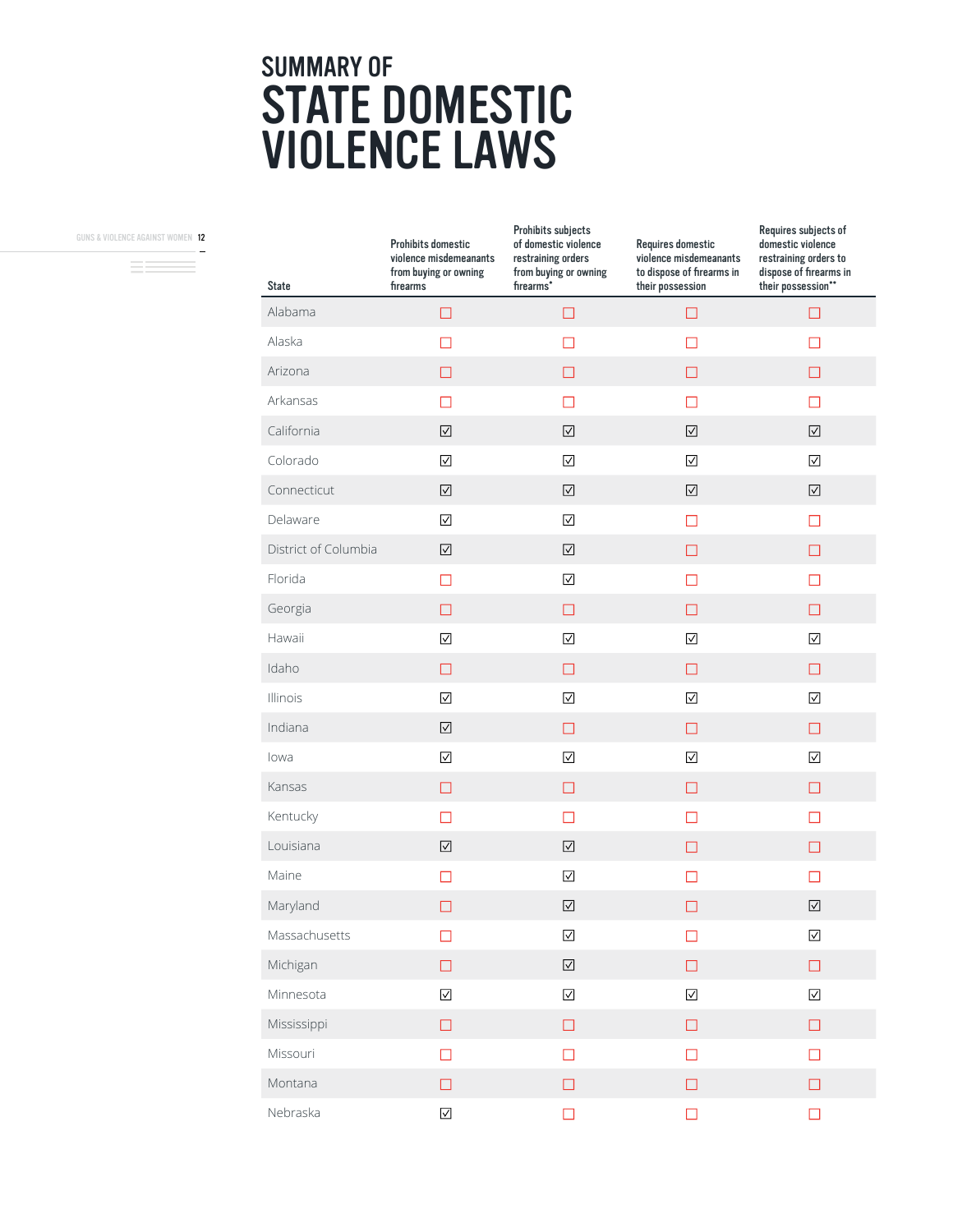| <b>State</b>   | <b>Prohibits domestic</b><br>violence misdemeanants<br>from buying or owning<br>firearms | <b>Prohibits subjects</b><br>of domestic violence<br>restraining orders<br>from buying or owning<br>firearms <sup>*</sup> | Requires domestic<br>violence misdemeanants<br>to dispose of firearms in<br>their possession | Requires subjects of<br>domestic violence<br>restraining orders to<br>dispose of firearms in<br>their possession** |
|----------------|------------------------------------------------------------------------------------------|---------------------------------------------------------------------------------------------------------------------------|----------------------------------------------------------------------------------------------|--------------------------------------------------------------------------------------------------------------------|
| Nevada         | $\Box$                                                                                   | $\Box$                                                                                                                    | $\Box$                                                                                       | $\Box$                                                                                                             |
| New Hampshire  | П                                                                                        | $\boxed{\vee}$                                                                                                            | П                                                                                            | ☑                                                                                                                  |
| New Jersey     | ☑                                                                                        | $\boxed{\vee}$                                                                                                            | $\Box$                                                                                       | $\Box$                                                                                                             |
| New Mexico     | П                                                                                        | П                                                                                                                         | П                                                                                            | ◘                                                                                                                  |
| New York       | $\boxed{\vee}$                                                                           | $\boxed{\vee}$                                                                                                            | $\overline{\vee}$                                                                            | $\boxed{\vee}$                                                                                                     |
| North Carolina | П                                                                                        | ☑                                                                                                                         | П                                                                                            | ☑                                                                                                                  |
| North Dakota   | $\Box$                                                                                   | $\Box$                                                                                                                    | $\Box$                                                                                       | П                                                                                                                  |
| Ohio           | $\Box$                                                                                   | $\Box$                                                                                                                    | П                                                                                            | П                                                                                                                  |
| Oklahoma       | $\Box$                                                                                   | $\Box$                                                                                                                    | $\Box$                                                                                       | $\Box$                                                                                                             |
| Oregon         | □                                                                                        | $\Box$                                                                                                                    | П                                                                                            | □                                                                                                                  |
| Pennsylvania   | $\boxed{\vee}$                                                                           | П                                                                                                                         | $\sqrt{}$                                                                                    | П                                                                                                                  |
| Rhode Island   | П                                                                                        | П                                                                                                                         | $\Box$                                                                                       | П                                                                                                                  |
| South Carolina | □                                                                                        | $\Box$                                                                                                                    | $\Box$                                                                                       | □                                                                                                                  |
| South Dakota   | $\boxtimes$                                                                              | $\Box$                                                                                                                    | П                                                                                            | П                                                                                                                  |
| Tennessee      | $\boxed{\vee}$                                                                           | $\boxed{\vee}$                                                                                                            | $\boxed{\vee}$                                                                               | $\boxed{\vee}$                                                                                                     |
| Texas          | ☑                                                                                        | $\boxed{\vee}$                                                                                                            | П                                                                                            | П                                                                                                                  |
| <b>Utah</b>    | □                                                                                        | $\Box$                                                                                                                    | П                                                                                            | □                                                                                                                  |
| Vermont        | $\Box$                                                                                   | $\Box$                                                                                                                    | П                                                                                            | □                                                                                                                  |
| Virginia       | $\Box$                                                                                   | $\Box$                                                                                                                    | $\Box$                                                                                       | П                                                                                                                  |
| Washington     | $\boxtimes$                                                                              | $\overline{\vee}$                                                                                                         | П                                                                                            | $\boxtimes$                                                                                                        |
| West Virginia  | $\boxed{\vee}$                                                                           | $\boxed{\vee}$                                                                                                            | $\Box$                                                                                       | □                                                                                                                  |
| Wisconsin      | $\Box$                                                                                   | $\Box$                                                                                                                    | П                                                                                            | ☑                                                                                                                  |
| Wyoming        | □                                                                                        | □                                                                                                                         | П                                                                                            | П                                                                                                                  |
| <b>TOTAL</b>   | 19 states + DC                                                                           | 22 states + DC                                                                                                            | 10 states                                                                                    | 15 states                                                                                                          |

13 LAW OF DOMESTIC VIOLENCE AND GUNS

\* The following states do not prohibit all subjects of domestic violence restraining orders from buying or owning firearms, but they do explicitly authorize courts issuing restraining orders to prohibit firearm ownership under certain circumstances: Alaska, Arizona, Indiana, Nebraska, Nevada, Pennsylvania, Rhode Island, Utah, and Wisconsin. In addition, Michigan prohibits all subjects of restraining orders from buying handguns, and authorizes courts issuing restraining orders to prohibit subjects of such orders from all firearm purchase or possession.

\*\* The following states do not require all subjects of domestic violence restraining orders to surrender firearms in their possession, but they do explicitly authorize courts issuing restraining orders to require surrender of firearms in possession of persons subject to restraining orders: Alaska, Arizona, Delaware, DC, Florida, Indiana, Maine, Nevada, New Jersey, North Dakota, Pennsylvania, Rhode Island, South Dakota, and Vermont.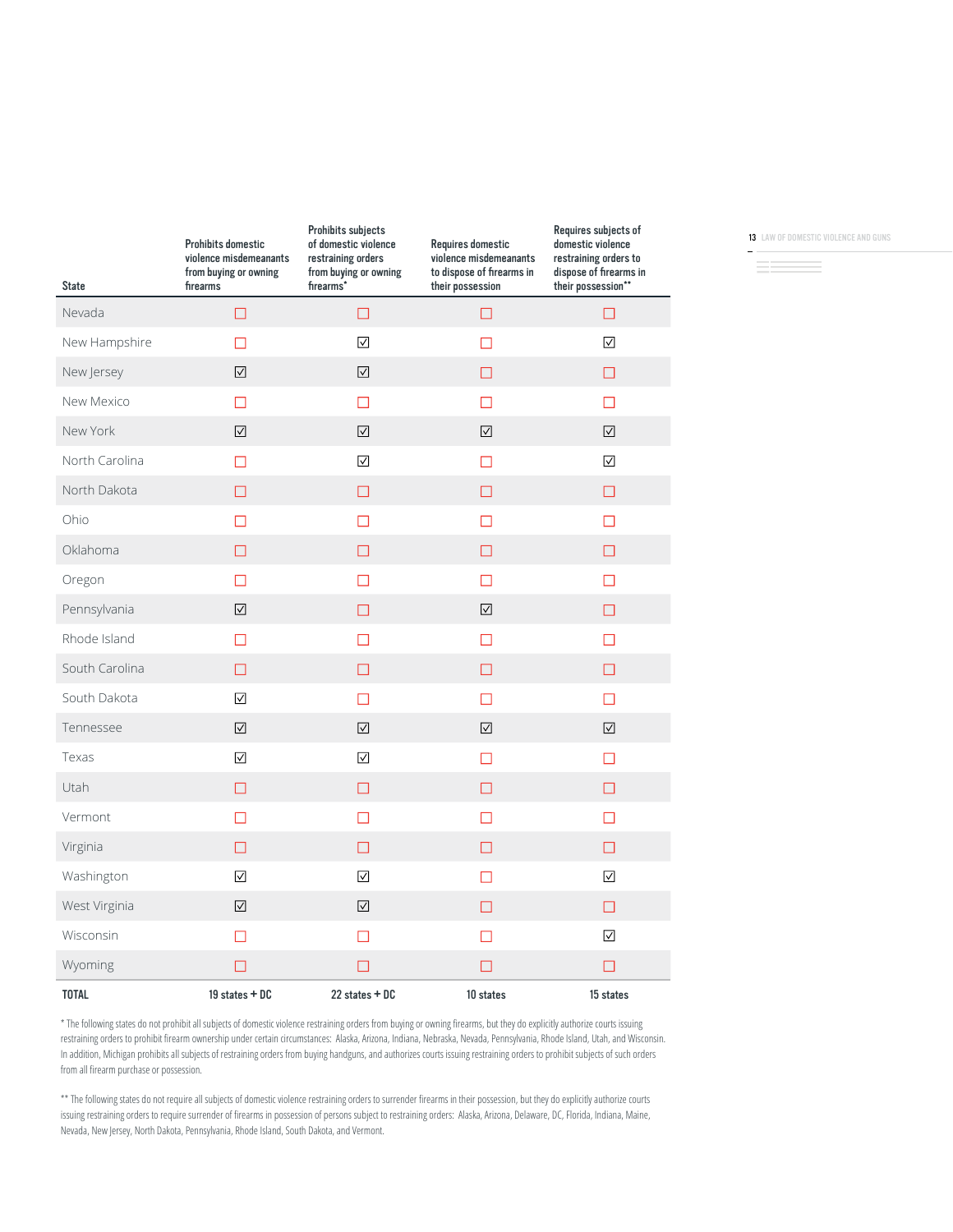

Alabama law does not prohibit individuals convicted of domestic violence misdemeanors from purchasing or possessing firearms.

#### DOMESTIC VIOLENCE RESTRAINING ORDERS

Alabama law does not prohibit individuals subject to domestic violence restraining orders from purchasing or possessing firearms

#### DISPOSAL OF FIREARMS BY PROHIBITED DOMESTIC VIOLENCE MISDEMEANANTS

Alabama law does not require domestic violence misdemeanants to surrender their firearms

#### DISPOSAL OF FIREARMS BY PROHIBITED SUBJECTS OF DOMESTIC VIOLENCE RESTRAINING ORDERS

Alabama law does not require subjects of domestic violence restraining orders abusers to surrender their firearms.

GUNS & VIOLENCE AGAINST WOMEN 14

### ALASKA

#### MISDEMEANOR DOMESTIC VIOLENCE CONVICTIONS

Alaska law does not prohibit individuals convicted of domestic violence misdemeanors from purchasing or possessing firearms.

#### DOMESTIC VIOLENCE RESTRAINING ORDERS

Alaska law provides that restraining orders against "household members" (including former and current dating partners) may prohibit the use or possession of firearms if the subject of the restraining order possessed a firearm at the time of an incident giving rise to the restraining order. (Alaska Stat. § 18.66.100(c)  $(6)$ 

#### DISPOSAL OF FIREARMS BY PROHIBITED DOMESTIC VIOLENCE MISDEMEANANTS

Alaska law does not require domestic violence misdemeanants to surrender their firearms.

#### DISPOSAL OF FIREARMS BY PROHIBITED SUBJECTS OF DOMESTIC VIOLENCE RESTRAINING ORDERS

Alaska law does not require subjects of domestic violence restraining orders to surrender their firearms, but it does provide that restraining orders against "household members" may direct individuals to surrender firearm(s) if they possessed or used firearm while committing domestic violence. (Alaska Stat. §  $18.66.100(c)(7))$ 

# ARIZONA

#### MISDEMEANOR DOMESTIC VIOLENCE CONVICTIONS

Arizona law does not prohibit all individuals convicted of domestic violence misdemeanors from purchasing or possessing firearms but it does prohibit possession of a firearm by a person convicted of a domestic violence misdemeanor while the person is serving a term of probation for that conviction. (Ariz. Rev. Stat. §§ 13-3101(A)(7)(d), 13-3102(A)  $(4)$ , 13-3601)

#### DOMESTIC VIOLENCE RESTRAINING ORDERS

Arizona law provides that restraining orders may prohibit the purchase or possession of a firearm if the court deems the respondent to be a physical threat to another person, including "romantic or sexual" partners.  $(Ariz. Rev. Stat. § 13-3602(G)(4))$ 

Arizona law also authorizes temporary, emergency orders of protection that prohibits the purchase or possession of a firearm if a peace officer reports an imminent physical threat against a victim by a domestic abuser. (Ariz. Rev. Stat. § 13-3624)

#### DISPOSAL OF FIREARMS BY PROHIBITED DOMESTIC VIOLENCE MISDEMEANANTS

Arizona law does not require domestic violence misdemeanants to surrender their firearms.

#### DISPOSAL OF FIREARMS BY PROHIBITED SUBJECTS OF DOMESTIC VIOLENCE RESTRAINING ORDERS

Arizona law requires subjects of restraining orders that prohibit them from possessing a firearm to surrender their firearm within 24 hours to the appropriate law enforcement agency. (Ariz. Rev. Stat. § 13-3602(G)(4))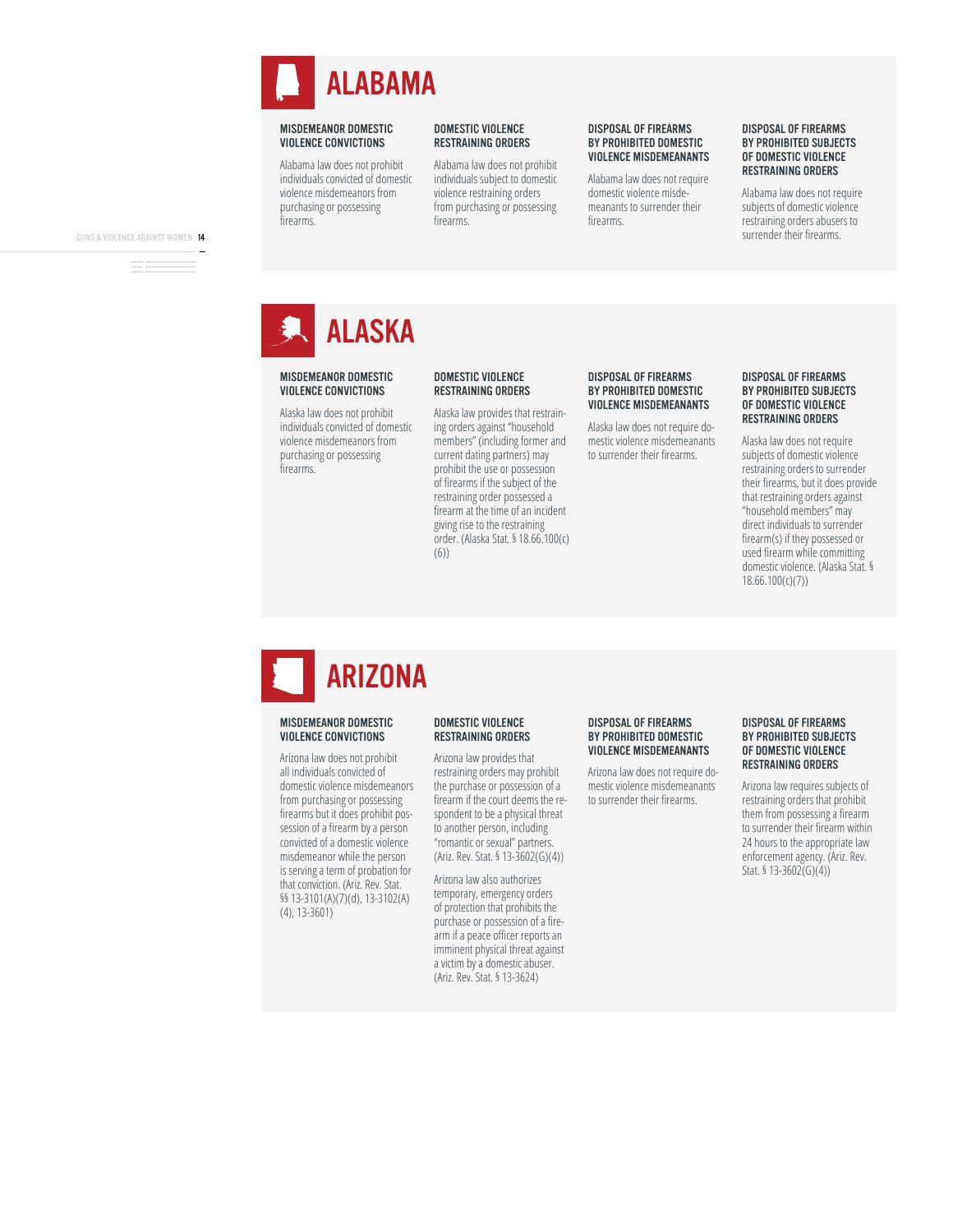

Arkansas law does not prohibit individuals convicted of domestic violence misdemeanors from purchasing or possessing firearms.

#### DOMESTIC VIOLENCE RESTRAINING ORDERS

Arkansas law does not prohibit individuals subject to domestic violence restraining orders from possessing firearms.

#### DISPOSAL OF FIREARMS BY PROHIBITED DOMESTIC VIOLENCE MISDEMEANANTS

Arkansas law does not require domestic violence misdemeanants to surrender their firearms

#### DISPOSAL OF FIREARMS BY PROHIBITED SUBJECTS OF DOMESTIC VIOLENCE RESTRAINING ORDERS

Arkansas law does not require subjects of domestic violence restraining orders abusers to surrender their firearms.

15 APPENDIX

**CALIFORNIA** 

#### MISDEMEANOR DOMESTIC VIOLENCE CONVICTIONS DOMESTIC VIOLENCE RESTRAINING ORDERS

California law prohibits the purchase and possession of firearms for 10 years after a person is convicted of numerous violent misdemeanors, including assault, battery, or stalking, whether the crime occurs in a domestic violence context or not. (Cal. Penal Code § 29805) California law prohibits individuals subject to a variety of restraining orders (including those applying to current or former dating partners) from purchasing or possessing firearms. (Cal. Penal Code  $\frac{5}{2}$  29801(a))

California also authorizes courts to prohibit the purchase or possession of firearms by persons arrested for domestic violence misdemeanors while charges are pending before trial. (Cal. Penal  $\text{Code }$ § 136.2(a)(7)(B), (d), (e))

#### DISPOSAL OF FIREARMS BY PROHIBITED DOMESTIC VIOLENCE MISDEMEANANTS

California law requires prohibited misdemeanants, upon becoming prohibited, to immediately designate a third party (who is not prohibited) to dispose of any firearms owned by the prohibited person; the designated person must dispose of all firearms within 30 days or is subject to criminal prosecution. (Cal Penal Code §§ 29801, 29805)

California authorizes courts to require surrender of firearms by persons arrested for domestic violence misdemeanors while charges are pending before trial.  $(Cal. Penal Code § 136.2(a)(7)$  $(B), (d), (e)$ 

#### DISPOSAL OF FIREARMS BY PROHIBITED SUBJECTS OF DOMESTIC VIOLENCE RESTRAINING ORDERS

California law requires that a person subject to a domestic violence restraining order must surrender any firearms immediately upon request of any law enforcement officer, or within 24 hours if no request is made. (Cal. Fam. Code  $§$  6389)

California law authorizes a court to issue search warrant for the seizure of any firearms that a subject of a restraining order has failed to surrender as required.  $(Cal. Penal Code § 1524(a)(11))$ 

### COLORADO

#### MISDEMEANOR DOMESTIC VIOLENCE CONVICTIONS

Colorado law prohibits possession or use of a firearm by someone who has been convicted of a misdemeanor crime of domestic violence that prohibits them from gun possession under federal  $\bar{a}$ w. (Co. Stat. § 18-12-108(6)(c))

#### DOMESTIC VIOLENCE RESTRAINING ORDERS

Colorado law prohibits firearm ownership by persons who are subject to a restraining order that prohibits them from gun ownership under federal law. (Co. Stat. § 13-14-102)

#### DISPOSAL OF FIREARMS BY PROHIBITED DOMESTIC VIOLENCE MISDEMEANANTS

Colorado law requires that, when a person is arrested for a domestic violence crime, a court shall issue a protective order requiring surrender of firearms by the person. (Co. Stat. § 18-1-1001)

#### DISPOSAL OF FIREARMS BY PROHIBITED SUBJECTS OF DOMESTIC VIOLENCE RESTRAINING ORDERS

Colorado law requires that persons subject to a restraining order that prohibits them from gun ownership under federal law must relinquish firearms in their possession. (Co. Stat. §  $13 - 14 - 102$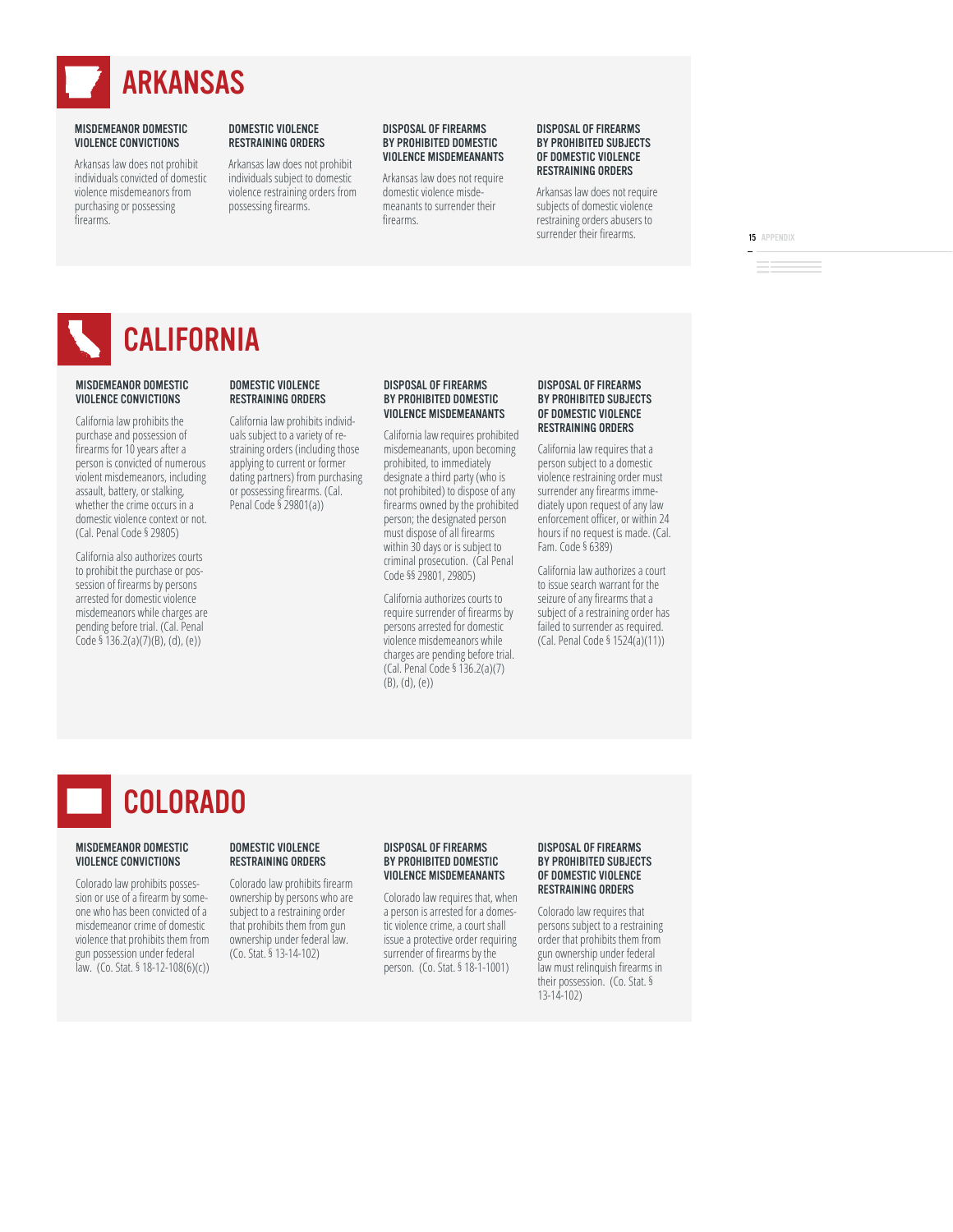

Connecticut law prohibits the purchase and possession of firearms by a person convicted of some misdemeanors, including assault or stalking, whether the crime occurs in a domestic yiolence context or not. (Conn. Gen. Stat. § 53a-61, Conn. Gen. Stat. § 53a-96, Conn. Gen. Stat. §  $53a-181d)$ 

#### DOMESTIC VIOLENCE RESTRAINING ORDERS

Connecticut law prohibits firearm purchase or possession by the subject of a domestic violence restraining order. (Conn. Gen. Stat. § 53a-217(a)(4), Conn. Gen. Stat. § 29-36f(b)(6))

#### DISPOSAL OF FIREARMS BY PROHIBITED DOMESTIC VIOLENCE MISDEMEANANTS

Connecticut law requires domestic violence misdemeanants to transfer their firearms to another person or law enforcement within two business days of their ineligibility. (Conn. Gen. Stat. §  $29 - 36k(a)$ 

#### DISPOSAL OF FIREARMS BY PROHIBITED SUBJECTS OF DOMESTIC VIOLENCE RESTRAINING ORDERS

Connecticut law requires subjects of domestic violence restraining orders to transfer their firearms to another person or law enforcement within two business days of their ineligibility. (Conn. Gen. Stat. § 29-36 $k$ (a))

### DELAWARE

#### MISDEMEANOR DOMESTIC VIOLENCE CONVICTIONS

Delaware law prohibits any person convicted of a domestic violence misdemeanor from purchasing or possessing a firearm for five years following conviction. This prohibition does not cover dating partners. (Del. Code Ann. tit. 11, § 1448(a)(7), Del. Code Ann. tit. 11, §  $1448(d)$ )

#### DOMESTIC VIOLENCE RESTRAINING ORDERS

Delaware law prohibits a person subject to a domestic violence restraining order from purchase or possession of a firearm for the duration of the order. For the purposes of a restraining order, whomestic violence" includes abuse against "persons in a current or former substantive dating relationship." (Del. Code Ann. tit. 11, §  $1448(a)(6)$ )

#### DISPOSAL OF FIREARMS BY PROHIBITED DOMESTIC VIOLENCE MISDEMEANANTS

Delaware law does not require domestic violence misdemeanants to surrender their firearms

#### DISPOSAL OF FIREARMS BY PROHIBITED SUBJECTS OF DOMESTIC VIOLENCE RESTRAINING ORDERS

Delaware law does not require subjects of domestic violence restraining orders to surrender their firearms, but it does provide that a court issuing a restraining order may direct the abuser to surrender all firearms to law enforcement; if the subject of the restraining order does not comply, the court may issue a warrant authorizing seizure of guns. (Del. Code Ann. tit. 10. § 1045(a)(8), Del. Code Ann. tit. 10,  $$1045(a)(11))$ 

# DISTRICT OF COLUMBIA

#### MISDEMEANOR DOMESTIC VIOLENCE CONVICTIONS

DC law prohibits purchase or possession of a firearm by any person convicted within the previous five years of an "intrafamily offense punishable as a misdemeanor," which includes offenses involving persons in romantic, dating, or sexual relationships. (D.C. Code Ann. §§  $7-2502.03(a)(4)(D)$ , 7-2506.01,  $16-1001(7)(c)$ 

#### DOMESTIC VIOLENCE RESTRAINING ORDERS

DC law prohibits individuals who are or have been under a domestic violence restraining order within the previous five years from possessing firearms. This includes restraining orders involving persons in romantic, dating, or sexual relationships. (D.C. Code Ann. § § 7-2502.03(a)  $(12)$ , 16-1001(7)(c))

#### DISPOSAL OF FIREARMS BY PROHIBITED DOMESTIC VIOLENCE MISDEMEANANTS

DC law does not require domestic violence misdemeanants to surrender their firearms

#### DISPOSAL OF FIREARMS BY PROHIBITED SUBJECTS OF DOMESTIC VIOLENCE RESTRAINING ORDERS

DC law does not require subjects of domestic violence restraining orders to surrender their firearms but it does provide that a court issuing a restraining order may order a person subject to a domestic violence restraining order to surrender firearms. (D.C. Code Ann. § 16-1005(c)(10))

GUNS & VIOLENCE AGAINST WOMEN 16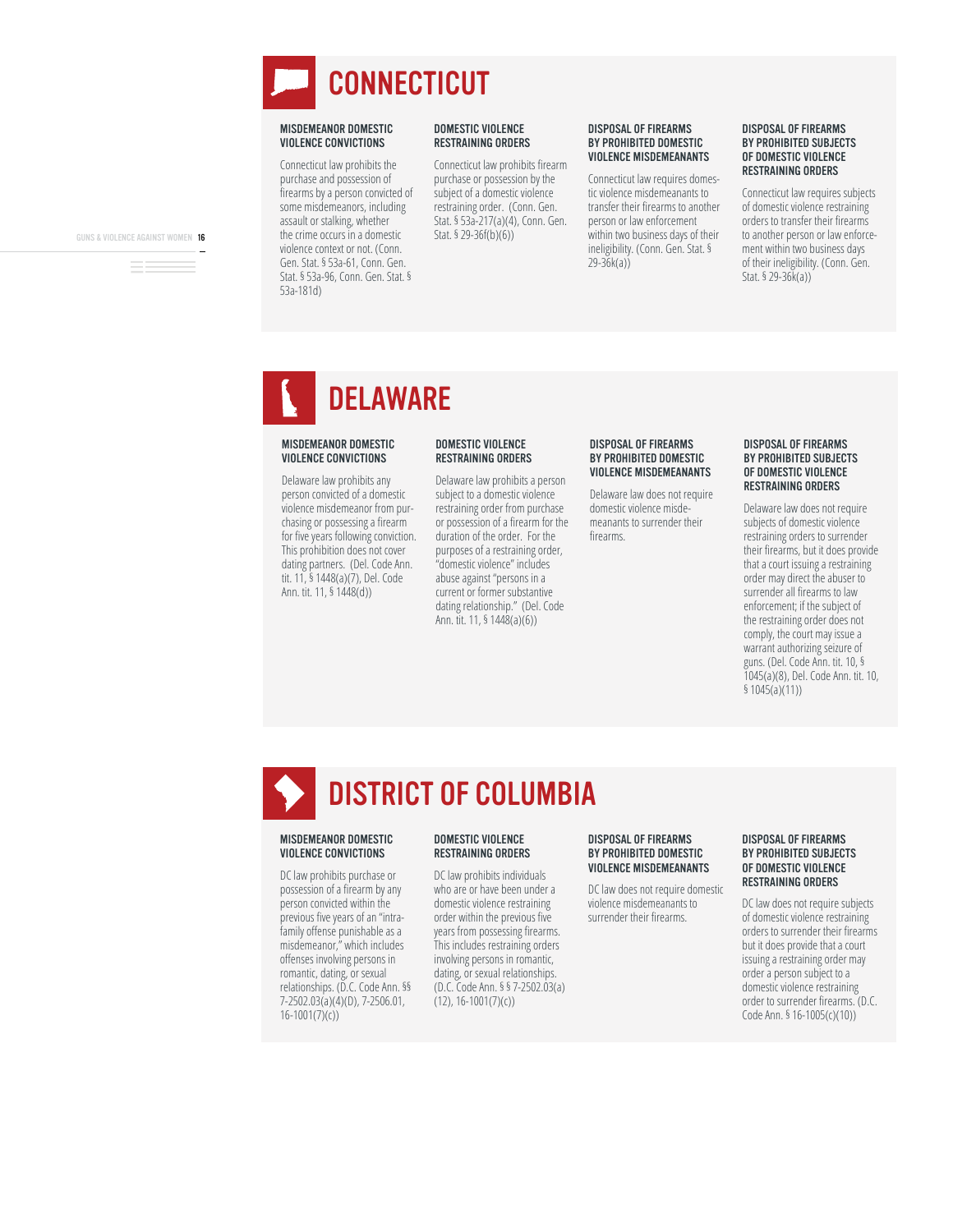

Florida law does not prohibit domestic violence misdemeanants from purchasing or possessing firearms, although it does direct the state agency that performs background checks to enforce the federal domestic violence misdemeanor prohibition. (Fla. Stat. § 790.065(2)(a)(2))

#### DOMESTIC VIOLENCE RESTRAINING ORDERS

Florida law prohibits the purchase or possession of a firearm by any person who is subject to a domestic violence, stalking, or cyberstalking restraining order that remains in force. (Fla. Stat. §§ 790.233, 741.31(4)(b)(1))

#### DISPOSAL OF FIREARMS BY PROHIBITED DOMESTIC VIOLENCE MISDEMEANANTS

Florida law does not require domestic violence misdemeanants to surrender their firearms.

#### DISPOSAL OF FIREARMS BY PROHIBITED SUBJECTS OF DOMESTIC VIOLENCE RESTRAINING ORDERS

Florida law does not require subjects of domestic violence restraining orders to surrender their firearms but it does provide that a court issuing a restraining order may order the subject of a domestic violence or stalking restraining order to surrender firearms, and considers it a violation of the order to refuse to do so. (Fla. Stat. §§ 741.31(4)(a)  $(8)$ , 784.047 $(8)$ , 784.0487 $(4)(g)$ )

17 APPENDIX

**GEORGIA** 

#### MISDEMEANOR DOMESTIC VIOLENCE CONVICTIONS

Georgia law does not prohibit individuals convicted of domestic violence misdemeanors from purchasing or possessing firearms

#### DOMESTIC VIOLENCE RESTRAINING ORDERS

Georgia law does not prohibit individuals subject to domestic violence restraining orders from possessing firearms.

#### DISPOSAL OF FIREARMS BY PROHIBITED DOMESTIC VIOLENCE MISDEMEANANTS

Georgia law does not require domestic violence misdemeanants to surrender their firearms

#### DISPOSAL OF FIREARMS BY PROHIBITED SUBJECTS OF DOMESTIC VIOLENCE RESTRAINING ORDERS

Georgia law does not require subjects of domestic violence restraining orders abusers to surrender their firearms.

## HAWAII

#### MISDEMEANOR DOMESTIC VIOLENCE CONVICTIONS

Hawaii law prohibits any person who commits "any crime that involves injury or threat of injury to the person of another" from purchasing or possessing firearms; this applies to (but is not limited to) domestic violence misdemeanors. (Haw. Rev. Stat. Ann. §§ 134-1, 134-7)

#### DOMESTIC VIOLENCE RESTRAINING ORDERS

Hawaii law prohibits the possession of firearms by a person subject to a domestic violence order — including orders involving dating partners — for as long as the order remains in force. (Haw. Rev. Stat. Ann. § 134-7(f), Haw. Rev. Stat. Ann. §§ 586-1, 3)

#### DISPOSAL OF FIREARMS BY PROHIBITED DOMESTIC VIOLENCE MISDEMEANANTS

Hawaii law requires domestic violence misdemeanants to surrender their firearms to law enforcement otherwise dispose of them; if the person fails to dispose of all guns and ammunition within thirty days of becoming prohibited, law enforcement may seize them. (Haw. Rev. Stat. Ann.  $$134-7(g), 134-7.3(b))$ 

#### DISPOSAL OF FIREARMS BY PROHIBITED SUBJECTS OF DOMESTIC VIOLENCE RESTRAINING ORDERS

Hawaii law requires subjects of domestic violence restraining orders to surrender their guns to law enforcement or otherwise dispose of them; if the person fails to dispose of all guns and ammunition within thirty days of becoming prohibited, law enforcement may seize them. (Haw. Rev. Stat. Ann. §§ 134-7(g),  $134 - 7.3(b)$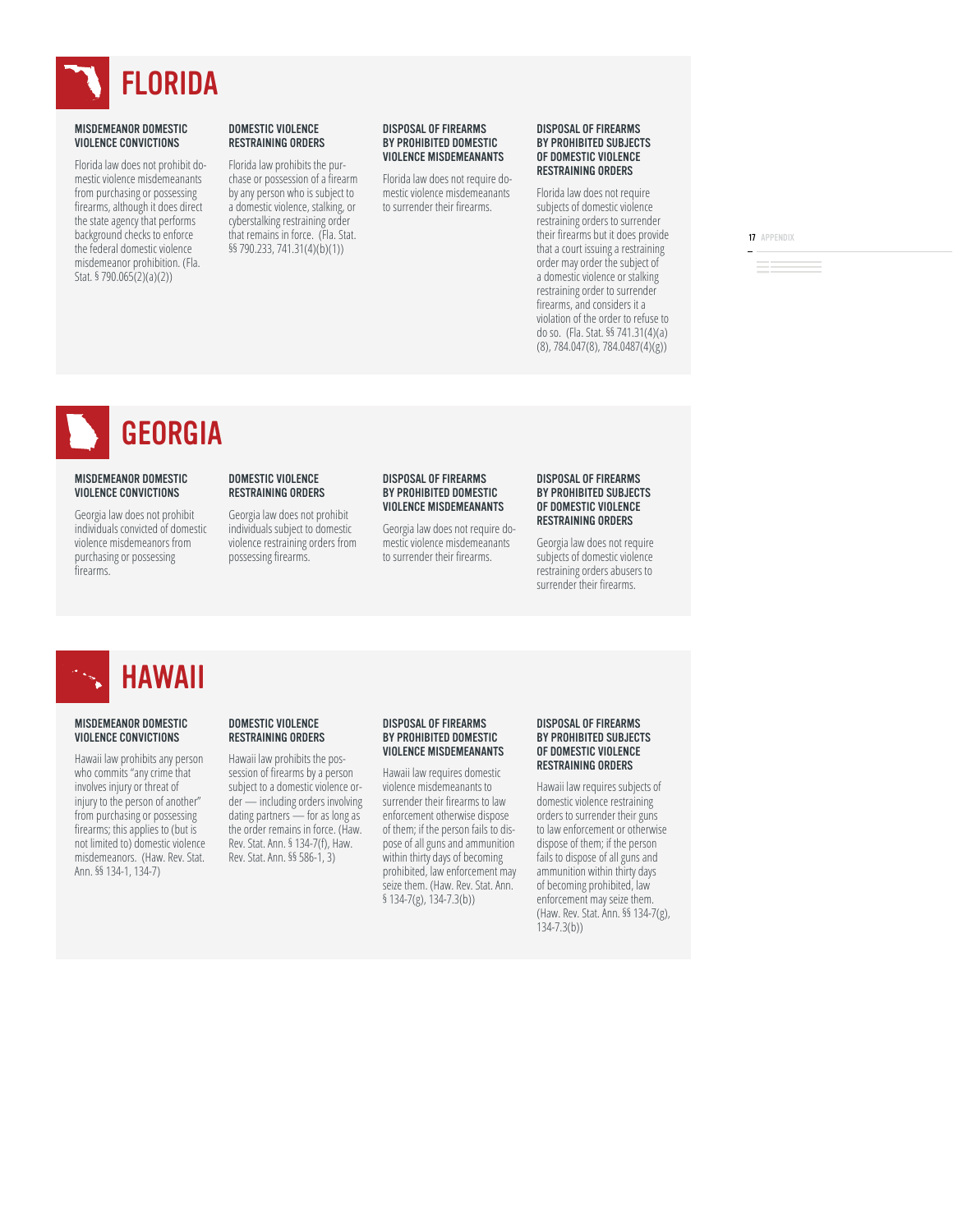

Idaho law does not prohibit individuals convicted of domestic violence misdemeanors from purchasing or possessing firearms.

#### DOMESTIC VIOLENCE RESTRAINING ORDERS

Idaho law does not prohibit individuals subject to domestic violence restraining orders from possessing firearms.

#### DISPOSAL OF FIREARMS BY PROHIBITED DOMESTIC VIOLENCE MISDEMEANANTS

Idaho law does not require domestic violence misdemeanants to surrender their firearms.

#### DISPOSAL OF FIREARMS BY PROHIBITED SUBJECTS OF DOMESTIC VIOLENCE RESTRAINING ORDERS

Idaho law does not require subjects of domestic violence restraining orders abusers to surrender their firearms.

GUNS & VIOLENCE AGAINST WOMEN 18

ILLINOIS

#### MISDEMEANOR DOMESTIC VIOLENCE CONVICTIONS

Illinois law prohibits the purchase or possession of firearms by persons convicted of domestic battery in Illinois or another jurisdiction. Domestic battery under Illinois law includes incidents involving dating partners, family members, and cohabitants. (430 Ill. Comp. Stat. 65/4(a)(2) (ix); id. 65/8(l), 725 Ill. Comp. Stat.  $5/112A-3(3)$ 

#### DOMESTIC VIOLENCE RESTRAINING ORDERS

Illinois law prohibits individuals that are under domestic violence restraining orders from purchasing or possessing firearms, for as long as the order is in force; this applies to orders involving dating partners. (750 Ill. Comp. Stat. 60/214(b)(14.5); 430 III. Comp. Stat. 65/8.2)

#### DISPOSAL OF FIREARMS BY PROHIBITED DOMESTIC VIOLENCE MISDEMEANANTS

Illinois law requires prohibited domestic violence misdemeanants who receive probation to surrender their firearms at a time and in a location specified by the court. (730 ILCS  $5/5-6-3(a)$  $(9)$ 

#### DISPOSAL OF FIREARMS BY PROHIBITED SUBJECTS OF DOMESTIC VIOLENCE RESTRAINING ORDERS

Illinois law requires individuals under domestic violence restraining orders to surrender their weapons to law enforcement for the duration of the order. (725) Ill. Comp. Stat. 5/112A-14(b) (14.5)(a); 750 Ill. Comp. Stat.  $60/214(b)(14.5)(a))$ 

# INDIANA

#### MISDEMEANOR DOMESTIC VIOLENCE CONVICTIONS

Indiana law prohibits persons convicted of domestic battery from possessing or carrying a handgun unless the person's right to possess a firearm has been restored. (Ind. Code Ann. §§ 35-47-2-1(c), 35-47-4-6)

#### DOMESTIC VIOLENCE RESTRAINING ORDERS

Under Indiana law a court may prohibit a person subject to a domestic violence restraining order from using or possessing a firearm. This includes restraining orders involving people in dating relationships. (Ind. Code Ann. §  $34 - 26 - 5 - 9(c)(4)$ , (f))

#### DISPOSAL OF FIREARMS BY PROHIBITED DOMESTIC VIOLENCE MISDEMEANANTS

Indiana law does not require domestic violence misdemeanants to surrender their firearms

#### DISPOSAL OF FIREARMS BY PROHIBITED SUBJECTS OF DOMESTIC VIOLENCE RESTRAINING ORDERS

Indiana law does not require subjects of domestic violence restraining orders to surrender their firearms, but it does provide that a court issuing a domestic violence restraining order may require the subject of the order to surrender all firearms in their possession to law enforcement. for the duration of the order. (Ind. Code Ann. § 34-26-5-9(c)  $(4)$ ,  $(f)$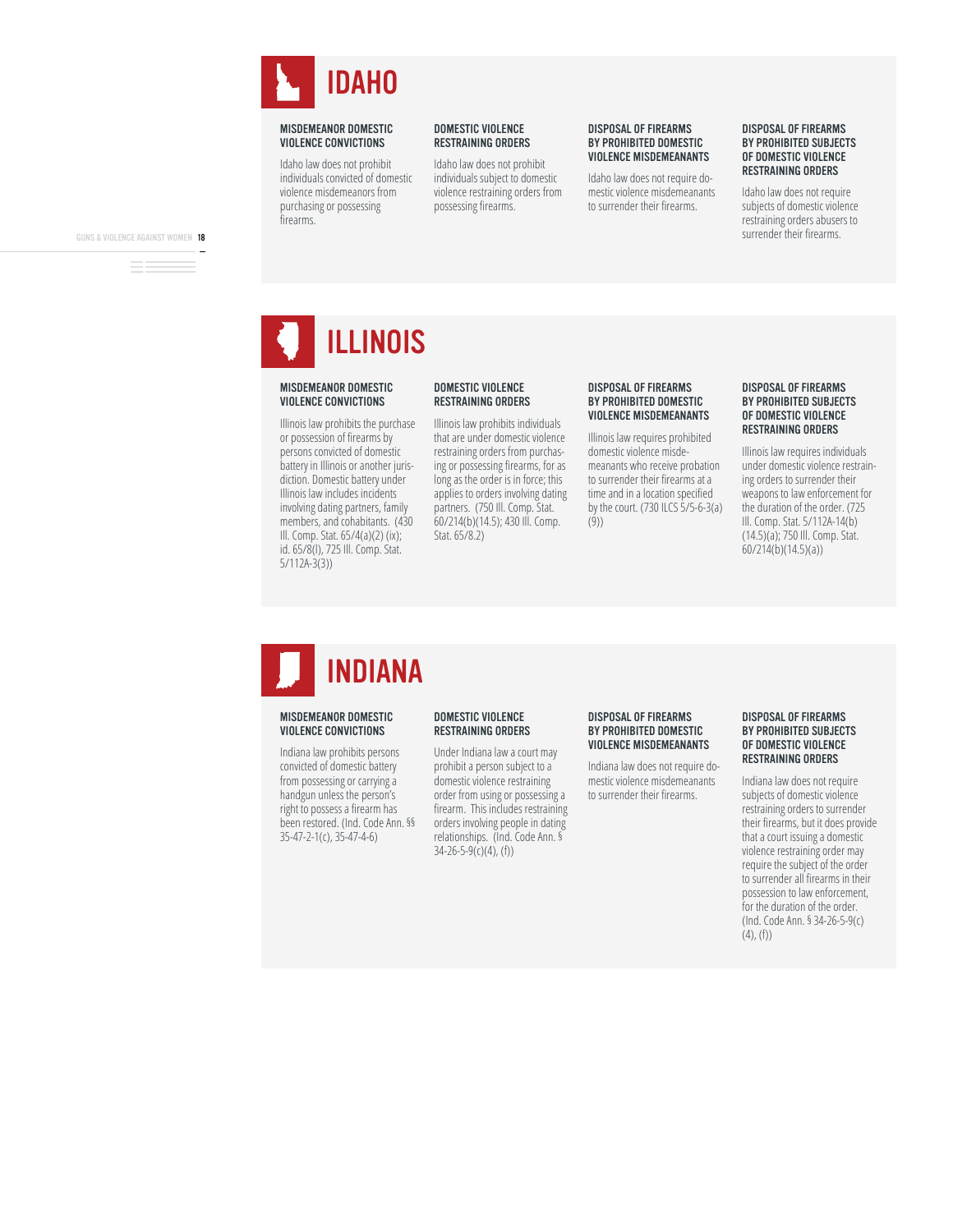

lowa law prohibits a person who has been convicted of a misdemeanor crime of domestic violence from purchasing or possessing a firearm. (Iowa Code  $$724.26(2)(a))$ 

lowa law requires courts to inform a person convicted of domestic violence that he or she is prohibited from purchasing or possessing a firearm unless the conviction is vacated or the person's rights are restored under state law. (Iowa Code §  $724.26(3)$ 

#### DOMESTIC VIOLENCE RESTRAINING ORDERS

lowa law prohibits a person subject to a domestic violence restraining order from purchasing or possessing firearms. This includes restraining orders issued involving people in an "intimate relationship," including dating partners. (lowa Code § 724.26(2)  $(a))$ 

#### DISPOSAL OF FIREARMS BY PROHIBITED DOMESTIC VIOLENCE MISDEMEANANTS

lowa law requires courts to order a domestic violence misdemeanant to sell any firearms they possess, transfer them to a qualified third person, or surrender them to law enforcement by a specified date. (lowa Code §  $724.26(4)$ 

#### DISPOSAL OF FIREARMS BY PROHIBITED SUBJECTS OF DOMESTIC VIOLENCE RESTRAINING ORDERS

lowa law requires courts to order subjects of a domestic violence restraining order to sell any firearms they possess, transfer them to a qualified third person, or surrender them to law enforcement by a specified date. (lowa Code § 724.26(4))

19 APPENDIX

## KANSAS

#### MISDEMEANOR DOMESTIC VIOLENCE CONVICTIONS

Kansas law does not prohibit individuals convicted of domestic violence misdemeanors from purchasing or possessing firearms.

#### DOMESTIC VIOLENCE RESTRAINING ORDERS

Kansas law does not prohibit individuals subject to domestic violence restraining orders from possessing firearms.

#### DISPOSAL OF FIREARMS BY PROHIBITED DOMESTIC VIOLENCE MISDEMEANANTS

Kansas law does not require domestic violence misdemeanants to surrender their firearms.

#### DISPOSAL OF FIREARMS BY PROHIBITED SUBJECTS OF DOMESTIC VIOLENCE RESTRAINING ORDERS

Kansas law does not require subjects of domestic violence restraining orders abusers to surrender their firearms.



#### MISDEMEANOR DOMESTIC VIOLENCE CONVICTIONS

Kentucky law does not prohibit individuals convicted of domestic violence misdemeanors from purchasing or possessing firearms

#### DOMESTIC VIOLENCE RESTRAINING ORDERS

Kentucky law does not prohibit individuals subject to domestic violence restraining orders from possessing firearms.

#### DISPOSAL OF FIREARMS BY PROHIBITED DOMESTIC VIOLENCE MISDEMEANANTS

Kentucky law does not require domestic violence misdemeanants to surrender their firearms

#### DISPOSAL OF FIREARMS BY PROHIBITED SUBJECTS OF DOMESTIC VIOLENCE RESTRAINING ORDERS

Kentucky law does not require subjects of domestic violence restraining orders abusers to surrender their firearms.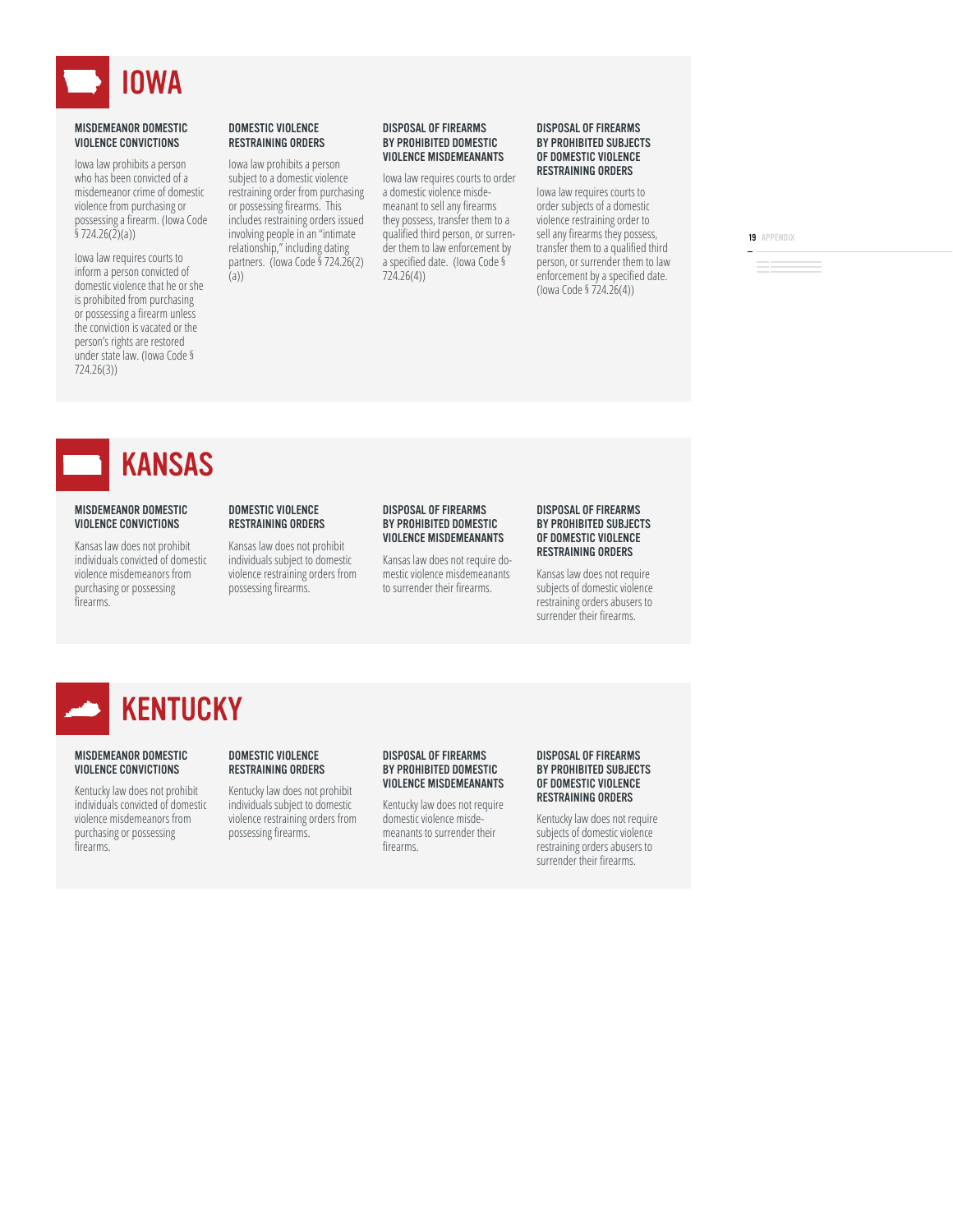

Louisiana prohibits individuals convicted of misdemeanor domestic abuse battery from purchasing or possessing firearms for a period of ten years following conviction. (La. Rev. Stat.  $\frac{5}{14:95.1(A)}$ , (C))

#### DOMESTIC VIOLENCE RESTRAINING ORDERS

Louisiana prohibits individuals subject to domestic violence restraining orders from possessing firearms (La. Rev. Stat. §  $46:2136.3$ 

#### DISPOSAL OF FIREARMS BY PROHIBITED DOMESTIC VIOLENCE MISDEMEANANTS

Louisiana law does not require domestic violence misdemeanants to surrender their firearms

#### DISPOSAL OF FIREARMS BY PROHIBITED SUBJECTS OF DOMESTIC VIOLENCE RESTRAINING ORDERS

Louisiana law does not require subjects of domestic violence restraining orders abusers to surrender their firearms.

GUNS & VIOLENCE AGAINST WOMEN 20

MAINE

#### MISDEMEANOR DOMESTIC VIOLENCE CONVICTIONS

Maine law does not prohibit individuals convicted of domestic violence misdemeanors from purchasing or possessing firearms or ammunition.

#### DOMESTIC VIOLENCE RESTRAINING ORDERS

Maine law prohibits individuals subject to domestic violence restraining orders from possessing firearms. (19 Maine Rev. Stat. § 4007(1)(A-1); 15 Maine Rev. Stat.  $$393(1)(D))$ 

#### DISPOSAL OF FIREARMS BY PROHIBITED DOMESTIC VIOLENCE MISDEMEANANTS

Maine law does not require domestic violence misdemeanants to surrender their firearms.

#### DISPOSAL OF FIREARMS BY PROHIBITED SUBJECTS OF DOMESTIC VIOLENCE RESTRAINING ORDERS

Maine law does not require subjects of domestic violence restraining orders to surrender their firearms, but it does provide that courts issuing restraining orders may require subjects of such orders to surrender their firearms. Maine law provides that a person subject to a domestic violence restraining order that prohibits the person from possessing a firearm must, within 24 hours, turn over any firearms in his or her possession to law enforcement or another eligible possessor; if the person turns firearms over to a person other than law enforcement, he or she must inform law enforcement of the name and address of the individual who received the firearms. The court issuing the restraining order may issue a warrant for seizure of the firearms if they are not turned over. (19 Maine Rev. Stat. §  $4007(1-A)$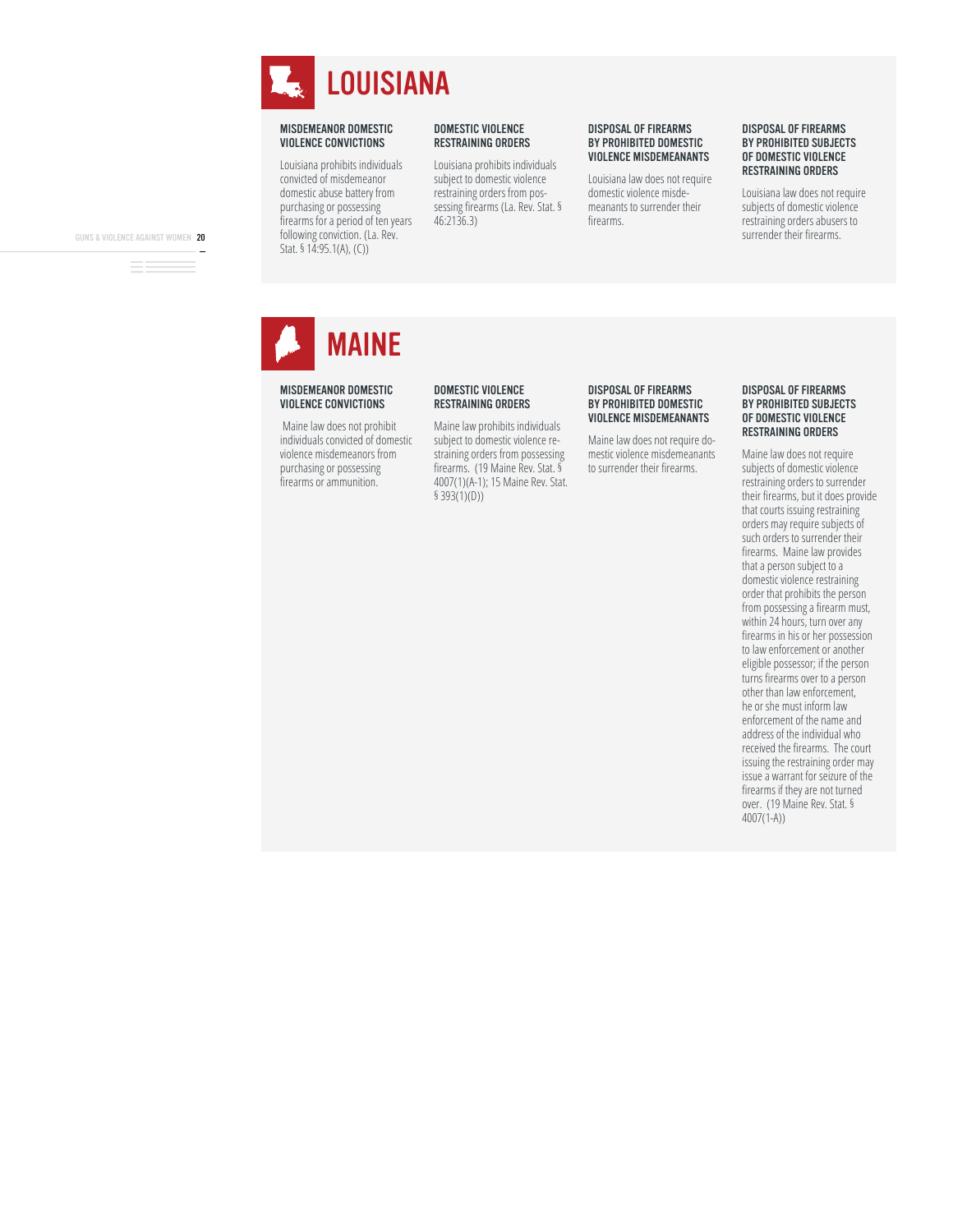

While Maryland law does not explicitly prohibit firearm purchases or possession by individuals convicted of misdemeanor domestic violence crime, it does prohibit purchase and possession by persons convicted of a crime of violence in Maryland or another state (or a Maryland misdemeanor that carries a statutory penalty of more than two years), which prohibits some domestic violence misdemeanants. (Md. Code Ann., Pub. Safety §§ 5-101(g),  $5-133(b)(1)$ , (c),  $5-134(b)(2)$ 

#### DOMESTIC VIOLENCE RESTRAINING ORDERS

Maryland law prohibits persons subject to a domestic violence restraining order from purchasing or possessing a handgun or assault weapon. (Md. Code Ann., Pub. Safety § 5-133(b)(8), Md. Code Ann., Pub. Safety § 5-134(b)  $(10)$ 

#### DISPOSAL OF FIREARMS BY PROHIBITED DOMESTIC VIOLENCE MISDEMEANANTS

Maryland law does not require domestic violence misdemeanants to surrender their firearms

#### DISPOSAL OF FIREARMS BY PROHIBITED SUBJECTS OF DOMESTIC VIOLENCE RESTRAINING ORDERS

Maryland law requires persons subject to domestic violence restraining orders to surrender any firearms in their possession to law enforcement, and to refrain from possession of any firearm for the duration of the order. (Md. Code Ann., Fam. Law  $$4-506(f)]$ 

21 APPENDIX

### **MASSACHUSETTS**

#### MISDEMEANOR DOMESTIC VIOLENCE CONVICTIONS

Massachusetts law does not prohibit individuals convicted of domestic violence misdemeanors from purchasing or possessing firearms.

#### DOMESTIC VIOLENCE RESTRAINING ORDERS

Massachusetts law provides that subjects of restraining orders protecting "family or household members" (including former and current dating partners) may not purchase or possess firearms. (Mass. Gen. Laws ch. 140, § 129C)

#### DISPOSAL OF FIREARMS BY PROHIBITED DOMESTIC VIOLENCE MISDEMEANANTS

Massachusetts law does not require domestic violence misdemeanants to surrender their firearms

#### DISPOSAL OF FIREARMS BY PROHIBITED SUBJECTS OF DOMESTIC VIOLENCE RESTRAINING ORDERS

Under Massachusetts law, a court issuing domestic violence restraining order must order the subject of the order to surrender all firearms if the individual demonstrates a substantial likelihood of immediate danger of abuse. Upon becoming prohibited under Massachusetts law, a firearm owner must surrender all firearms "without delay. (Mass. Gen. Laws ch. 209A, § 3B; Mass. Gen. Laws ch. 140. § 129D)

# MICHIGAN

#### MISDEMEANOR DOMESTIC VIOLENCE CONVICTIONS

Michigan law does not prohibit individuals convicted of domestic violence misdemeanors from purchasing or possessing firearms.

#### DOMESTIC VIOLENCE RESTRAINING ORDERS

Michigan law authorizes, but does not require, courts issuing domestic violence restraining orders (including orders involving dating partners) to prohibit subjects of restraining orders from purchasing or possessing any firearms. (Mich. Comp. Laws §§ 600.2950(1)(e), 600.2950a(2),  $(3)(c)$ ,  $(26)$ 

Michigan law prohibits subjects of domestic violence or stalking restraining orders from purchasing handguns. (Mich. Comp. Laws §§ 28.422, 552.14. 600.2950, 600.2950a).

#### DISPOSAL OF FIREARMS BY PROHIBITED DOMESTIC VIOLENCE MISDEMEANANTS

Michigan law does not require domestic violence misdemeanants to surrender their firearms

#### DISPOSAL OF FIREARMS BY PROHIBITED SUBJECTS OF DOMESTIC VIOLENCE RESTRAINING ORDERS

Michigan law does not require subjects of domestic violence restraining orders to surrender their firearms, although it does permit courts issuing orders to protect abused children to order an abuser to surrender firearms. (Mich. Comp. Laws 712A.13a(8)  $(b)$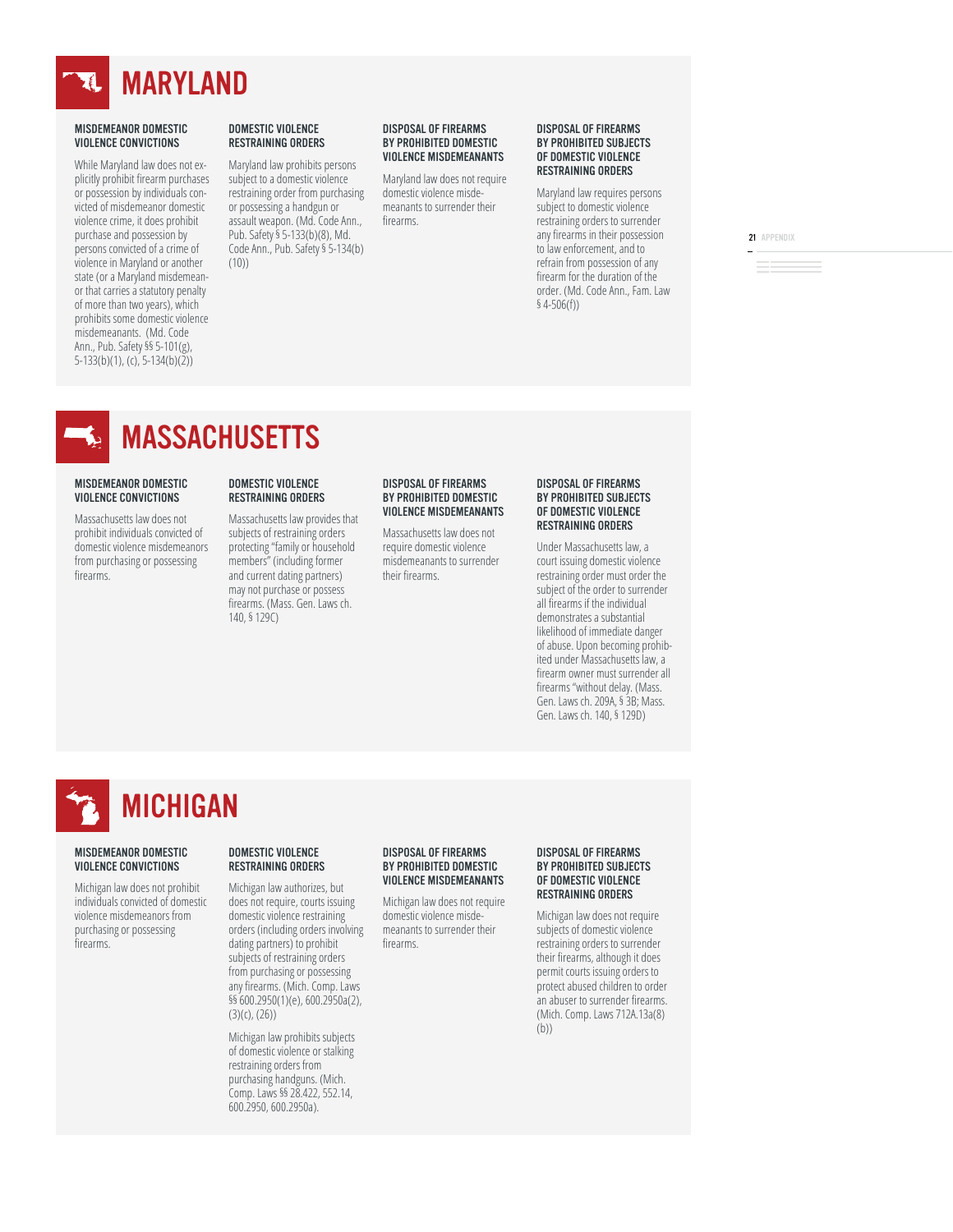

Minnesota law prohibits domestic violence misdemeanants, including persons convicted of stalking crimes, from possessing firearms; this prohibition includes convictions for crimes involving dating partners. (Minn. Stat. § 609.749, subd. 8; Minn. Stat. § 609.2242, subd. (3))

#### DOMESTIC VIOLENCE RESTRAINING ORDERS

Minnesota law prohibits persons subject to a domestic violence restraining order from purchasing or possessing firearms; this prohibition includes orders arising from incidents involving dating partners. If the court issuing such an order determines that the subject of the order "poses an imminent risk of causing another person substantial bodily harm," it is required to direct local law enforcement to take immediate possession of all firearms in the abuser's possession. (Minn. Stat.  $$518B.01$ , subd.  $(6)(g)$ )

#### DISPOSAL OF FIREARMS BY PROHIBITED DOMESTIC VIOLENCE MISDEMEANANTS

Minnesota law requires individuals convicted of domestic violence misdemeanors, including stalking crimes, to transfer any firearms they possess to a federally licensed gun dealer; a law enforcement agency; or a third party legally entitled to own guns. The person must file proof of the transfer with the court and, if the guns have been transferred to a third party, that third party must sign an affidavit under oath agreeing to maintain custody of the guns. (Minn. Stat. § 609.2242, subd.  $3(f)$ , (g), (h); Minn. Stat. §  $609.749$ , subd.  $8(d)$ )

#### DISPOSAL OF FIREARMS BY PROHIBITED SUBJECTS OF DOMESTIC VIOLENCE RESTRAINING ORDERS

Minnesota law requires any person subject to a domestic violence restraining order to transfer any firearms to a federally licensed gun dealer; a law enforcement agency; or a third party legally entitled to own guns. The person must file proof of the transfer with the court and, if the guns have been transferred to a third party, that third party must sign an affidavit under oath agreeing to maintain custody of the guns. (Minn. Stat.  $$518B.01$ , subd.  $(6)(g)$ ,  $(h)$ )

# **MISSISSIPPI**

#### MISDEMEANOR DOMESTIC VIOLENCE CONVICTIONS

Mississippi law does not prohibit individuals convicted of domestic violence misdemeanors from purchasing or possessing firearms.

#### DOMESTIC VIOLENCE RESTRAINING ORDERS

Mississippi law does not prohibit individuals subject to domestic violence restraining orders from possessing firearms.

#### DISPOSAL OF FIREARMS BY PROHIBITED DOMESTIC VIOLENCE MISDEMEANANTS

Mississippi law does not require domestic violence misdemeanants to surrender their firearms

#### DISPOSAL OF FIREARMS BY PROHIBITED SUBJECTS OF DOMESTIC VIOLENCE RESTRAINING ORDERS

Mississippi law does not require subjects of domestic violence restraining orders to surrender their firearms.

# **MISSOURI**

#### MISDEMEANOR DOMESTIC VIOLENCE CONVICTIONS

Missouri law does not prohibit individuals convicted of domestic violence misdemeanors from purchasing or possessing firearms.

#### DOMESTIC VIOLENCE RESTRAINING ORDERS

Missouri law does not prohibit individuals subject to domestic violence restraining orders from possessing firearms.

#### DISPOSAL OF FIREARMS BY PROHIBITED DOMESTIC VIOLENCE MISDEMEANANTS

Missouri law does not require domestic violence misdemeanants to surrender their firearms.

#### DISPOSAL OF FIREARMS BY PROHIBITED SUBJECTS OF DOMESTIC VIOLENCE RESTRAINING ORDERS

Missouri law does not require subjects of domestic violence restraining orders to surrender their firearms.

GUNS & VIOLENCE AGAINST WOMEN 22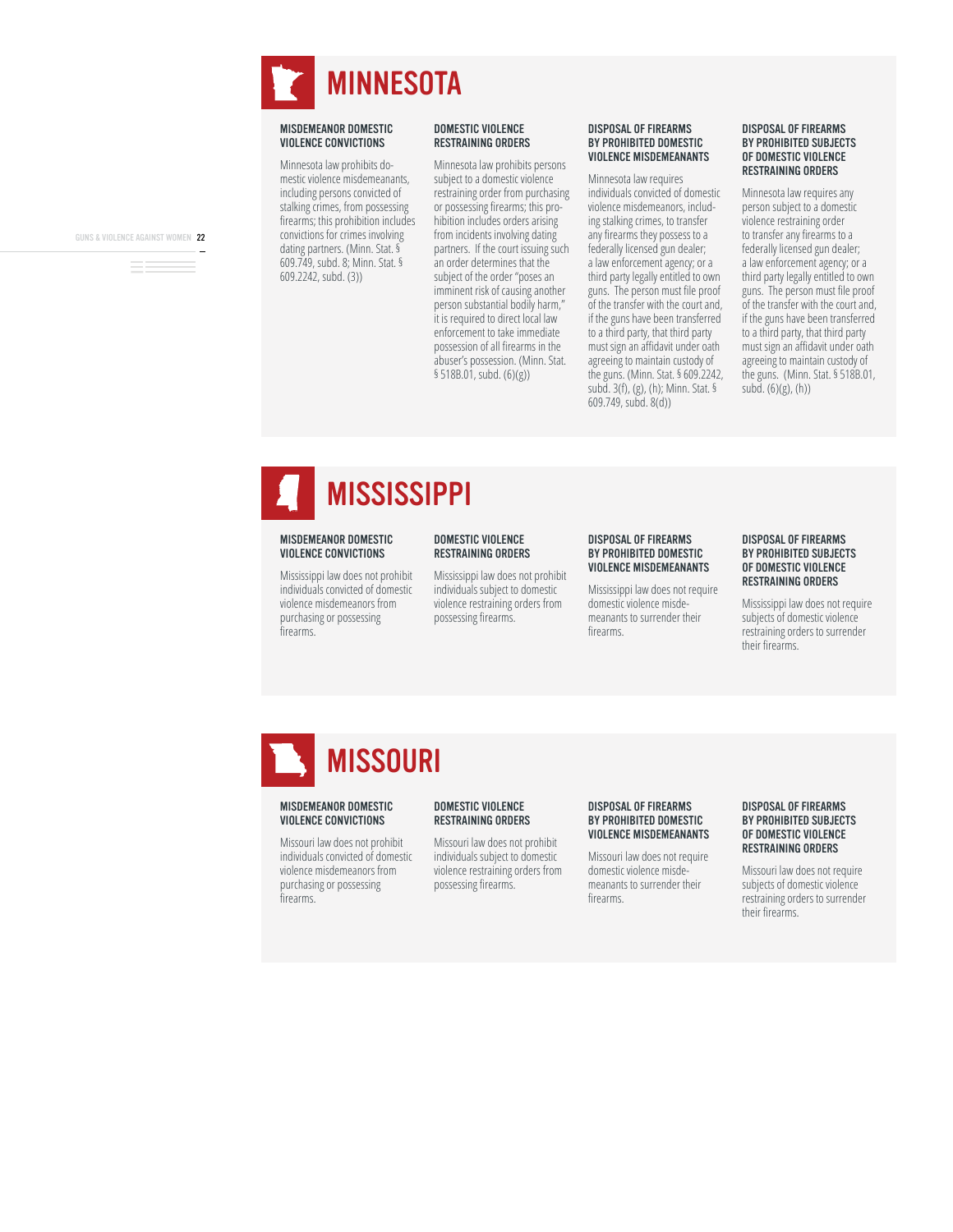

Montana law does not prohibit individuals convicted of domestic violence misdemeanors from purchasing or possessing firearms, although a convicting court in Montana may prohibit an abuser from possessing or using a firearm if it was used in the incident giving rise to the conviction. (Mont. Code Ann. §  $45 - 5 - 206(7)$ 

#### DOMESTIC VIOLENCE RESTRAINING ORDERS

Montana law does not prohibit subjects of domestic violence restraining orders from purchasing or possessing firearms, although a court issuing a restraining order may prohibit the subject of the order from possessing or using a firearm if it was used in an assault that gave rise to the restraining order. (Mont. Code Ann. § 40-15-201(1), (2)(f),

#### DISPOSAL OF FIREARMS BY PROHIBITED DOMESTIC VIOLENCE MISDEMEANANTS

Montana law does not require domestic violence misdemeanants to surrender their firearms

#### DISPOSAL OF FIREARMS BY PROHIBITED SUBJECTS OF DOMESTIC VIOLENCE RESTRAINING ORDERS

Montana law does not require subjects of domestic violence restraining orders to surrender their firearms.

23 APPENDIX

### NEBRASKA

#### MISDEMEANOR DOMESTIC VIOLENCE CONVICTIONS

Nebraska law prohibits a person convicted of a domestic violence misdemeanor crime (including crimes involving dating partners) from purchasing or possessing firearms for seven years after the conviction. (Neb. Rev. Stat. §  $28-1206(1)(b)$ , (4))

#### DOMESTIC VIOLENCE RESTRAINING ORDERS

Nebraska law authorizes but does not require a court issuing a domestic violence restraining order to prohibit the subject of the order from purchasing or possessing firearms. This includes orders arising from incidents involving dating partners. (Neb. Rev. Stat. § 42-924(1)(g))

#### DISPOSAL OF FIREARMS BY PROHIBITED DOMESTIC VIOLENCE MISDEMEANANTS

Nebraska law does not require domestic violence misdemeanants to surrender their firearms

#### DISPOSAL OF FIREARMS BY PROHIBITED SUBJECTS OF DOMESTIC VIOLENCE RESTRAINING ORDERS

Nebraska law does not require subjects of domestic violence restraining orders to surrender their firearms

# NEVADA

#### MISDEMEANOR DOMESTIC VIOLENCE CONVICTIONS

Nevada law does not prohibit individuals convicted of domestic violence misdemeanors from purchasing or possessing firearms.

#### DOMESTIC VIOLENCE RESTRAINING ORDERS

Nevada law authorizes but does not require a court to issuing a final domestic violence restraining order to prohibit the subject of the order from possessing any firearm for the duration of the order. This includes orders arising from incidents involving dating partners. (Nev. Rev. Stat. Ann.  $\frac{5}{3}$ 33.031(1)(b))

#### DISPOSAL OF FIREARMS BY PROHIBITED DOMESTIC VIOLENCE MISDEMEANANTS

Nevada law does not require domestic violence misdemeanants to surrender their firearms.

#### DISPOSAL OF FIREARMS BY PROHIBITED SUBJECTS OF DOMESTIC VIOLENCE RESTRAINING ORDERS

Nevada law does not require subjects of domestic violence restraining orders to surrender their firearms but it does provide that a court issuing a domestic violence restraining order may include a requirement that, within 24 hours, the subject of the order transfer any firearms to a federally licensed gun dealer or a person designated by the court, or surrender them to law enforcement. If the subject of the order does not comply within 24 hours, the court may issue a warrant for seizure of the firearms. (Nev. Rev. Stat. Ann. §  $33.031(1)$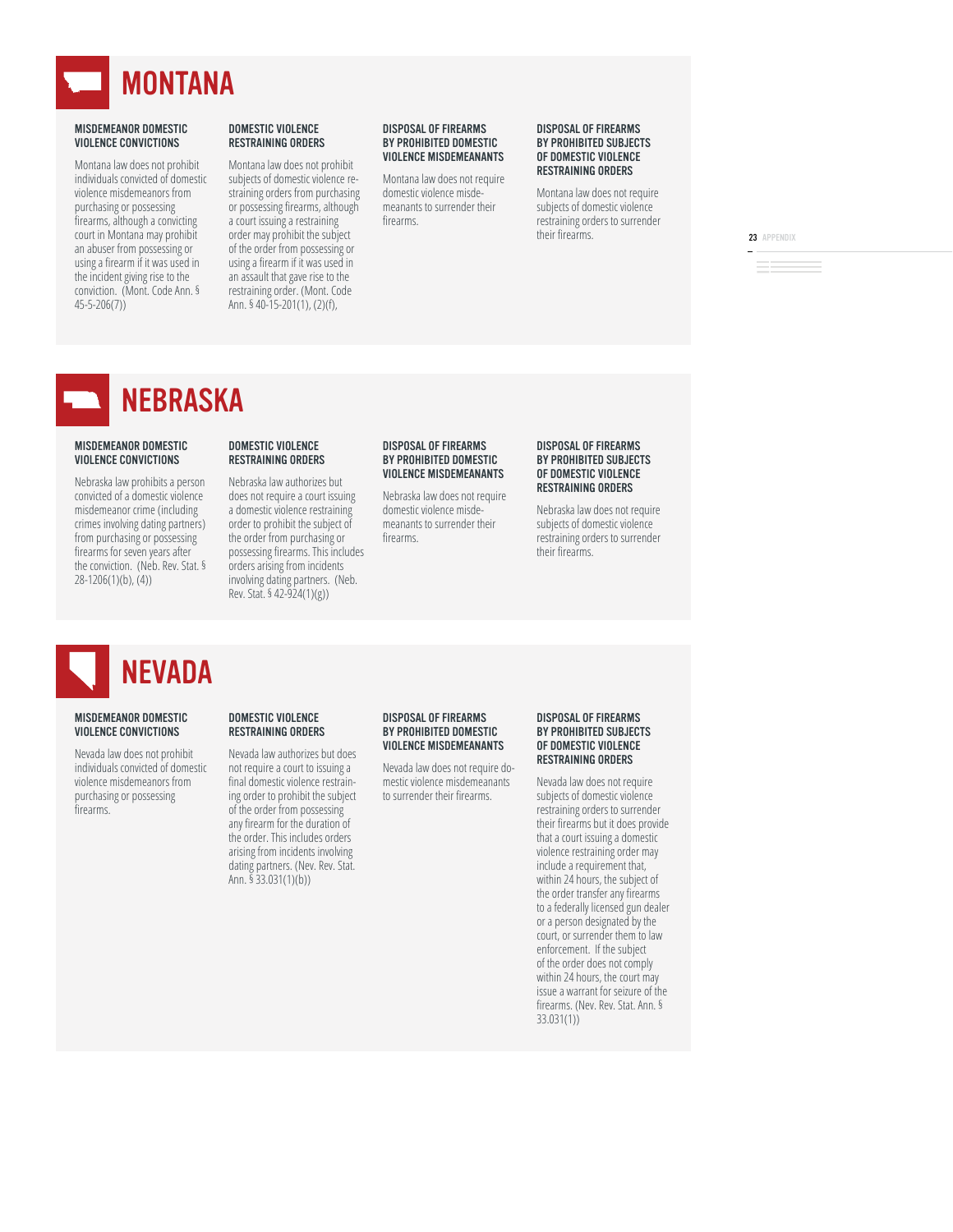

New Hampshire law does not prohibit individuals convicted of domestic violence misdemeanors from purchasing or possessing firearms

#### DOMESTIC VIOLENCE RESTRAINING ORDERS

New Hampshire law prohibits the subject of a domestic violence restraining order from purchasing or possessing all firearms for the duration of the order. (N.H. Rev. Stat. Ann. § 173-B:5(II))

#### DISPOSAL OF FIREARMS BY PROHIBITED DOMESTIC VIOLENCE MISDEMEANANTS

New Hampshire law does not require domestic violence misdemeanants to surrender their firearms

#### DISPOSAL OF FIREARMS BY PROHIBITED SUBJECTS OF DOMESTIC VIOLENCE RESTRAINING ORDERS

New Hampshire law requires courts issuing a final domestic violence restraining order — and authorizes, but does not require. courts issuing a temporary restraining order — to direct the subject of the order to surrender all firearms to law enforcement for the duration of the order. (N.H. Rev. Stat. Ann. § 159-D:3, N.H. Rev. Stat. Ann. § 173-B:5(I); N.H. Rev. Stat. Ann. § 173-B4(I))

### NEW JERSEY

#### MISDEMEANOR DOMESTIC VIOLENCE CONVICTIONS

New Jersey law prohibits a person convicted of a domestic violence misdemeanor crime (including crimes involving dating partners) from purchasing or possessing firearms. (N.J. Stat.  $Ann. § 2C:39-7.b(1)$ 

#### DOMESTIC VIOLENCE RESTRAINING ORDERS

New Jersey law prohibits individuals subject to a domestic violence restraining order to possess or purchase any firearm; this includes orders arising from incidents involving dating partners. (N.J. Stat. Ann. §  $2C:58-3.c(6)$ 

#### DISPOSAL OF FIREARMS BY PROHIBITED DOMESTIC VIOLENCE MISDEMEANANTS

New Jersey law does not require domestic violence misdemeanants to surrender their firearms

#### DISPOSAL OF FIREARMS BY PROHIBITED SUBJECTS OF DOMESTIC VIOLENCE RESTRAINING ORDERS

New Jersey law does not require subjects of domestic violence restraining orders to surrender their firearms but it does provide that courts issuing such orders may order the removal of firearms by law enforcement officers; the state also authorizes courts issuing domestic violence restraining orders to issue a warrant for seizure of any firearms not surrendered. (N.J. Stat. Ann. §§ 2C:25-28.j, 2C:25-29.b(16))

### NEW MEXICO

#### MISDEMEANOR DOMESTIC VIOLENCE CONVICTIONS

New Mexico law does not prohibit individuals convicted of domestic violence misdemeanors from purchasing or possessing firearms.

#### DOMESTIC VIOLENCE RESTRAINING ORDERS

New Mexico law does not prohibit individuals subject to domestic violence restraining orders from possessing firearm.

#### DISPOSAL OF FIREARMS BY PROHIBITED DOMESTIC VIOLENCE MISDEMEANANTS

New Mexico law does not require domestic violence misdemeanants to surrender their firearms.

#### DISPOSAL OF FIREARMS BY PROHIBITED SUBJECTS OF DOMESTIC VIOLENCE RESTRAINING ORDERS

New Mexico law does not require subjects of domestic violence restraining orders abusers to surrender their firearms.

GUNS & VIOLENCE AGAINST WOMEN 24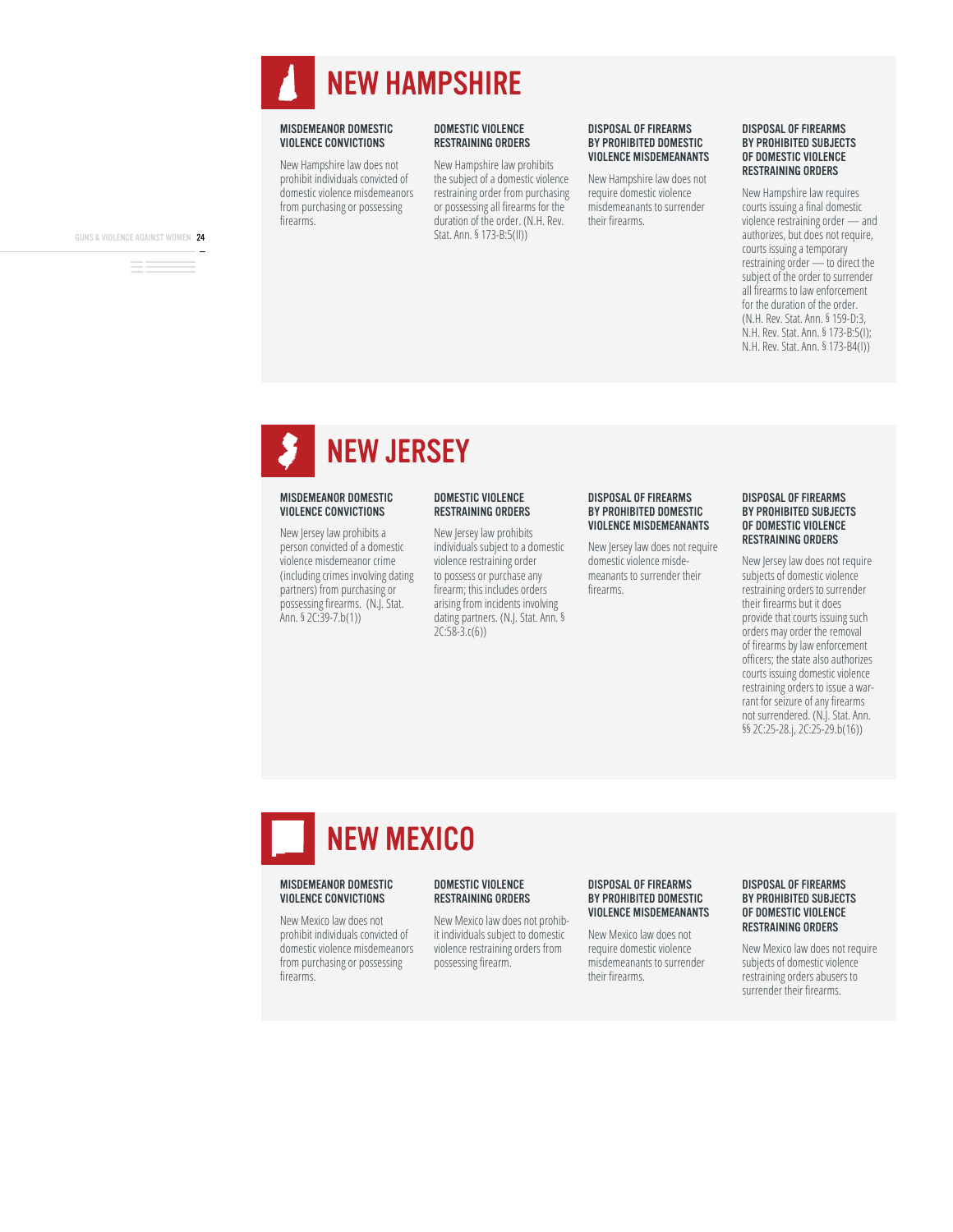

New York law prohibits persons convicted of specific domestic violence-related misdemeanors from obtaining a license to purchase or possess firearms. (N.Y. Penal Law §§ 400,00(1).  $265.00(17)$ 

#### DOMESTIC VIOLENCE RESTRAINING ORDERS

New York law prohibits a person subject to a domestic violence restraining order from purchasing or possessing firearms if the circumstances giving rise to the restraining order meet certain criteria (e.g., the abuser used or threatened to use a firearm, or inflicted physical injury on the victim. (N.Y. Fam. Ct. Act § 842-a(1), (2), § 828(1)(a), (3); N.Y. Crim. Proc. Law §§ 530.12(1),  $530.14(1)(a)$ , (2))

#### DISPOSAL OF FIREARMS BY PROHIBITED DOMESTIC VIOLENCE MISDEMEANANTS

New York law requires courts to order persons convicted of or charged with (but not yet convicted of) certain domestic violence misdemeanors to immediately surrender firearms if there is a substantial risk the person may use or threaten to use a firearm against an abuse victim. (N.Y. Crim. Proc. Law §§ 530.12(1).  $530.14(1)(b)$ ,  $(2)(b)$ 

#### DISPOSAL OF FIREARMS BY PROHIBITED SUBJECTS OF DOMESTIC VIOLENCE RESTRAINING ORDERS

New York law requires the immediate surrender of firearms by persons subject to domestic violence restraining orders. (N.Y. Crim. Proc. Law  $\S$ § 530.14(5)(a), (b),  $(6)(a)$ ; N.Y. Fam. Ct. Act § 842-a(5)(a), (b) (6)(a); N.Y. Penal Law  $§$  400.05(6))

25 APPENDIX

### NORTH CAROLINA

#### MISDEMEANOR DOMESTIC VIOLENCE CONVICTIONS

North Carolina law does not prohibit individuals convicted of domestic violence misdemeanors from purchasing or possessing firearms or ammunition.

#### DOMESTIC VIOLENCE RESTRAINING ORDERS

DOMESTIC VIOLENCE RESTRAINING ORDERS North Dakota law does not prohibit individuals subject to domestic violence restraining orders from possessing firearms.

North Carolina law prohibits the subject of a domestic violence restraining order from purchasing or possessing firearms; this includes orders arising from incidents involving opposite-sex dating relationships. (N.C. Gen. Stat. § 14-269.8)

#### DISPOSAL OF FIREARMS BY PROHIBITED DOMESTIC VIOLENCE MISDEMEANANTS

North Carolina law does not require domestic violence misdemeanants to surrender their firearms

#### DISPOSAL OF FIREARMS BY PROHIBITED SUBJECTS OF DOMESTIC VIOLENCE RESTRAINING ORDERS

North Carolina law requires persons subject to temporary or emergency restraining orders to surrender all firearms to law enforcement if they pose a threat to themselves or others. (N.C. Gen. Stat. § 50B-3.1)



#### MISDEMEANOR DOMESTIC VIOLENCE CONVICTIONS

North Dakota law does not prohibit individuals convicted of domestic violence misdemeanors from purchasing or possessing firearms

#### DISPOSAL OF FIREARMS BY PROHIBITED DOMESTIC VIOLENCE MISDEMEANANTS

North Dakota law does not require domestic violence misdemeanants to surrender their firearms but it does authorize courts to order surrender of firearms by a person charged with — but not convicted of  $\stackrel{\sim}{\phantom{\cdot}}$  stalking, harassment, a sex offense, or a crime or threat of violence who is released before trial, if the court has probable cause to believe that the person is likely to use, display, or threaten to use a firearm in an act of violence. (N.D. Cent. Code § 12.1-31.2-02)

#### DISPOSAL OF FIREARMS BY PROHIBITED SUBJECTS OF DOMESTIC VIOLENCE RESTRAINING ORDERS

North Dakota law does not require subjects of domestic violence restraining orders to surrender their firearms but it does provide that courts issuing such orders may order subjects of domestic violence restraining orders to surrender firearms if there is reasonable cause to believe that the firearm will be used in future violence; this includes orders arising from incidents involving dating partners. (N.D. Cent. Code § 14-07.1-02(4)(g), N.D. Cent. Code § 14-07.1-01(4))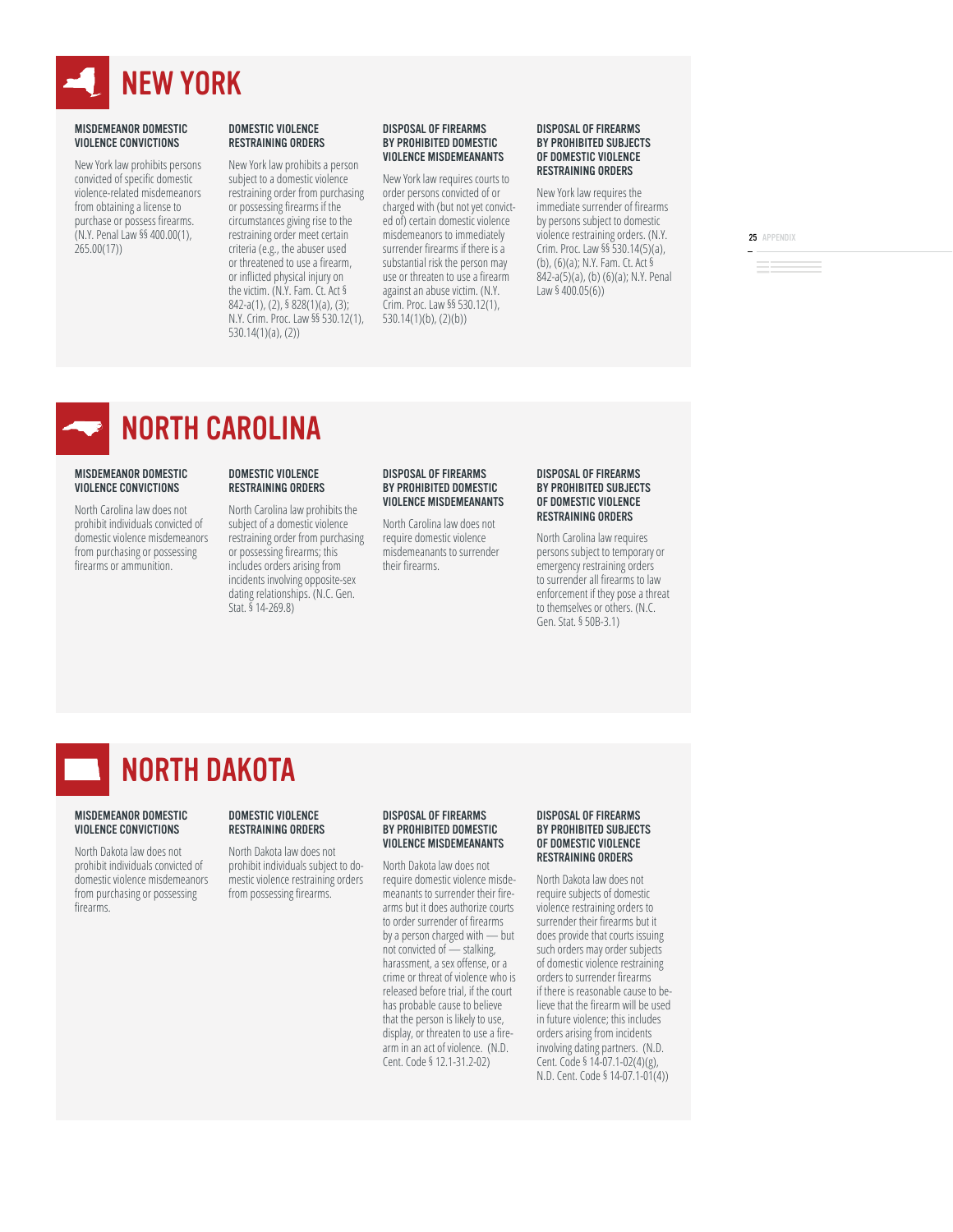

Ohio law does not prohibit individuals convicted of domestic violence misdemeanors from purchasing or possessing firearms.

#### DOMESTIC VIOLENCE RESTRAINING ORDERS

Ohio law does not prohibit individuals subject to domestic violence restraining orders from possessing firearms or ammunition.

#### DISPOSAL OF FIREARMS BY PROHIBITED DOMESTIC VIOLENCE MISDEMEANANTS

Ohio law does not require domestic violence misdemeanants to surrender their firearms.

#### DISPOSAL OF FIREARMS BY PROHIBITED SUBJECTS OF DOMESTIC VIOLENCE RESTRAINING ORDERS

Ohio law does not require subjects of domestic violence restraining orders to surrender their firearms.

GUNS & VIOLENCE AGAINST WOMEN 26

**OKLAHOMA** 

#### MISDEMEANOR DOMESTIC VIOLENCE CONVICTIONS

Oklahoma law does not prohibit individuals convicted of domestic violence misdemeanors from purchasing or possessing firearms.

#### Oklahoma law does not prohibit individuals subject to domestic violence restraining orders from

possessing firearms.

DOMESTIC VIOLENCE RESTRAINING ORDERS

#### DISPOSAL OF FIREARMS BY PROHIBITED DOMESTIC VIOLENCE MISDEMEANANTS

Oklahoma law does not require domestic violence misdemeanants to surrender their firearms.

#### DISPOSAL OF FIREARMS BY PROHIBITED SUBJECTS OF DOMESTIC VIOLENCE RESTRAINING ORDERS

Oklahoma law does not require subjects of domestic violence restraining orders to surrender their firearms.

# **OREGON**

#### MISDEMEANOR DOMESTIC VIOLENCE CONVICTIONS

Oregon law does not prohibit all individuals convicted of domestic violence misdemeanors from purchasing or possessing firearms

#### DOMESTIC VIOLENCE RESTRAINING ORDERS

Oregon law does not prohibit individuals subject to domestic violence restraining orders from possessing firearms.

#### DISPOSAL OF FIREARMS BY PROHIBITED DOMESTIC VIOLENCE MISDEMEANANTS

Oregon law does not require domestic violence misdemeanants to surrender their firearms.

#### DISPOSAL OF FIREARMS BY PROHIBITED SUBJECTS OF DOMESTIC VIOLENCE RESTRAINING ORDERS

Oregon law does not require subjects of domestic violence restraining orders to surrender their firearms

### PENNSYLVANIA

#### MISDEMEANOR DOMESTIC VIOLENCE CONVICTIONS

Pennsylvania law prohibit individuals from purchasing or possessing firearms if they are federally prohibited as a result of a misdemeanor crime of domestic violence under 18 U.S.C.  $922(g)(9)$ . (18 Pa. C.S. §  $6105(c)(9)$ 

#### DOMESTIC VIOLENCE RESTRAINING ORDERS

Pennsylvania law authorizes but does not require courts issuing domestic violence restraining orders to prohibit the subjects of the order from possessing firearms; this includes orders arising from incidents involving current or former sexual or intimate partners. (23 Pa. C.S. §§ 6102(a),  $6105(a.1), 6108(a)(7))$ 

#### DISPOSAL OF FIREARMS BY PROHIBITED DOMESTIC VIOLENCE MISDEMEANANTS

Pennsylvania law requires any person prohibited from possessing firearms because of a misdemeanor domestic violence conviction to transfer their firearms to a non-prohibited person (who may not be a member of the person's household) within "a reasonable period of time, not to exceed 60 days."  $(18 \text{ Pa. C.S.}$ §  $6105(a)(1)(i))$ 

#### DISPOSAL OF FIREARMS BY PROHIBITED SUBJECTS OF DOMESTIC VIOLENCE RESTRAINING ORDERS

Pennsylvania law does not require subjects of domestic violence restraining orders to surrender their firearms law but it provides that courts may require surrender and orders individuals required to relinquish firearms or ammunition to surrender them to law enforcement, a licensed dealer, or a third party who has received a special "safekeeping permit" from law enforcement. (23 Pa. C.S. §§ 6108-6108.3)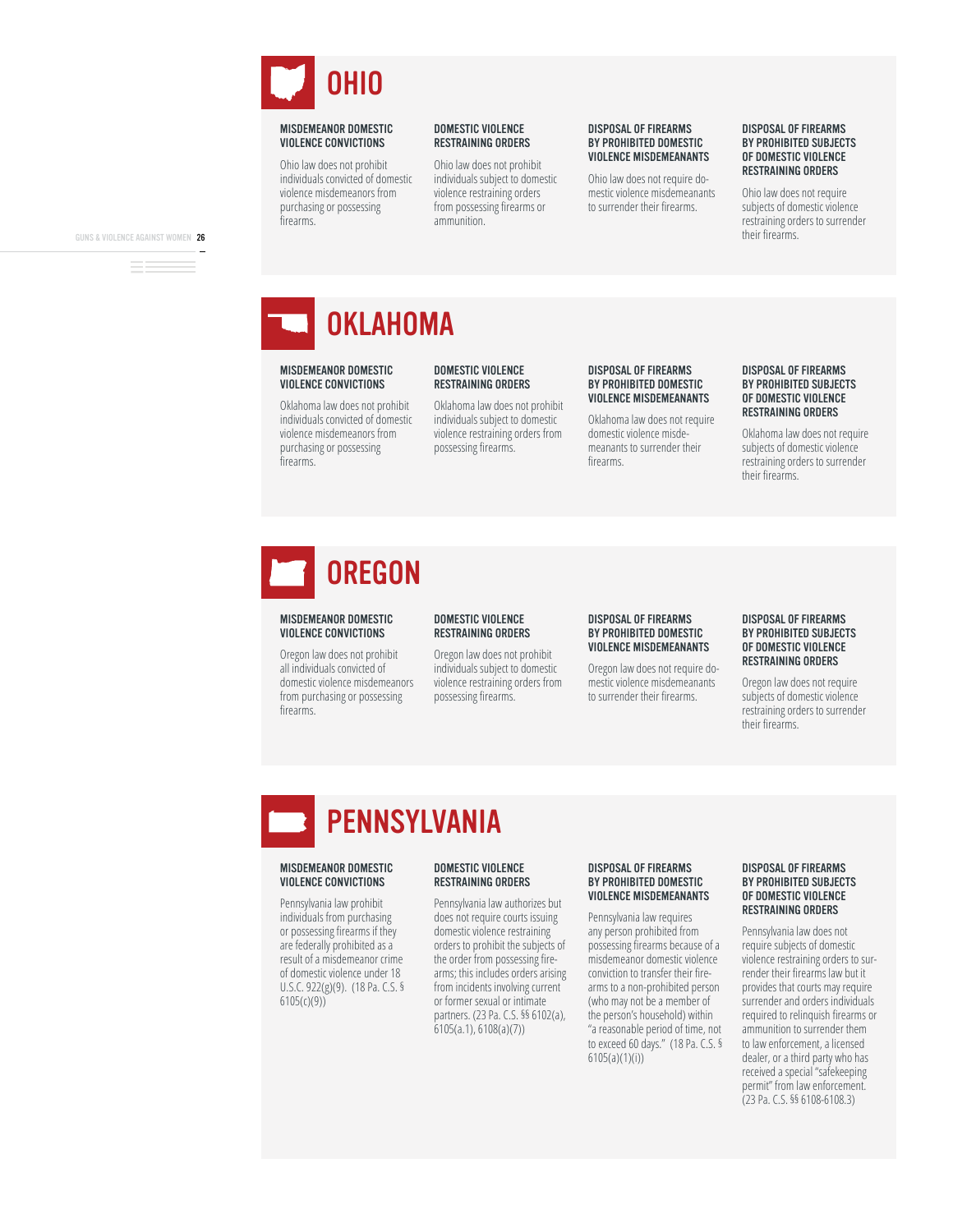

Rhode Island law does not prohibit individuals convicted of domestic violence misdemeanors from purchasing or possessing firearms or ammunition.

#### DOMESTIC VIOLENCE RESTRAINING ORDERS

Rhode Island authorizes courts issuing domestic violence restraining orders to prohibit subjects of domestic violence restraining orders from purchasing or possessing firearms. (R.I. Gen. Laws §§ 8-8.1-3(a)(4), (c),  $15-15-3(a)(5)$ 

#### DISPOSAL OF FIREARMS BY PROHIBITED DOMESTIC VIOLENCE MISDEMEANANTS

Rhode Island law does not require domestic violence misdemeanants to surrender their firearms

#### DISPOSAL OF FIREARMS BY PROHIBITED SUBJECTS OF DOMESTIC VIOLENCE RESTRAINING ORDERS

Rhode Island law does not require subjects of domestic violence restraining orders to surrender their firearms law but it provides that courts may require persons prohibited from firearm ownership by domestic violence restraining orders to surrender firearms to a licensed dealer. law enforcement, or a third party that is not prohibited. Firearms must be disposed of within 24 hours of a when a restraining order was issued if the subject was at the court hearing where the final order was issued, or within 48 hours if the order was issued at a hearing the subject did not attend. (R.I. Gen. Laws §§  $8-8.1-3(d)$ ; 15-15-3(d))

27 APPENDIX

### SOUTH CAROLINA

#### MISDEMEANOR DOMESTIC VIOLENCE CONVICTIONS

South Carolina law does not prohibit individuals convicted of domestic violence misdemeanors from purchasing or possessing firearms or ammunition.

#### DOMESTIC VIOLENCE RESTRAINING ORDERS

South Carolina law does not prohibit individuals subject to domestic violence restraining orders from possessing firearms or ammunition.

#### DISPOSAL OF FIREARMS BY PROHIBITED DOMESTIC VIOLENCE MISDEMEANANTS

South Carolina law does not require domestic violence misdemeanants to surrender their firearms.

#### DISPOSAL OF FIREARMS BY PROHIBITED SUBJECTS OF DOMESTIC VIOLENCE RESTRAINING ORDERS

South Carolina law does not require subjects of domestic violence restraining orders to surrender their firearms.

### SOUTH DAKOTA

#### MISDEMEANOR DOMESTIC VIOLENCE CONVICTIONS

South Dakota law prohibits any person who has been convicted of a misdemeanor domestic violence crime from possessing a firearm for one year after the conviction. (S.D. Codified Laws §  $22-14-15.2$ 

#### DOMESTIC VIOLENCE RESTRAINING ORDERS

South Dakota law does not prohibit subjects of domestic violence restraining orders from purchasing or possessing firearms.

#### DISPOSAL OF FIREARMS BY PROHIBITED DOMESTIC VIOLENCE MISDEMEANANTS

South Dakota law does not require domestic violence misdemeanants to surrender firearms they own but does require that a firearm used by a domestic violence misdemeanant must be "delivered to the arresting agency or, at the direction of the attorney general, to the South Dakota Forensic Laboratory." (S.D. Codified Laws § 23A-37-13)

#### DISPOSAL OF FIREARMS BY PROHIBITED SUBJECTS OF DOMESTIC VIOLENCE RESTRAINING ORDERS

South Dakota law does not require subjects of domestic violence restraining orders to surrender their firearms, but it does provide that courts issuing a domestic violence restraining order may require the subject of the order to "surrender any dangerous weapon in his possession to local law enforcement." (S.D. Codified Laws § 25-10-24)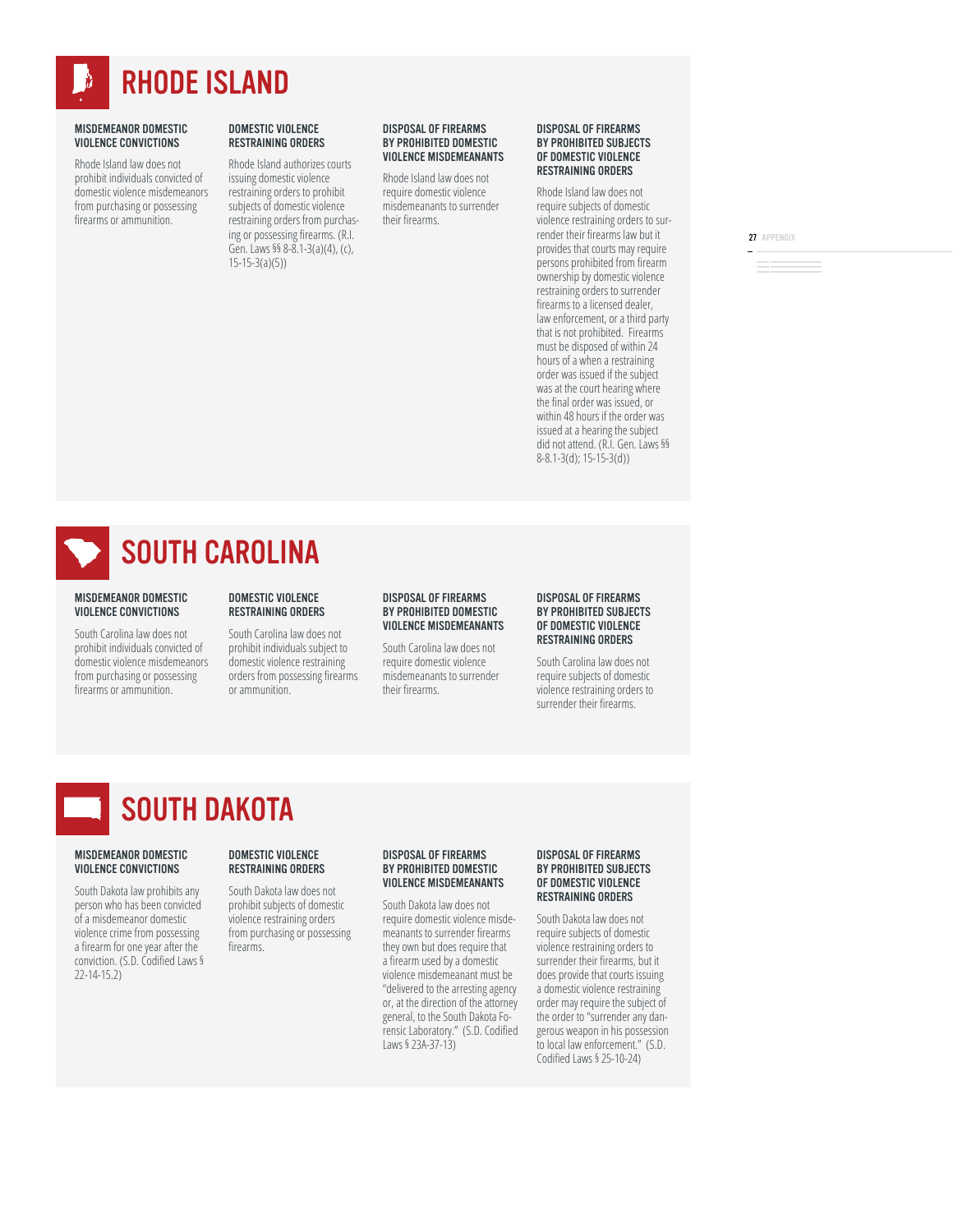

Tennessee law prohibit individuals from possessing firearms if have been convicted of an offense that meets the federal definition of a misdemeanor crime of domestic violence in 18 U.S.C. 921(a)(33). (Tenn. Code Ann. § 39-17-1307(f)(1)(A))

#### DOMESTIC VIOLENCE RESTRAINING ORDERS

Tennessee law prohibits possession of firearms by persons who are subject to a domestic violence restraining order that meets the federal standards in 18 U.S.C. § 922(g)(8). (Tenn. Code Ann. §  $39-17-1307(f)(1)(B))$ 

#### DISPOSAL OF FIREARMS BY PROHIBITED DOMESTIC VIOLENCE MISDEMEANANTS

Tennessee law requires that any person convicted of domestic assault must "terminate" possession of all firearms the person owns or possesses. (Tenn. Code Ann. § 39-13-111)

#### DISPOSAL OF FIREARMS BY PROHIBITED SUBJECTS OF DOMESTIC VIOLENCE RESTRAINING ORDERS

Tennessee law provides that, upon issuance of a domestic violence restraining order that meets the federal standards in 18 U.S.C. § 922(g)(8), the subject of the order must "dispossess" himself of all firearms in his possession within 48 hours. (Tenn. Code Ann.  $$36-3-625(a)$ 

GUNS & VIOLENCE AGAINST WOMEN 28

# **TEXAS**

#### MISDEMEANOR DOMESTIC VIOLENCE CONVICTIONS

Texas law prohibits firearm possession by domestic violence misdemeanants for five years following their release from confinement or supervision; this includes persons convicted of misdemeanors for abuse involving dating partners. (Tex. Penal Code § 46.04(b), Tex. Fam. Code §§ 71.0021, 71.003, 71.005, 71.006)

#### DOMESTIC VIOLENCE RESTRAINING ORDERS

Texas law prohibits the subject of a domestic violence restraining order to possess firearms; sworn, full-time, paid law enforcement officers are exempted from this prohibition. (Texas Penal Code  $\frac{1}{2}$  46.04(c))

#### DISPOSAL OF FIREARMS BY PROHIBITED DOMESTIC VIOLENCE MISDEMEANANTS

Texas law does not require domestic violence misdemeanants to surrender their firearms.

#### DISPOSAL OF FIREARMS BY PROHIBITED SUBJECTS OF DOMESTIC VIOLENCE RESTRAINING ORDERS

Texas law does not require subjects of domestic violence restraining orders abusers to surrender their firearms.

# UTAH

#### MISDEMEANOR DOMESTIC VIOLENCE CONVICTIONS

Utah law does not prohibit individuals convicted of domestic violence misdemeanors from purchasing or possessing firearms

#### DOMESTIC VIOLENCE RESTRAINING ORDERS

Utah law authorizes but does not require courts issuing domestic violence restraining orders to prohibit individuals from purchasing or possessing firearms. (Utah Code Ann. §§ 78B-7-106(2)  $(d)$ , 78B-7-107 $(2)$ )

#### DISPOSAL OF FIREARMS BY PROHIBITED DOMESTIC VIOLENCE MISDEMEANANTS

Utah law does not require domestic violence misdemeanants to surrender their firearms.

#### DISPOSAL OF FIREARMS BY PROHIBITED SUBJECTS OF DOMESTIC VIOLENCE RESTRAINING ORDERS

Utah law does not require subjects of domestic violence restraining orders to surrender their firearms.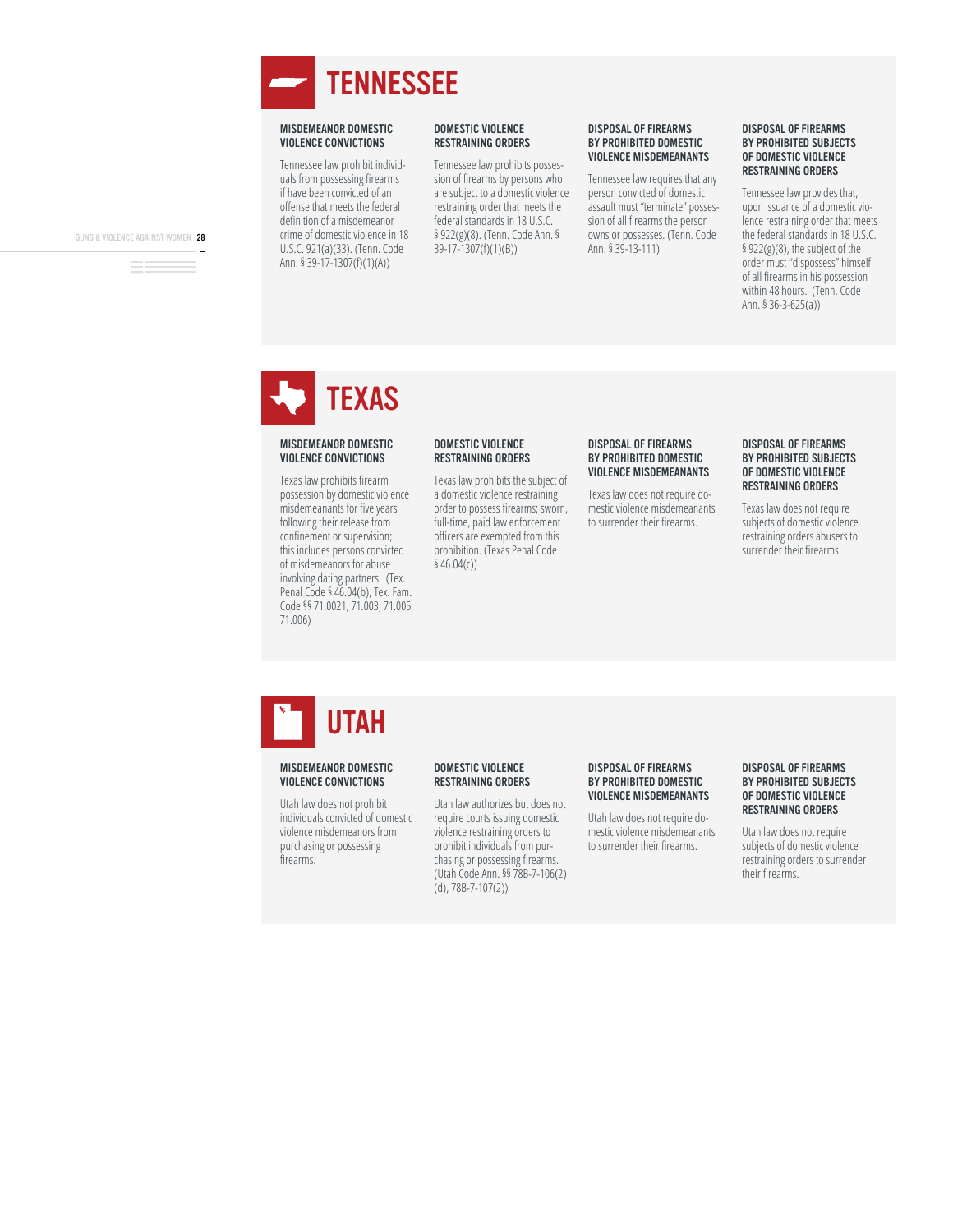

Vermont law does not prohibit individuals convicted of domestic violence misdemeanors from purchasing or possessing firearms.

#### DOMESTIC VIOLENCE RESTRAINING ORDERS

Vermont law does not prohibit individuals subject to domestic violence restraining orders from possessing firearms, although the general restraining order statute allows courts to issue any provisions they deem "necessary to protect" an abuse victim, and the Vermont Supreme Court has recognized this power as sufficiently broad to allow courts to prohibit subjects of restraining orders from possessing firearms. (15 V.S.A. § 1103(c); see Benson v. Muscari, 172 Vt. 1 (Vt. 2001))

#### DISPOSAL OF FIREARMS BY PROHIBITED DOMESTIC VIOLENCE MISDEMEANANTS

Vermont law does not require domestic violence misdemeanants to surrender their firearms.

#### DISPOSAL OF FIREARMS BY PROHIBITED SUBJECTS OF DOMESTIC VIOLENCE RESTRAINING ORDERS

Vermont law does not require subjects of domestic violence restraining orders to surrender their firearms but it does provide that courts issuing a domestic violence restraining order may require the subject of the order to surrender firearms if "necessary to protect" an abuse victim, and a law passed in 2014 establishes a procedure by which a prohibited person is required to turn over firearms to law enforcement or a third party.  $(15 \text{ V.S.A. } $1103(c);$ Vermont H.B. 735 (2014))

29 APPENDIX

VIRGINIA

#### MISDEMEANOR DOMESTIC VIOLENCE CONVICTIONS

Virginia law does not prohibit individuals convicted of domestic violence misdemeanors from purchasing or possessing firearms

#### DOMESTIC VIOLENCE RESTRAINING ORDERS

Virginia law does not prohibit individuals subject to domestic violence restraining orders from possessing firearms, although it does prohibit such persons from purchasing or carrying firearms, and requires holders of concealed handgun permits to surrender their permits for the duration of the protective order. (Va. Code Ann. § 18.2-308.1:4)

#### DISPOSAL OF FIREARMS BY PROHIBITED DOMESTIC VIOLENCE MISDEMEANANTS

Virginia law does not require domestic violence misdemeanants to surrender their firearms.

#### DISPOSAL OF FIREARMS BY PROHIBITED SUBJECTS OF DOMESTIC VIOLENCE RESTRAINING ORDERS

Virginia law requires that any person subject to a domestic violence restraining order who carries a firearm must forfeit the firearm, but it does not require that persons subject to such orders surrender firearms they possess. (Va. Code Ann. §  $19.2 - 386.28$ 

### WASHINGTON

#### MISDEMEANOR DOMESTIC VIOLENCE CONVICTIONS

Washington law prohibits firearm possession for anyone convicted of most domestic violence misdemeanors after 1993. (Wash. Rev. Code Ann. §§ 9.41.040,  $9.41.010(17)$ ; 10.99.020(3))

#### DOMESTIC VIOLENCE RESTRAINING ORDERS

Washington law prohibits firearm possession by subjects of domestic violence restraining orders; this includes orders arising from incidents involving dating partners. (Wash. Rev. Code Ann.  $$9.41.040$ )

#### DISPOSAL OF FIREARMS BY PROHIBITED DOMESTIC VIOLENCE MISDEMEANANTS

Washington law does not require domestic violence misdemeanants to surrender their firearms, but it does provide that courts may order domestic violence misdemeanants to surrender their firearms. (Wash. Rev. Code Ann. §§ 9.41.098(1)(c), 9.41.040)

#### DISPOSAL OF FIREARMS BY PROHIBITED SUBJECTS OF DOMESTIC VIOLENCE RESTRAINING ORDERS

Washington law requires courts to order subjects of domestic violence restraining orders to surrender their firearms. (Wash. Rev. Code Ann. § 9.41.800(3))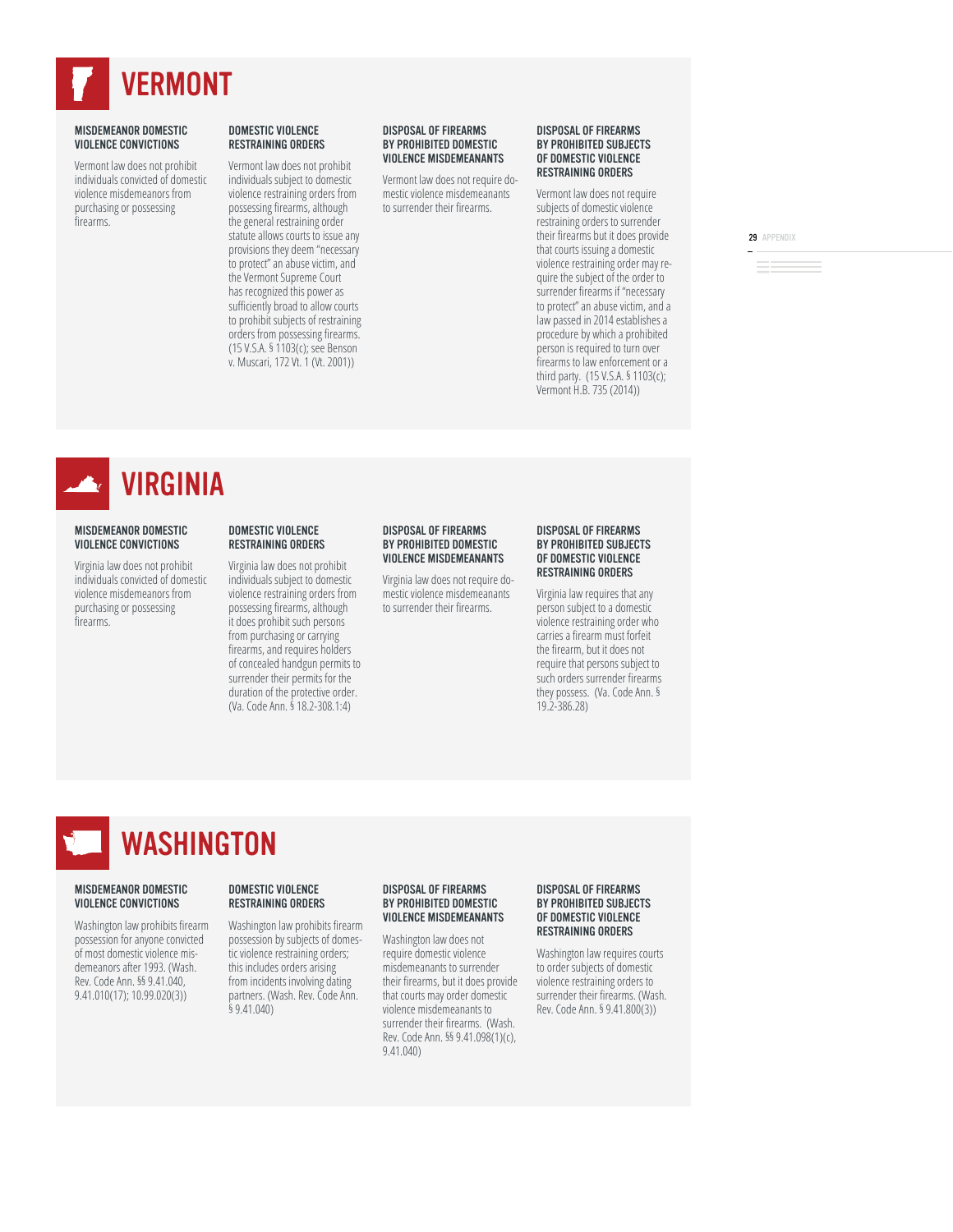

West Virginia law prohibits a person convicted of a misdemeanor domestic violence crime from purchasing or possessing firearms; this includes persons convicted of abusing a current or former dating partner. (W. Va. Code §§ 61-7-7(a), 61-2-9(b), (c))

#### DOMESTIC VIOLENCE RESTRAINING ORDERS

West Virginia law prohibits subjects of domestic violence restraining from possessing firearms. (W. Va. Code §§ 48-27- $502(b)$ , 53-8-5.(a)(1)(F))

#### DISPOSAL OF FIREARMS BY PROHIBITED DOMESTIC VIOLENCE MISDEMEANANTS

West Virginia law does not require domestic violence misdemeanants to surrender their firearms

#### DISPOSAL OF FIREARMS BY PROHIBITED SUBJECTS OF DOMESTIC VIOLENCE RESTRAINING ORDERS

West Virginia law does not require subjects of domestic violence restraining orders to surrender their firearms.

GUNS & VIOLENCE AGAINST WOMEN 30

# **WISCONSIN**

#### MISDEMEANOR DOMESTIC VIOLENCE CONVICTIONS

Wisconsin law does not prohibit individuals convicted of domestic violence misdemeanors from purchasing or possessing firearms.

#### DOMESTIC VIOLENCE RESTRAINING ORDERS

Wisconsin law authorizes courts issuing domestic violence restraining orders to prohibit firearm possession by the subject of the order, and criminalizes possession of a firearm by subjects of such orders; this includes orders arising out of incidents involving dating partners. (Wis. Stat. §§ 813.125(4m), 941.29(1)  $(f)$ , (g), (2)(d), (e))

#### DISPOSAL OF FIREARMS BY PROHIBITED DOMESTIC VIOLENCE MISDEMEANANTS

Wisconsin law does not require domestic violence misdemeanants to surrender their firearms

#### DISPOSAL OF FIREARMS BY PROHIBITED SUBJECTS OF DOMESTIC VIOLENCE RESTRAINING ORDERS

Wisconsin law requires courts issuing domestic violence restraining orders to require subjects of those orders to surrender any firearms to law enforcement or to an approved, non-prohibited third party. (Wis. Stat. §§ 813.12(4m), 813.122(5m))

# **WYOMING**

#### MISDEMEANOR DOMESTIC VIOLENCE CONVICTIONS

Wyoming law does not prohibit individuals convicted of domestic violence misdemeanors from purchasing or possessing firearms.

#### DOMESTIC VIOLENCE RESTRAINING ORDERS

Wyoming law does not prohibit individuals subject to domestic violence restraining orders from possessing firearms.

#### DISPOSAL OF FIREARMS BY PROHIBITED DOMESTIC VIOLENCE MISDEMEANANTS

Wyoming law does not require domestic violence misdemeanants to surrender their firearms.

#### DISPOSAL OF FIREARMS BY PROHIBITED SUBJECTS OF DOMESTIC VIOLENCE RESTRAINING ORDERS

Wyoming law does not require subjects of domestic violence restraining orders to surrender their firearms.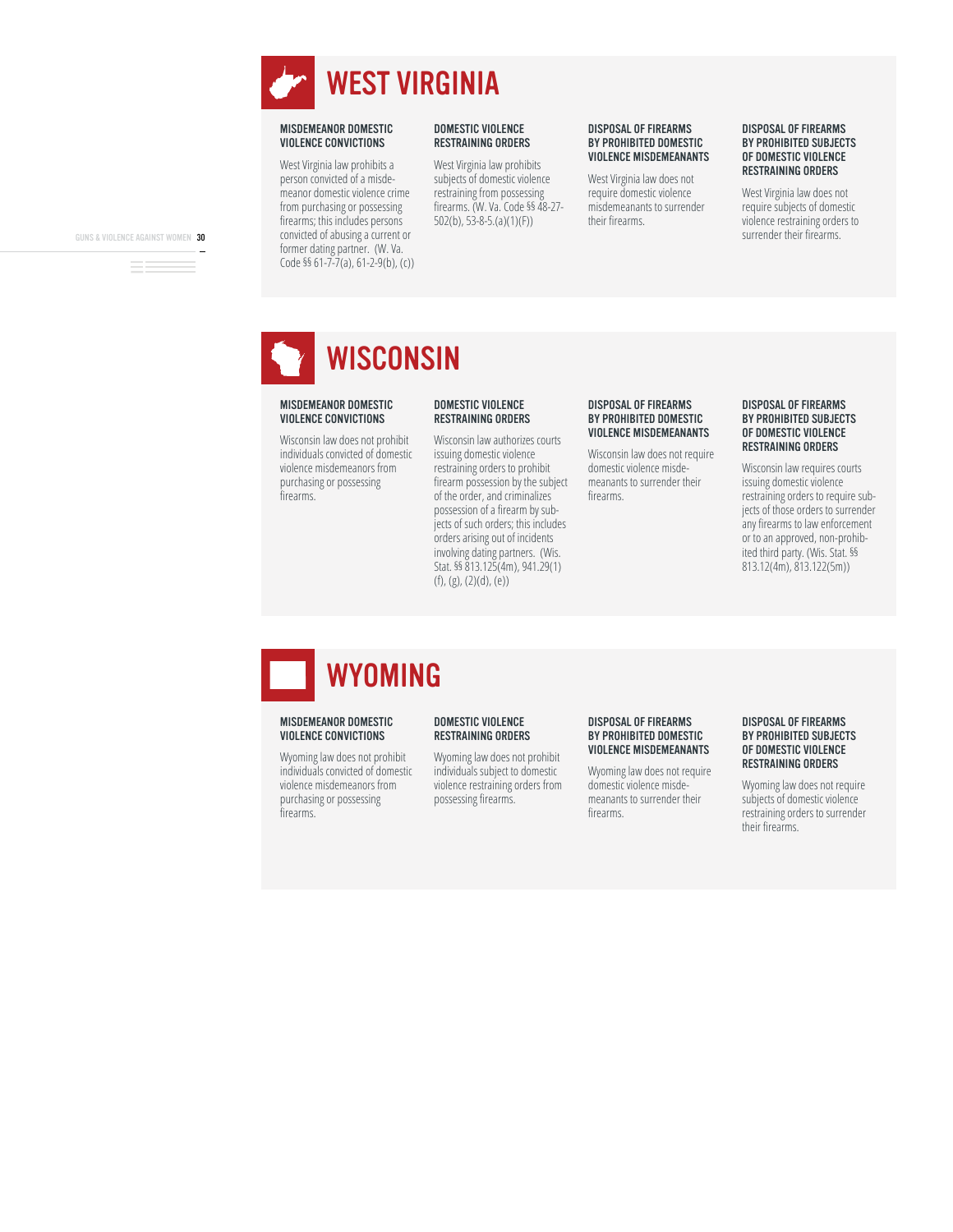# ENDNOTES

- 1. Haughton v. Haughton, Petition for Temporary Restraining Order and/or Injunction, at http://bit.ly/1pBP3mY.
- 2. D. Hemenway and E.G. Richardson, Homicide, Suicide, and Unintentional Firearm Fatality: Comparing the United States with Other High-Income Countries, 2003, 70 Journal of Trauma 238-42 (2011).
- 3. Professor April M. Zeoli, Letter to the Hon. Patrick J. Leahy & Charles Grassley, January 28, 2013.
- 4. J.C. Campbell, S.W. Webster, J.Koziol-McLain, et al., Risk factors for femicide within physically abuse intimate relationships: results from a multi-state case control study, 93 Amer. J. of Public Health 1089-97 (2003).
- 5. U.S. Department of Justice, Federal Bureau of Investigation, Supplementary Homicide Report, 2011. According to FBI data there were 1,221 gun murders in which a woman was the lead victim. Of these, 649 were killed by an intimate partner or immediate family member — 53% of the total. This data likely undercounts the phenomenon because in many other cases law enforcement could not confirm whether a shooter and victim were intimately involved.
- 6. Everytown for Gun Safety, Analysis of Recent Mass Shootings, forthcoming.
- Through April 30, 2014, the criminal background check system has prevented gun sales to prohibited domestic abusers approximately 300,000 times. See below at note 42.
- 8. U.S. Department of Justice, Federal Bureau of Investigation, Supplementary Homicide Reports, 2011, available at http://bit.ly/V1GvFe (excludes New York due to incomplete data); Florida Department of Law Enforcement, Supplementary Homicide Report, 2010.
- 9. Alexia Cooper and Erica L. Smith, U.S. Department of Justice, Homicide Trends in the United States, 1980-2008, Nov. 2011, at http://1.usa.gov/1fpGlbN.
- 10. Only 15 states prohibit all domestic violence misdemeanants and subjects of restraining orders from buying or owning guns: California, Colorado, Connecticut, Delaware, Hawaii, Illinois, Iowa, Louisiana, Minnesota, New Jersey, New York, Tennessee, Texas, Washington, and West Virginia.
- 11. Michele C. Black et al., The National Intimate Partner and Sexual Violence Survey: 2010 Summary Report, National Center for Injury Prevention and Control, Centers for Disease Control and Prevention, Nov. 2011. Other research suggests more than one in four American women will suffer domestic violence in their lifetimes. See, e.g., Patricia Tjaden and Nancy Thoennes, Extent, Nature and Consequences of Intimate Partner Violence: Findings from the National Violence Against Women Survey, National Institute of Justice and the Centers for Disease Control and Prevention (2000).
- 12. Costs of Intimate Partner Violence Against Women in the United States, Centers for Disease Control and Prevention, National Centers for Injury Prevention and Control (2003).
- 13. Susan B. Sorenson and Douglas J. Wiebe, Weapons in the Lives of Battered Women, 94 Am. J. Pub. Health 1412, 1413 (2004).
- 14. J.C. Campbell, S.W. Webster, J.Koziol-McLain, et al., Risk factors for femicide within physically abuse intimate relationships: results from a multi-state case control study, 93 Amer. J. of Public Health 1089-97 (2003).
- 15. Professor April M. Zeoli, Letter to the Hon. Patrick J. Leahy and Charles Grassley, Jan. 28, 2013.
- 16. U.S. Department of Justice, Federal Bureau of Investigation, Supplementary Homicide Report, 2011.
- 17. The FBI defines "mass shootings" as incidents in which at least four people are murdered with a gun.
- 18. Everytown for Gun Safety, Analysis of Recent Mass Shootings, forthcoming.
- 19. Id.
- 20. Under federal law, a person is prohibited from purchasing or possessing guns if he or she is convicted of a crime punishable by imprisonment of more than one year. Crimes classified as misdemeanors are only prohibiting if they are punishable by imprisonment of over two years. 18 U.S.C. 922(g)(1); 18 U.S.C. 921(20).
- 21. 18 U.S.C. §§ 922(d)(9), (g)(9).
- 22. 18 U.S.C. §§ 922(d)(8), (g)(8).
- 23. These states are California, Colorado, Connecticut, Delaware, Hawaii, Illinois, Indiana, Iowa, Louisiana, Minnesota, Nebraska, New Jersey, New York, Pennsylvania, South Dakota, Tennessee, Texas, Washington, and West Virginia. See Appendix for further details.
- 24. These states are California, Colorado, Connecticut, Delaware, Florida, Hawaii, Illinois, Iowa, Louisiana, Maine, Maryland, Massachusetts, Michigan, Minnesota, New Hampshire, New Jersey, New York, North Carolina, Tennessee, Texas, Washington, and West Virginia. See Appendix for further details.
- 25. These states are Alaska, Arizona, Indiana, Nebraska, Nevada, Pennsylvania, Rhode Island, Utah, and Wisconsin. See Appendix for further details.
- 26. 142 Cong. Rec. 1, 25002 (daily ed. Sept. 26, 1996) (statement of Sen. Lautenberg).
- 27. 18 U.S.C. § 922(g)(9).
- 28. 18 U.S.C. § 922(d)(9).
- 29. 18 U.S.C. § 921(a)(33)(A).
- 30. 18 U.S.C. § 921(a)(33)(B). Not all domestic violence misdemeanants are federally prohibited under this definition. There is no constitutional right to counsel in misdemeanor cases, and, according to a 2001 Congressional Research Service report, "it has been surmised that many domestic violence misdemeanants appeared without representation and likely did not make a knowing and intelligent waiver of that right, thereby significantly limit[ing] the universe of individuals against whom the possession ban may be enforced." CRS, "Firearms Prohibitions and Domestic Violence Convictions: The Lautenberg

31 APPENDIX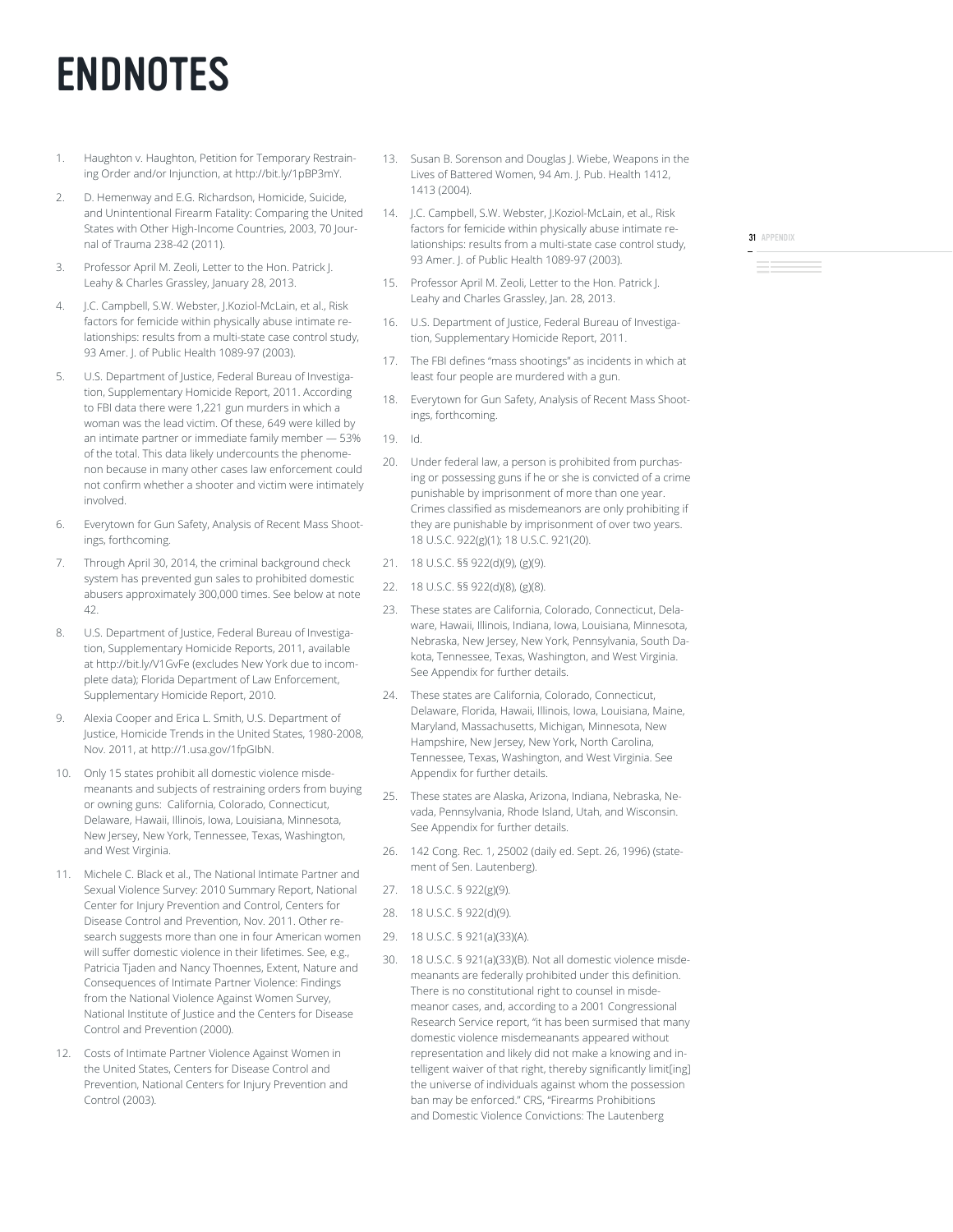Amendment," Report RL31143, Oct. 1, 2001, at 4. See also United States v. Akins, 243 F.3d 1199 (9th Cir. 2001) (holding that the evidence was insufficient to establish that the defendant had validly waived his right to counsel prior to pleading guilty to an underlying misdemeanor domestic violence charge).

- 31. United States v. Hayes, 555 U.S. 129 S.Ct. 1079  $(2009)$
- 32. United States v. Castleman, 134 S.Ct. 1405 (2014).
- 33. See Louisiana H.B. 753 (2014); Minnesota H.F. 3238/S.2639; New Hampshire S.B. 318; Washington H 1840
- 34. Violent Crime Control and Law Enforcement Act of 1994, 108 Stat. 1796, Pub. L. 103-322, Sec. 110401. (Sept. 13, 1994).
- 35. 18 U.S.C. § 922(g)(8).
- 36. 18 U.S.C. § 922(g)(8)(A).
- 37. 18 U.S.C. § 922(g)(8)(B). The law defines "intimate partner" to cover spouses and former spouses, someone who lives with or has lived with the abuser, or someone who is the parent of a child of the abuser. 18 U.S.C. § 921(a)(32)
- 38. 18 U.S.C. § 922(g)(8)(C).
- 39. These states are Alaska, Arizona, Indiana, Nebraska, Nevada, Pennsylvania, Rhode Island, Utah, and Wisconsin. Vermont law does not expressly authorize courts issuing restraining orders to prohibit firearm possession, but Vermont courts have the authority to prohibit firearm possession under a statute that allows restraining orders to include any provisions "necessary to protect" an abuse victim. See Appendix for further details.
- 40. See U.S. Department of Justice, Federal Bureau of Investigation, National Instant Criminal Background Check System, Fact Sheet, at http://1.usa.gov/1lt3nfP; see also PolitiFact, "Passing a federal firearms 'background check through the NICS database . . . typically takes 90 seconds,"" Dec. 3, 2013, at http://bit.ly/1bQaUAp.
- 41. See U.S. Department of Justice, Federal Bureau of Investigation, NICS Denials: Reasons Why the NICS Section Denies, November 1, 1998 - April 30, 2014, at http://1. usa.gov/1k9zURj.
- 42. Between the inception of the NICS system in 1998 and April 30, 2014, 108,462 gun sales were federally denied due to a misdemeanor crime of domestic violence conviction, and 46,122 gun sales were federally denied due to restraining or protection orders for domestic violence, making a total of 154,584 federal denials related to domestic violence. U.S. Department of Justice, FBI, NICS Denials: Reasons Why the NICS Section Denies, Nov. 1, 1998 - Apr. 30, 2014, at http://1.usa.gov/1k9zURj. Between 1998 and 2010, state and local agencies issued a total of 945,915 denials, and it is estimated they have issued 225,000 denials in the three years since data was last released. U.S. Department of Justice, Bureau of Justice Statistics, Feb. 2013, Background Checks for Firearms Transfers, 2010–Statistical Tables, Feb. 2013, at http://1.usa.gov/Z8vYsa. For agencies that reported reasons for these denials, 13.2 percent were denials for domestic violence reasons — which would represent another 155,000 domestic violence denials. Thus, the background check system has likely issued close to 300,000 denials due to domestic violence-related criteria since its inception.
- 43. Bureau of Justice Statistics, Background Checks for Firearm Transfers, 2010-Statistical Tables Table 4 (2013).
- 44. The federal definition of a misdemeanor crime of domestic violence applies to a current and former spouse, parent or guardian, cohabitator, or someone "similarly situated" to a spouse, parent, or guardian.
- 45. Alexia Cooper and Erica L. Smith, U.S. Department of Justice, Homicide Trends in the United States, 1980-2008, Nov. 2011, at http://1.usa.gov/1fpGlbN.
- 46. Everytown for Gun Safety, Analysis of Recent Mass Shootings, forthcoming.
- 47. Judith MacFarlane, Jacquelyn Campbell et al., Stalking and Intimate Partner Femicide, Homicide Studies No. 4, 300-16 (Nov. 1999).
- 48. Minnesota H.F. 3238.
- 49. See Mayors Against Illegal Guns, Felon Seeks Firearm, No Strings Attached 9 (2013).
- 50. See id. at 8
- 51. See generally A.P., Tyrone Adair, man wanted in 4 Wisconsin slayings, found dead, N.Y. Daily News, Dec. 7, 2009. Everytown for Gun Safety obtained police reports detailing the facts of the Adair investigations, which are on file with the organization.
- 52. See Mayors Against Illegal Guns, Felon Seeks Firearm, No Strings Attached (2013).

53. Id

54. Id.

- 55. Mayors Against Illegal Guns, Gun Background Checks Reduce Crime and Save Lives, at http://bit.ly/1k92ceR.
- 56. These states are California, Colorado, Connecticut, Hawaii, Illinois, Iowa, Minnesota, New York, Pennsylvania, and Tennessee. In addition, Washington State provides that a court convicting a domestic violence misdemeanant may-but is not required to-require the misdemeanant to surrender firearms. See Appendix for further details.
- 57. These states are Arizona, California, Colorado, Connecticut, Hawaii, Illinois, Iowa, Maryland, Massachusetts, Minnesota, New Hampshire, New York, North Carolina, Tennessee, Washington, and Wisconsin. See Appendix for further details.
- 58. These states are Alaska, Arizona, Delaware, DC, Florida, Indiana, Maine, Nevada, New Jersey, North Dakota, Pennsylvania, Rhode Island, South Dakota and Vermont.
- 59. Minnesota H.F. 3238/S.2639; Vermont H.735; Washington H.1840; Wisconsin A.B. 464. Vermont law, however, only requires surrender by restraining order subjects if the court orders it.
- 60. Laura Bassett and Christina Wilkie, The NRA Quietly Backs Down on Domestic Violence, Huffington Post, Apr. 22, 2014, at http://huff.to/1rkMXG2.

GUNS & VIOLENCE AGAINST WOMEN 32